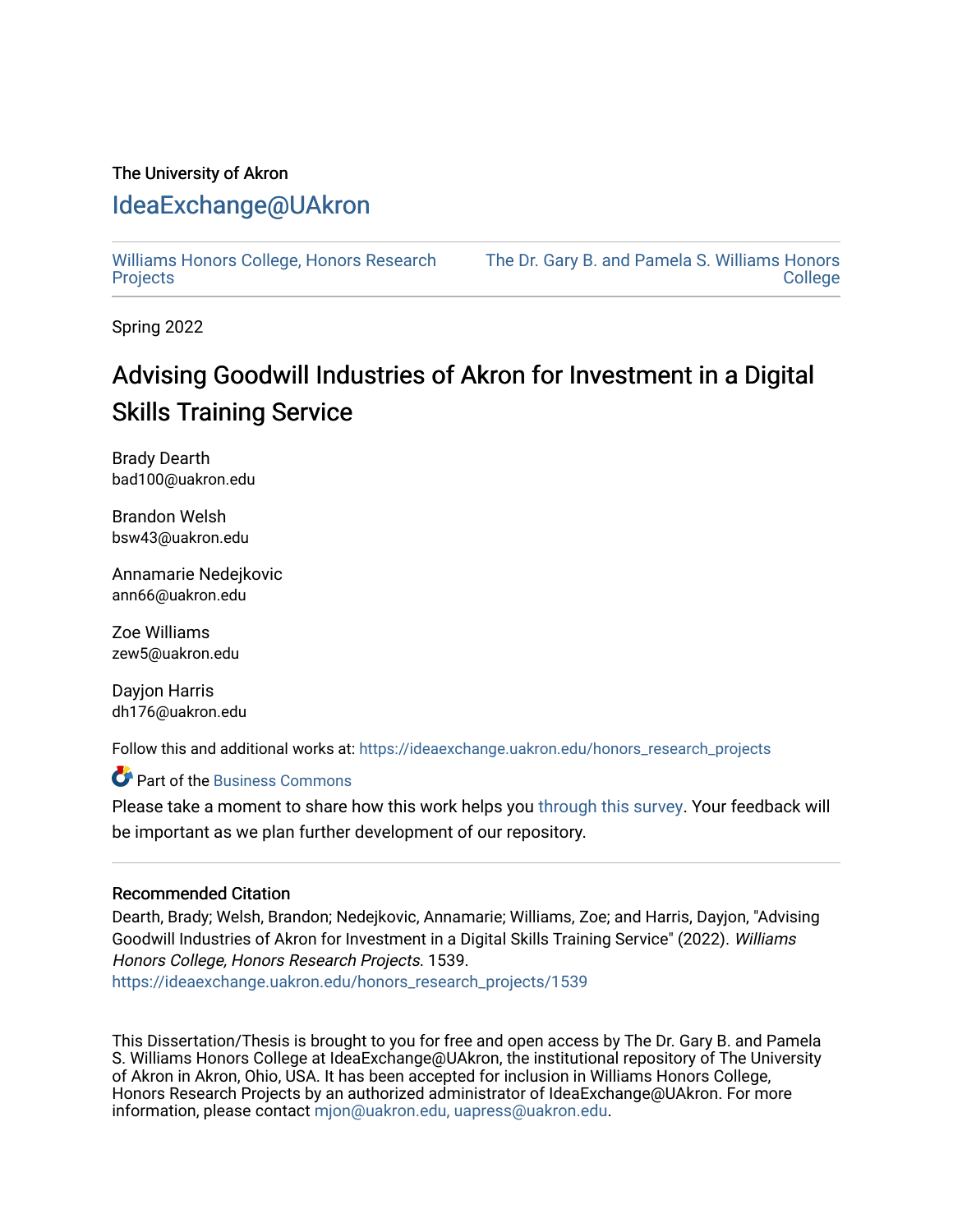Brady Dearth, Dayjon Harris, Annamarie Nedeljkovic, Brandon Welsh, and Zoe Williams Advising Goodwill Industries of Akron for Investment in a Digital Skills Training Service Primary Research Project Report Honors Project 6400:220-001 Dr. Susan Hanlon

April 29, 2022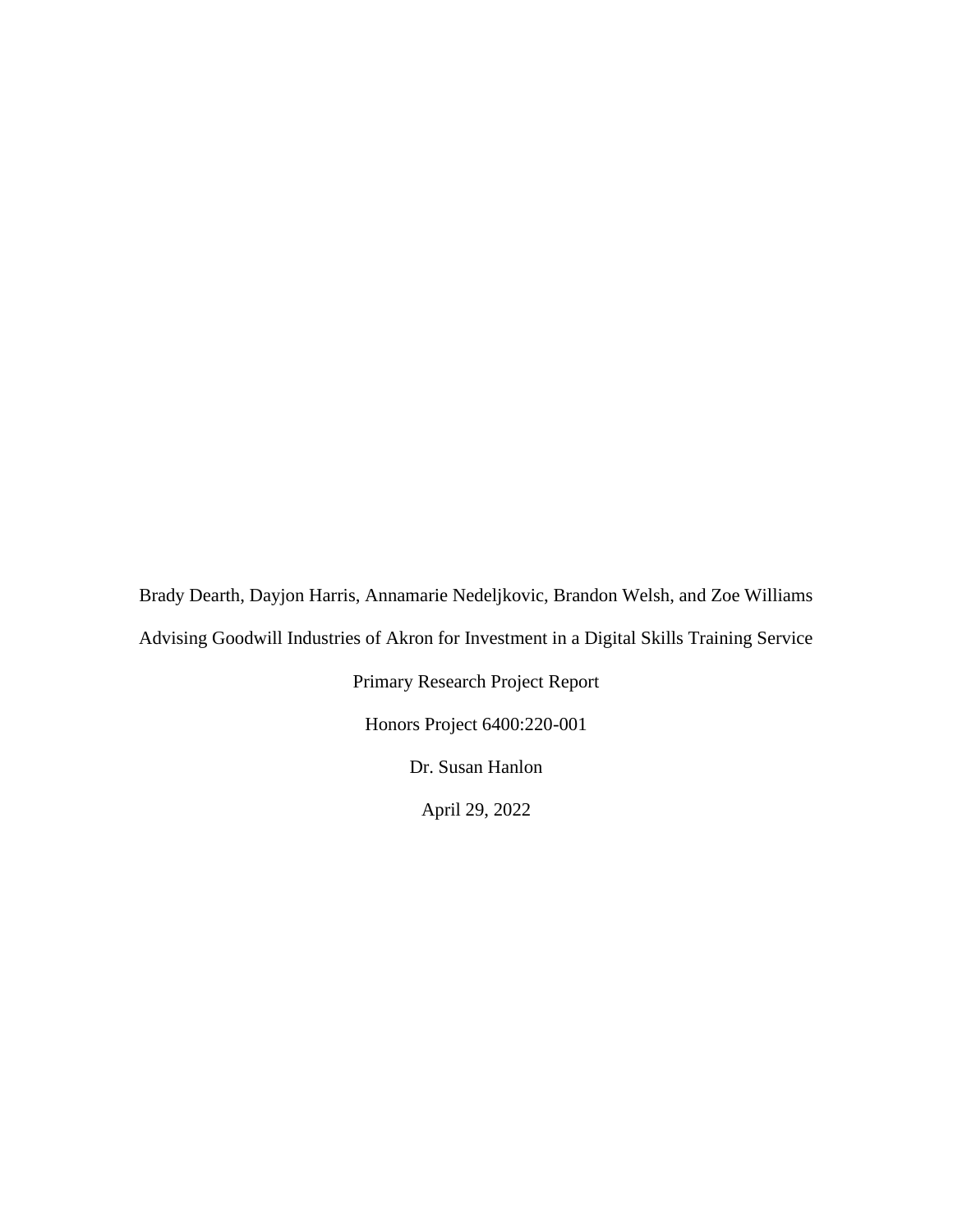#### **Introduction**

The digital divide refers to differential access between those members of society that do not have access to computers and/or the internet, or do not have knowledge about digital technology and the members of society who do have access and knowledge. More simply put, the digital divide is the gap between the digital "haves" and the digital "have nots." On one side of the gap, it is the underprivileged members of society like people below the poverty line, the elderly, and people with disabilities, and the other side of the gap are wealthy individuals and younger generations (Holcombe-James, 2021; Lissitsa, Chachashvili-Bolotin, & Bokek-Cohen, 2017; The Digital Divide, n.d.). There are four distinct components of the digital divide: infrastructure, inclusivity, institutions, and digital proficiency, but for this paper, the focus of research will be on digital proficiency (Chakravoriti, 2021). Digital proficiency is the ability of an individual to use digital technology both efficiently and effectively in order to help better facilitate their living and working lives (Grefen, 2021). Hence, digital proficiency corresponds to the digital skills that people have in order to effectively navigate the digital world.

In today's environment, computers are everywhere, and individuals need a basic understanding of how to use digital technology in order to be successful in their job and in the job market. Almost every day, there is new technology coming out, and with these technological advances, it leads to a changing work environment in which there is greater digitization and use of digital technology, causing for a need to reevaluate the skills necessary to be successful in today's workplace (Lewis, 2020). As a result, to be successful in today's workplace and labor market, it is imperative that individuals increase their digital skills on a continual basis. It is crucial to invest in digital skills for the workforce as they have become essential for individuals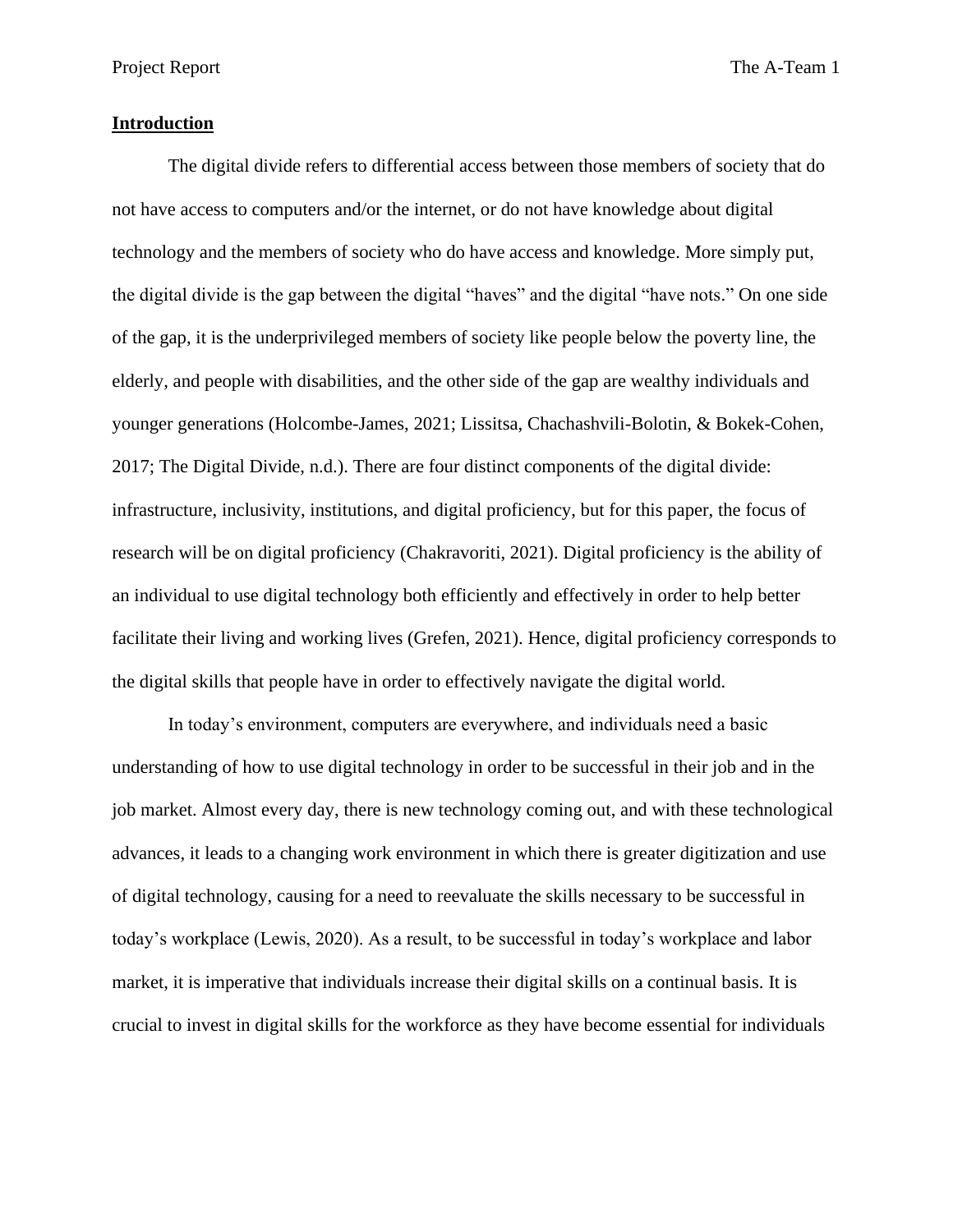to be able to participate in the labor market, and they enable workers to be agile and adapt to changing needs as technology evolves (Jagannathan, Ra, & Maclean, 2019).

With increasing technological innovation, it has led to skill sets for jobs that are complex and changing at a rapid pace. In fact, computer skills are an increasing part of human capital required by employers, and these skills help to mitigate worker displacement and promote reemployment for workers who are displaced (Peng, 2017). People that possess digital skills are less likely to lose their jobs when it comes to organization realignments and downsizings, and if they do lose their jobs, they are likely to find new employment opportunities more quickly than those who do not possess digital skills.

To participate in and be successful in today's workplaces and labor markets, individuals must achieve digital literacy. Digital literacy is the ability of users to perform intuitively in digital environments in order to access the wide range of knowledge found within the digital world. However, it is more than just a technical skill as it requires a cognitive dimension to think critically and problem solve in a digital environment (Martinez-Bravo, Sadaba-Chalezquer, & Serrano-Puche, 2020). In the United States, roughly 16 percent of adults who are digitally illiterate translate into approximately 31.8 million Americans who do not have sufficient comfort or competence with digital technology (In the United States Stats in Brief, n.d.). As a result, there is a growing concern about the digital skills gap in the United States because 31 percent of workers lack digital skills, with 13 percent of workers having no digital skills and 18 percent falling into the category of limited digital skills (Bergson-Shilcock & National Skills Coalition, 2020). Fortunately, digital literacy is not an innate ability. For example, one is not born with the ability to use a spreadsheet such as in Microsoft Excel. Instead, digital literacy is a skill that must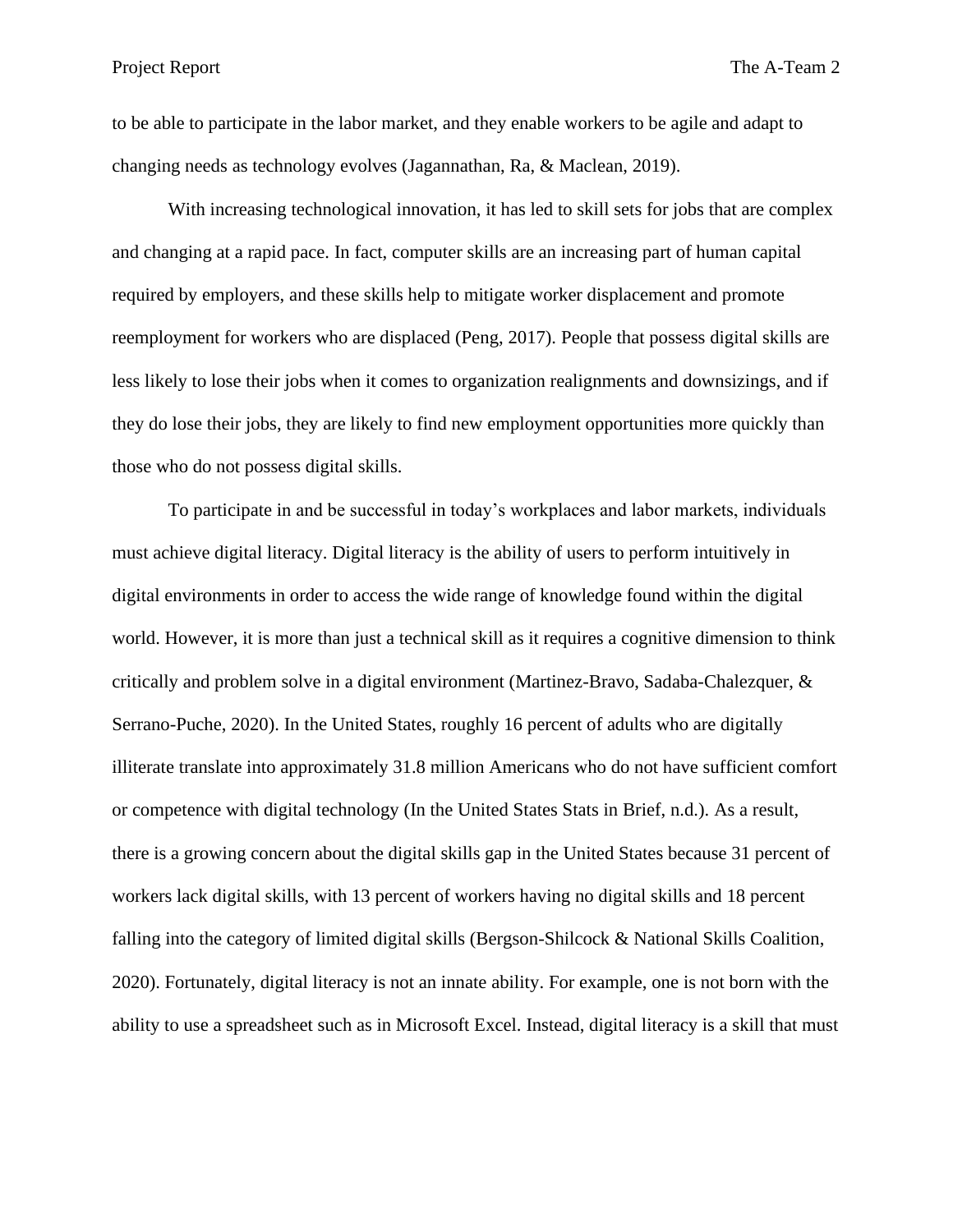be learned and acquired, which can be done through training and practice with using different digital technologies (Nyikes, 2018).

#### **Methodology**

As a result of the growing digital skills gap, this research report seeks to answer the following questions: What digital skills are important for workers now? What digital skills will be important for workers to have in the future? Do employers offer digital skills training to their employees? Are employers willing to use a third-party organization for digital skills training? How much are employees and employers willing to pay for digital skills training? Ultimately, the goal of this report is to inform our client organization if a digital skills training service would be a profitable business segment for them to invest resources into in order to expand their organization's ability to generate revenue in a sustainable manner.

To gather information for the report, a focus group was conducted with five individuals who have a background in human resources or experience hiring employees to help gather insight into what digital skills they found most important in today's labor market, as well as the digital skills that might be important for individuals to develop for the future workplace. The five individuals ranged in experience from three years in human resources and/or hiring experience to forty-nine years' experience. Additionally, the individuals provided diverse perspectives as some currently worked as general recruiters, talent acquisition specialists, and company executives. One participant was the Vice President of Human Resources for her company and another participant was the President of his company. This diversity in age, experience, and perspective provided valuable insights to help us develop our surveys. The focus group was held on February 2, 2022, over Microsoft Teams which made the recording and transcription process more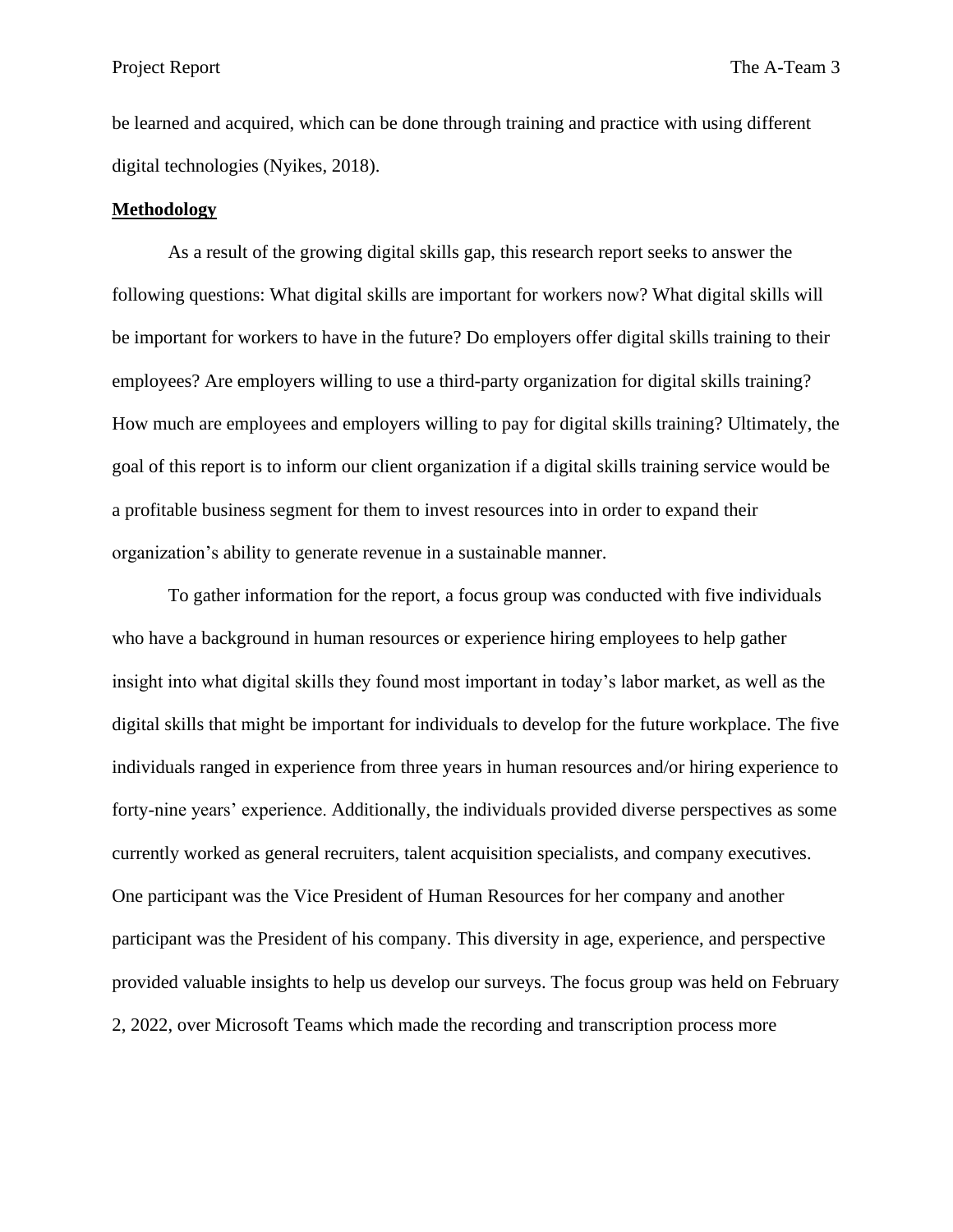efficient. Following the completion of the focus group, we analyzed the information to develop two surveys – a survey for employers and a survey for employees.

The employer survey was answered by individuals who were members of an organization's executive team or a member of the human resources department, and it asked questions related to employer industry type, employer size, preferred method of training (i.e., onsite, virtual, etc.), willingness to use a third-party training vendor, and how much the company was willing to spend on training per employee. To distribute this survey, we reached out to members of the University of Akron HR Advisory Board, the Akron Area SHRM Board, Greater Akron Chamber of Commerce, and our focus group participants. Additionally, the Goodwill management team distributed the survey to some of their employer contacts. In total, we had 104 respondents for this survey. After reviewing the data, 29 responses were removed due to incompleteness or invalid information, which resulted in a total of 75 usable responses.

For the employee survey, any individual was eligible to participate. This survey asked individuals to self-rate themselves on various digital skills, to rate their willingness to participate in digital skills training, and to indicate what digital skills they would be interested in learning, etc. To distribute this survey, our focus group participants helped by forwarding the survey to employees and coworkers at their organization. Additionally, the survey was sent out to members of the University of Akron HR Advisory Board and the Akron Area SHRM Board in which members were encouraged to share the survey with their coworkers. To increase the sample size of this survey, the Goodwill management team included a link and advertisement for the survey in their weekly email newsletter, which was sent out on Monday, February 21<sup>st</sup>. In total, we had 155 respondents for this survey. After a review of the data, 13 responses were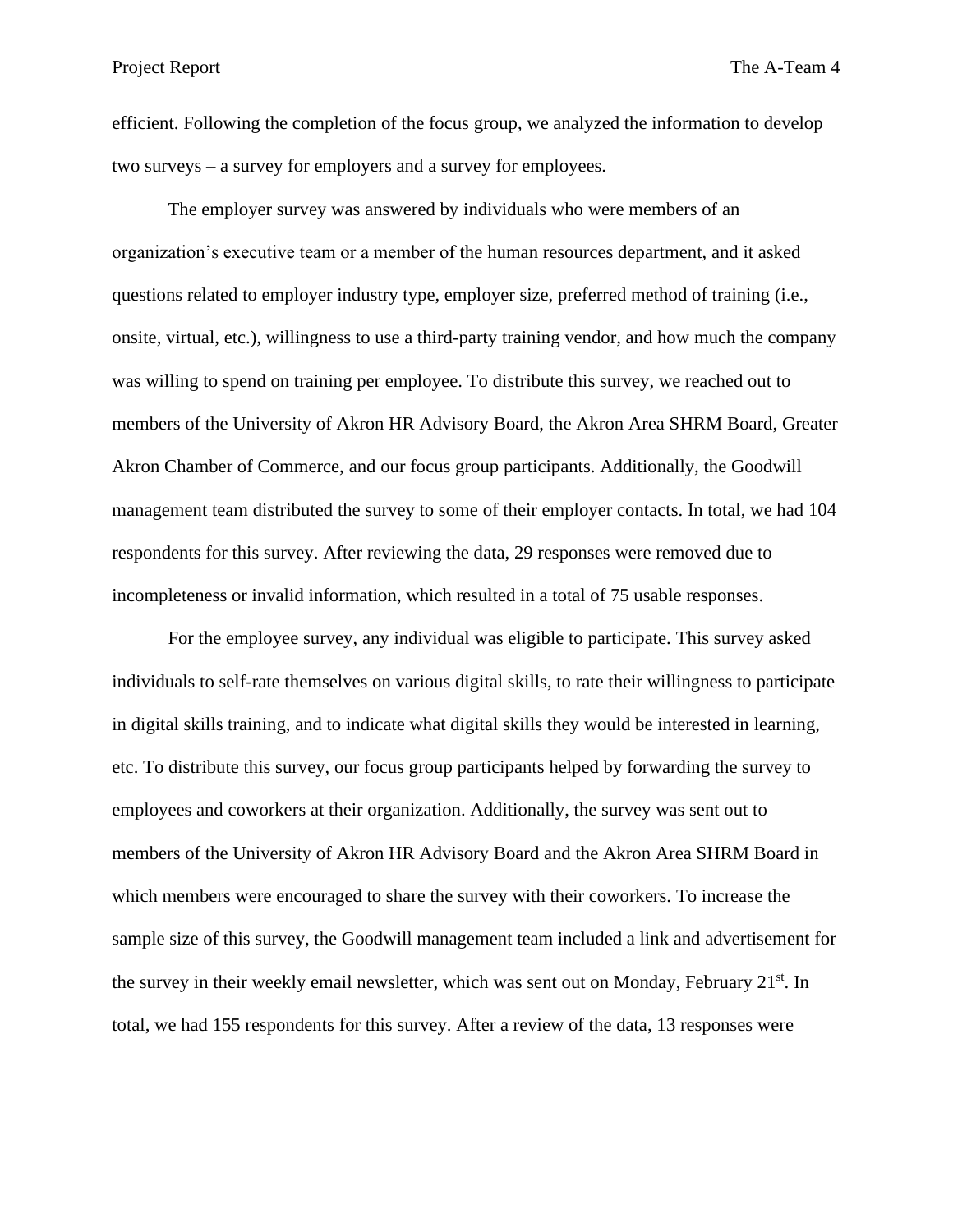removed due to incompleteness and not providing valid responses, which resulted in a total of 142 usable responses.

### **Focus Group Analysis and Survey Development**

To develop surveys that would be shared with employers and employees, a focus group was conducted with HR professionals to learn about their experiences with digital skills training and their thoughts on what digital skills were most important for success in the current workplace. First, a word cloud was created for the different digital skills that were discussed during the focus group. By analyzing the frequency of digital skills mentioned, it helped determine the skills that were in highest demand for employees and employers, which were included in our surveys. Also, several themes were developed from an analysis of focus group participants' answers. Please refer to **Figure 1** to review the word cloud.

Videography PowerPoint AutomatedMarketingSystem Photoshop AppDevelopment **BusinessManagementSystem** Colorchange Word Desktop AugmentedReality MicrosoftOffice Zoom Smartphone HRIS Workday Coding Media Email<sub>PivotTables</sub> Functions Social GraphicDesign Typesetting MailMerge DataManagement Comput Macros CombineCells Programming Internet FileCreation Swapping Laptop WebsiteDevelopment Formulas Spreadsheet MicrosoftTeams ScreenSharing Canva DataAnalytics VirtualReality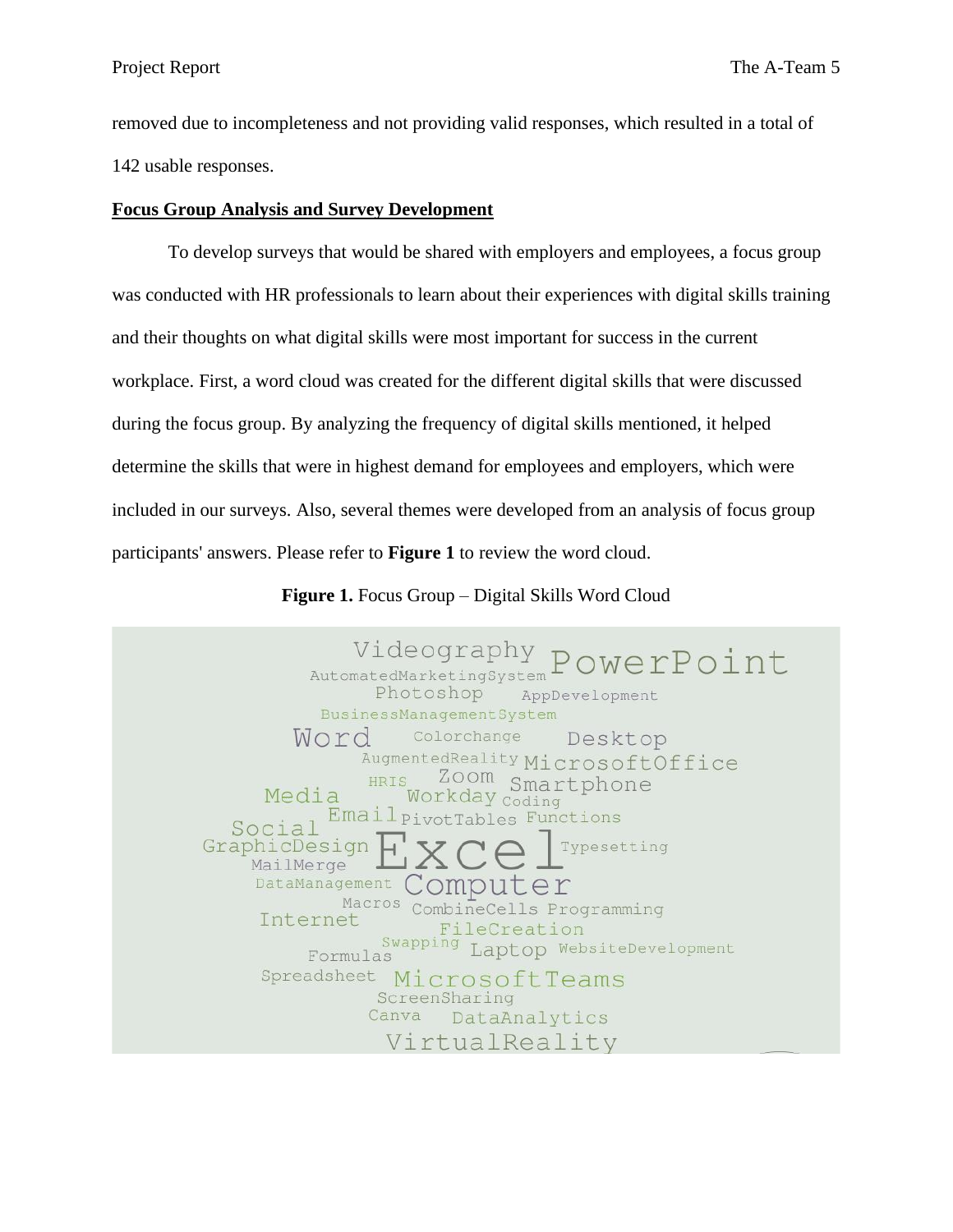It is important for employees to have various levels of digital skills, depending on their job position and industry. Foundational digital skills are nonspecialized, and they are important for carrying out a job but are not the main substance of the job (Hecker, Loprest, & Urban Institute, 2019). This includes things such as knowing how to use technology, turning on a computer or accessing the internet, using technology to perform a specified task, writing a resume or email, and being able to combine base-level digital skills with problem solving abilities. Skills identified in the focus group that fall under this category include: the ability to use a computer (laptop and/or desktop), the ability to use a smart phone, email, searching the internet to find information, and the ability to create a file on a computer.

Next, specialized digital skills are more advanced and technical in nature, and they are typically found in jobs that require more complex digital abilities than the average job, such as for a software engineer or IT support person (Hecker et al., 2019). These include skills such as coding, computer programming, social media management, etc. Skills identified in the focus group that fall under this category include: videography, coding, graphic design, adobe photoshop, programming, social media, website/app development, data analytics, and virtual reality.

In between foundational and specialized digital skills, there are intermediate digital skills which typically are entry-level requirements for working in a particular job. These skills vary depending on the type of job, but typically, it is necessary for individuals to be able to use Microsoft Office software applications at this level (Beblacy, Fabo, & Lenaerts, 2016). Skills identified in the focus group that fall under this category include: Microsoft Office applications (i.e., Excel, Word, PowerPoint, etc.), collaboration technology (i.e., Zoom, WebEx, Microsoft Teams, etc.), human resource information systems (HRIS), automated marketing system, and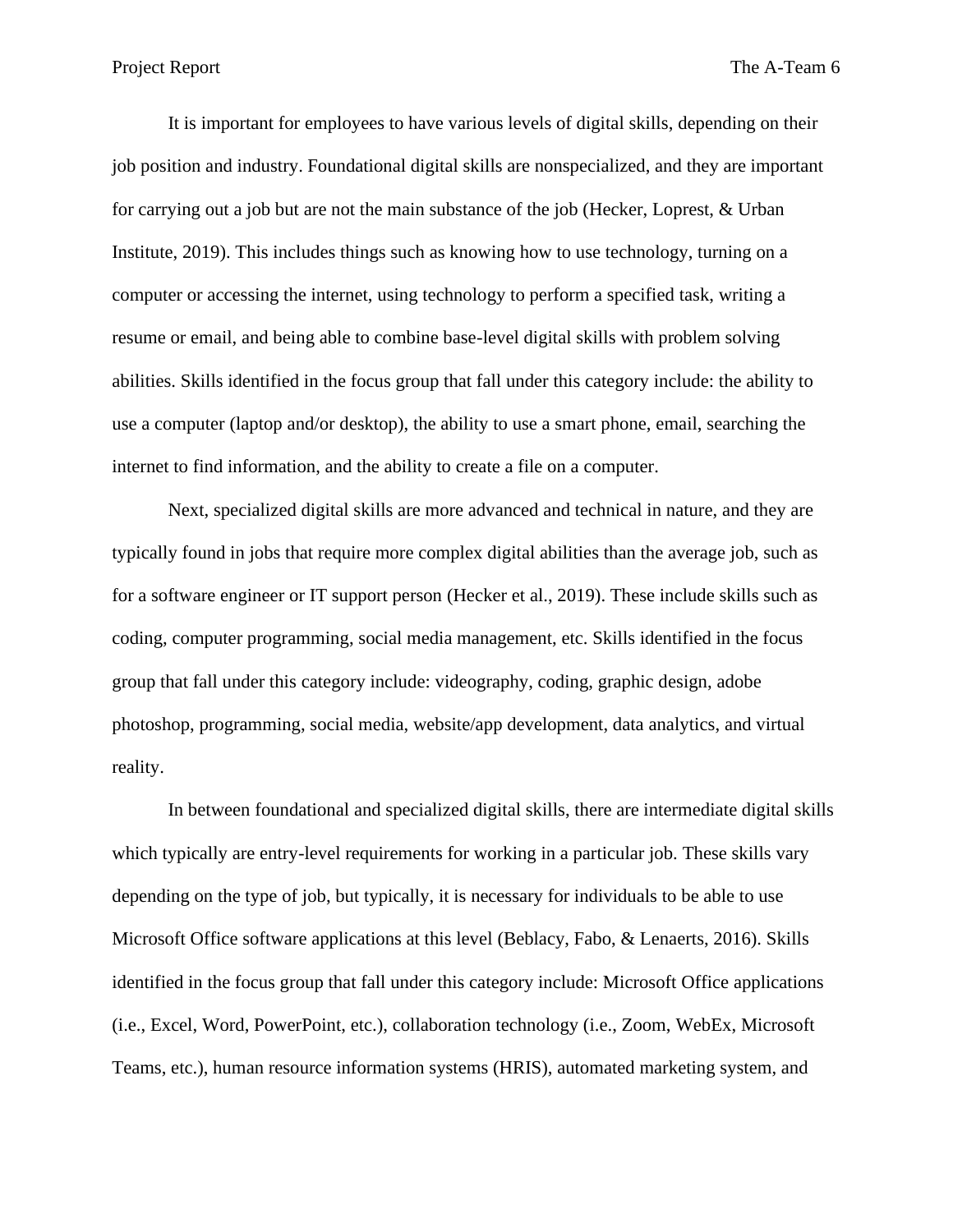business management system. Please refer to **Figure 2** below to see a breakdown of the different

digital skill levels and the frequency that they occur in the focus group transcript.

| <b>Digital Skill Level</b><br><b>Digital Skill</b> |                                          | <b>Frequency</b> |
|----------------------------------------------------|------------------------------------------|------------------|
|                                                    | Computer (includes                       |                  |
| <b>Foundational Digital Skills</b>                 | occurrences of laptop &                  | 21               |
|                                                    | desktop)                                 |                  |
|                                                    | Smart phone                              | 5                |
|                                                    | Email                                    | $\overline{2}$   |
|                                                    | Internet                                 | $\overline{2}$   |
|                                                    | Creating a file                          | $\overline{3}$   |
|                                                    | <b>Total Foundational Digital Skills</b> | 33               |
|                                                    | Microsoft Office                         | 5                |
|                                                    | Word                                     | 10               |
|                                                    | Excel (includes Excel tools              |                  |
|                                                    | (i.e., Macros, Pivot Tables,             | 39               |
|                                                    | $etc.$ )                                 |                  |
|                                                    | Power Point                              | 14               |
| <b>Intermediate Digital Skills</b>                 | <b>Microsoft Teams</b>                   | $\overline{7}$   |
|                                                    | Zoom                                     | 5                |
|                                                    | <b>Screen Sharing</b>                    | $\overline{2}$   |
|                                                    | HRIS (includes mentions of               | 5                |
|                                                    | Workday)                                 |                  |
|                                                    | <b>Business Management</b>               | $\mathbf{1}$     |
|                                                    | System                                   |                  |
|                                                    | <b>Automated Marketing System</b>        | 1                |
|                                                    | <b>Total Intermediate Digital Skills</b> | 89               |
|                                                    | Videography                              | $\boldsymbol{7}$ |
|                                                    | Coding                                   | $\overline{2}$   |
|                                                    | Programming                              | $\overline{2}$   |
|                                                    | Data Analytics                           | $\overline{3}$   |
|                                                    | Adobe Photoshop                          | $\overline{2}$   |
|                                                    | Graphic Design (includes                 |                  |
| <b>Specialized Digital Skills</b>                  | color change, typesetting,               | 8                |
|                                                    | swapping, and Canva)                     |                  |
|                                                    | Social Media<br>6                        |                  |
|                                                    | <b>Website Development</b>               | $\mathbf{1}$     |
|                                                    | App Development                          | $\mathbf{1}$     |
|                                                    | <b>Virtual Reality</b>                   | $\overline{7}$   |
|                                                    | <b>Augmented Reality</b>                 | 1                |
|                                                    | <b>Total Specialized Digital Skills</b>  | 40               |

| Figure 2. Digital Skills and their frequencies |  |  |  |
|------------------------------------------------|--|--|--|
|------------------------------------------------|--|--|--|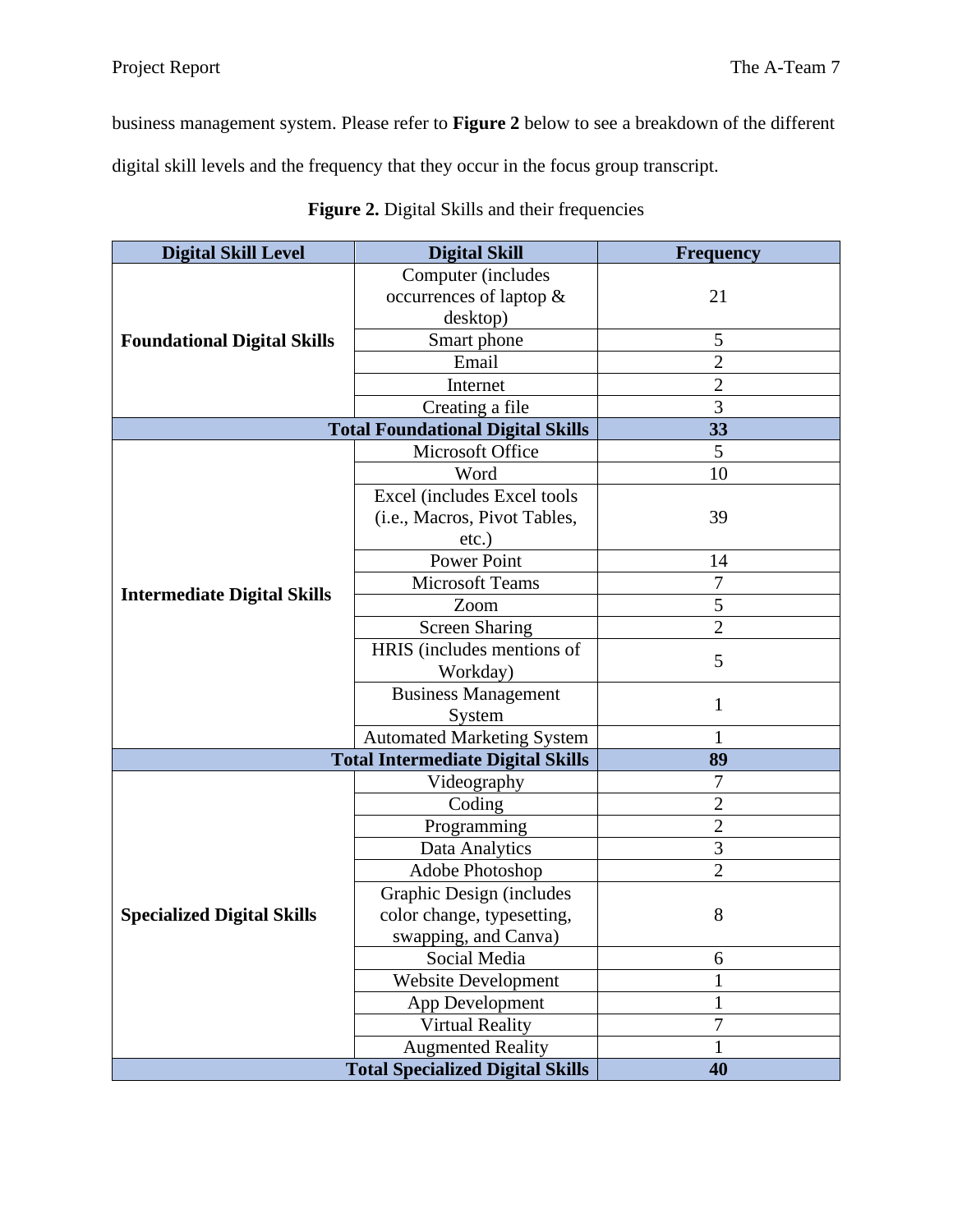Based on these findings, the employee survey was developed for individuals to selfassess their familiarity (i.e., Not at all, Somewhat, and Very) with both foundational and intermediate digital skills. For example, for foundational digital skills, employees rated their familiarity with emailing, using a search engine, and more, and for intermediate digital skills, they rated their familiarity with the various Microsoft Office applications. Since specialized digital skills have more of a future need focus based on participants responses, these skills were assessed on the employer survey. For example, employers were given these digital skills as response options to the question "What digital (computer) skills would increase your organization's ability to compete in the future?"

The most frequently discussed digital skills during the focus group were related to the Microsoft Office Suite. This includes programs such as Excel, Word, PowerPoint, and Microsoft Teams. Excel (including mentions of various Excel tools) was the most frequently recorded skill with 39 occurrences, followed by PowerPoint with 14 occurrences. Microsoft Word occurred a total of 10 times, Microsoft Teams occurred 7 times, and Microsoft Office occurred 5 times. In total, the entire Microsoft package was mentioned 75 times, which led us to develop our first theme from the focus group.

# **Focus Group Theme #1:** *While digital skill levels may vary depending on the job, Microsoft Office knowledge is a general need for most jobs.*

Since digital skills such as Excel, Word, PowerPoint, and Microsoft Teams were the most frequently discussed skills, they are some of the most important skills that workers need in today's workplace. To understand what digital skills employees need to get hired, we asked the focus group participants the question(s): When looking to hire new employees, what are the digital skills that you look for? What's the minimum amount of digital skills you look for when hiring an employee, and what would constitute a deal breaker?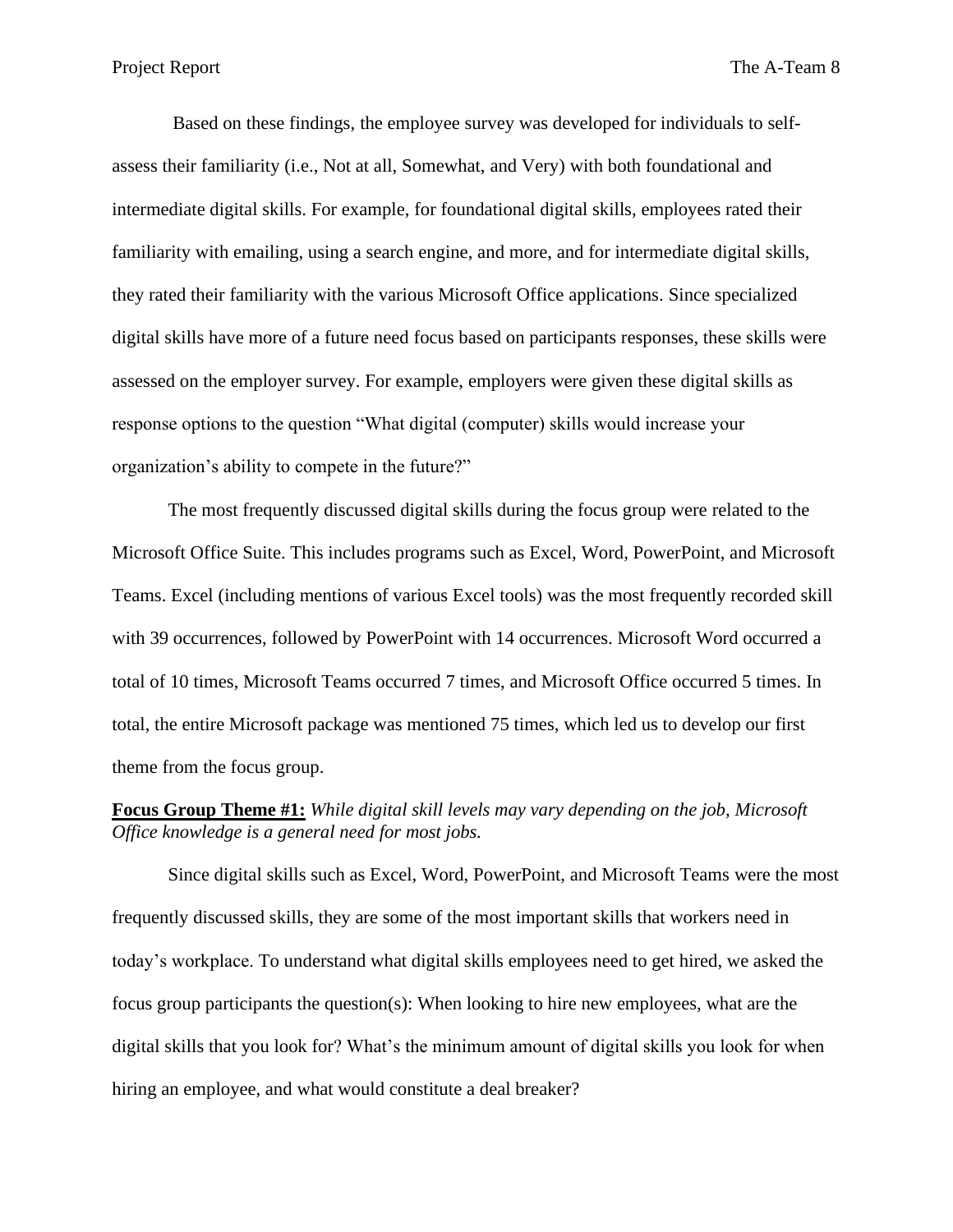While answers to this question varied among participants, as they stated that the digital skills needed would be dependent on the type of job that they were hiring for, Microsoft application knowledge was a minimum requirement for employees. For example, one participant stated, "A deal-breaker would be no experience in PowerPoint, Word, or Excel," and another participant stated that being familiar with the Microsoft package would be the minimum number of skills needed to get hired with digital skill requirements increasing as job complexity increases (Digital Skills Focus Group, 2022). This is consistent with prior research as intermediate digital skills, such as the ability to use Microsoft Office software applications, are an "entry ticket" for mid- and high-level jobs (Beblacy et al., 2016). To increase one's chances of getting hired, it is imperative for people to develop skills in Microsoft Office applications, as they are seen as requirements for getting hired. Therefore, on our surveys we asked employees to self-rate their skills on Microsoft Office applications, such as Excel, Word, and PowerPoint as well as asked employers if these were skills that needed developed within their current workforce.

# **Focus Group Theme #2**: *Excel skills are in hot demand*, *and employees want to learn Excel skills.*

Mentioned previously, Excel was the most frequently occurring digital skill in the focus group transcription. Additionally, Excel was the skill that the majority of focus group participants wished they had received more training on in their career. In fact, when asked the question – What digital skills do you wish you received more training on in your career? – three of the five participants mentioned Excel. One participant who is three years removed from college and is working in a recruiter role stated that she wished she could have taken more classes and trainings related to Excel to learn about various formulas and tools to help teach older employees in her department. Another participant, who is Vice President of Human Resources for her company, stated that she wished she had learned about Macros (an Excel tool)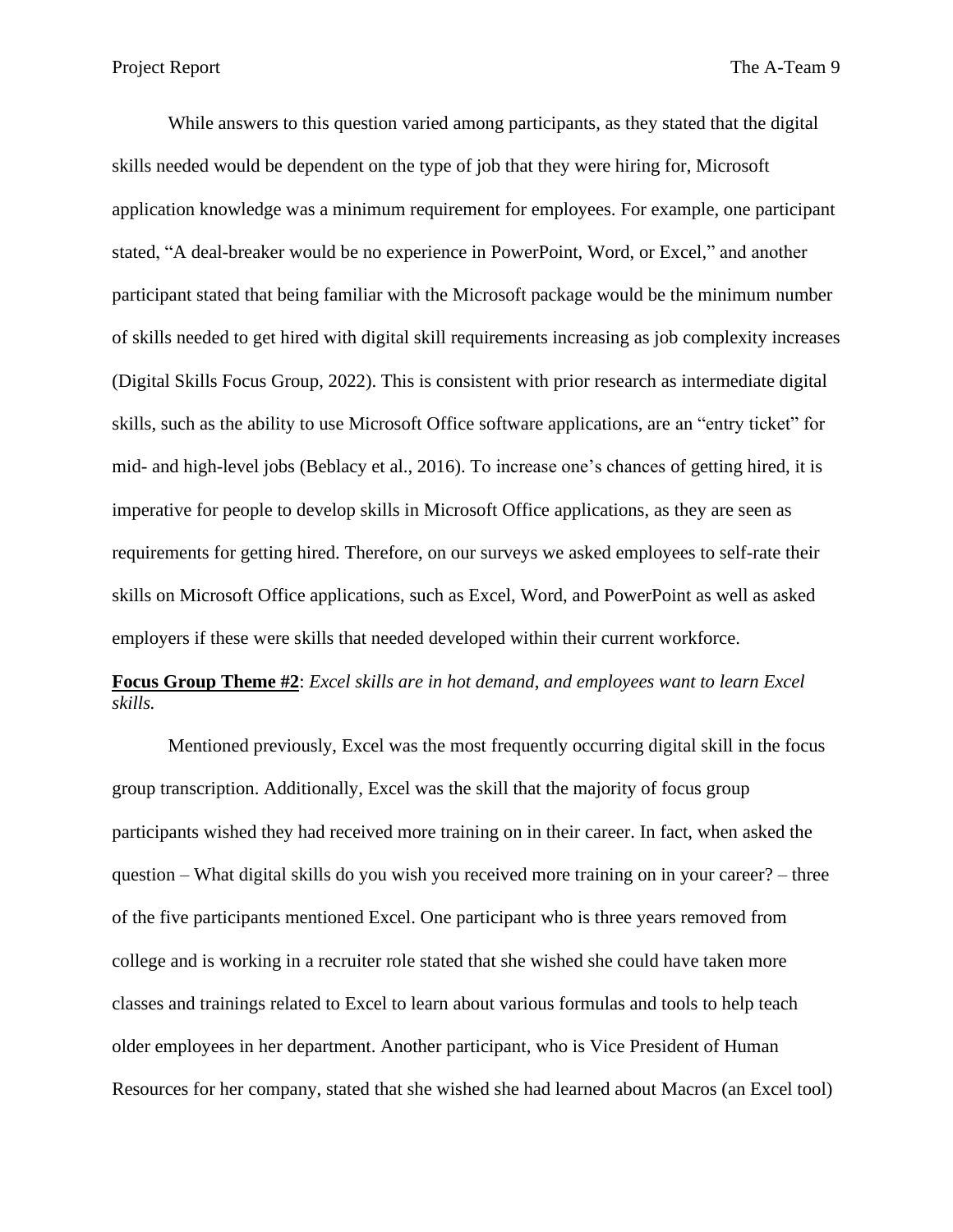Project Report The A-Team 10

earlier in her career because they are useful and make things easier in her job. The third participant, who has over 49 years of human resources experience, stated that Excel was at the top of his list for skills he wished he received more training on throughout his career. While the third participant was able to rise to leadership positions, such as Chief HR Executive for an Akron-based company, he felt that he only ever "muddled through using Excel" and believes he could be more efficient if he received training on the various features Excel has to offer (Digital Skills Focus Group, 2022).

Since Excel was the most frequent skill mentioned and the most desired area for more training, participants were asked the question – Which particular tools within Excel do you think are most necessary for people to have experience with? For this question, there were no specific tools that stood out among the rest. Instead, the different types of tools more than likely varied depending on their different job roles. In all, the following Excel tools were identified by participants: experience creating a spreadsheet, macros, using functions/formulas (i.e., Vlookup), formatting data (i.e., Combining Cells, Sort & Filter), visualizing data (i.e., Pivot tables). In total, various Excel tools were mentioned 11 times throughout the focus group, increasing Excel skills frequency to 39 occurrences. Consequently, in the employee survey, individuals were asked to assess their familiarity with these various Excel tools to establish areas in Excel that may need more targeted training.

# **Focus Group Theme #3**: *Many employees still struggle with simple computer tasks, and employees are too afraid or embarrassed to speak up if they lack skills.*

Research shows there is growing concern about a digital skills gap with finding that 31 percent of workers lack digital skills, with 13 percent of workers having no digital skills and 18 percent falling into the category of limited digital skills (Bergson-Shilcock & National Skills Coalition, 2020). Someone with no digital skills is unable to do four of six simple computer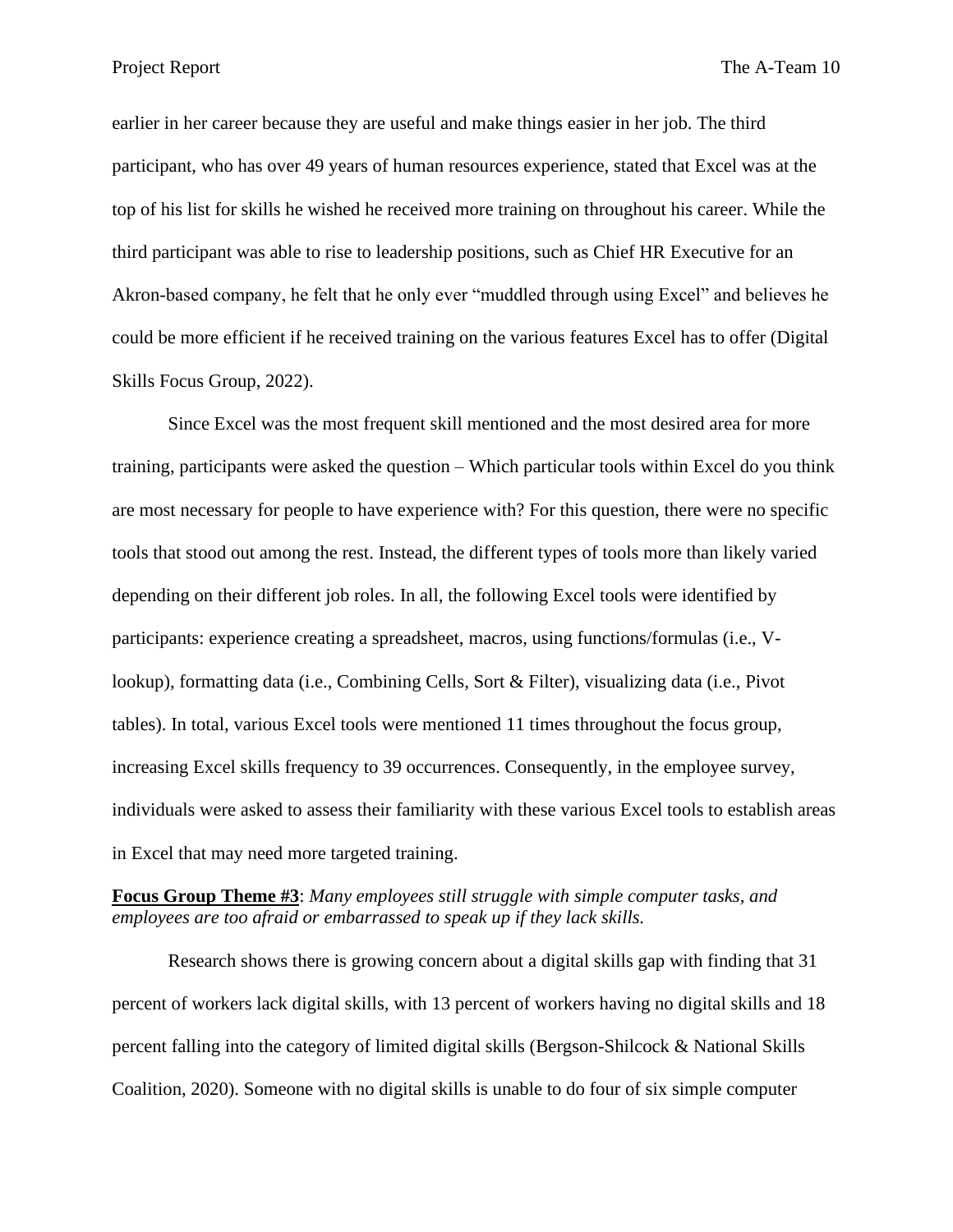tasks, such as using a mouse, has no prior computer experience, or is unwilling to take a computer-based assessment, while on the other hand, an individual with limited digital skills can complete simple tasks, such as sorting emails into different folders, with the use of a simple interface and a few steps (Gurchiek, 2020). During the focus group, one participant revealed that many of her employees likely fall into the limited digital skills category. While her employees are required to work with a computer, she stated that many are unable to perform basic computer tasks. For example, they have difficulty creating a file on their desktop, and they struggle to use already built Excel spreadsheets where the employee just needs to type in values as the formulas have already been created for them (Digital Skills Focus Group, 2022).

While many employees still struggle with these simple computer tasks, they are also often too afraid to speak up and get the help they need when they lack these skills. When asked why people don't get training to increase these skills, one participant stated, "I think there's a degree of embarrassment for people to admit in today's world that they don't know how to do these things" (Digital Skills Focus Group, 2022). A recent survey conducted by Salesforce highlights this fact that employees may feel ashamed or embarrassed to ask for help in learning digital skills. Over 23,000 workers across 19 countries were surveyed, and they found that over 75 percent of workers don't feel equipped to operate in the digitized workplace. However, while workers recognize that they lack these digital skills, only 28 percent are actively involved in digital skills training (Salesforce, 2022).

While no specific reasons for the low percentage of workers involved in digital skills training was provided, it may be due to employees' hesitancy to ask their employers for training or help, or it may be because their organization doesn't offer digital skills training, which leads us into our next theme.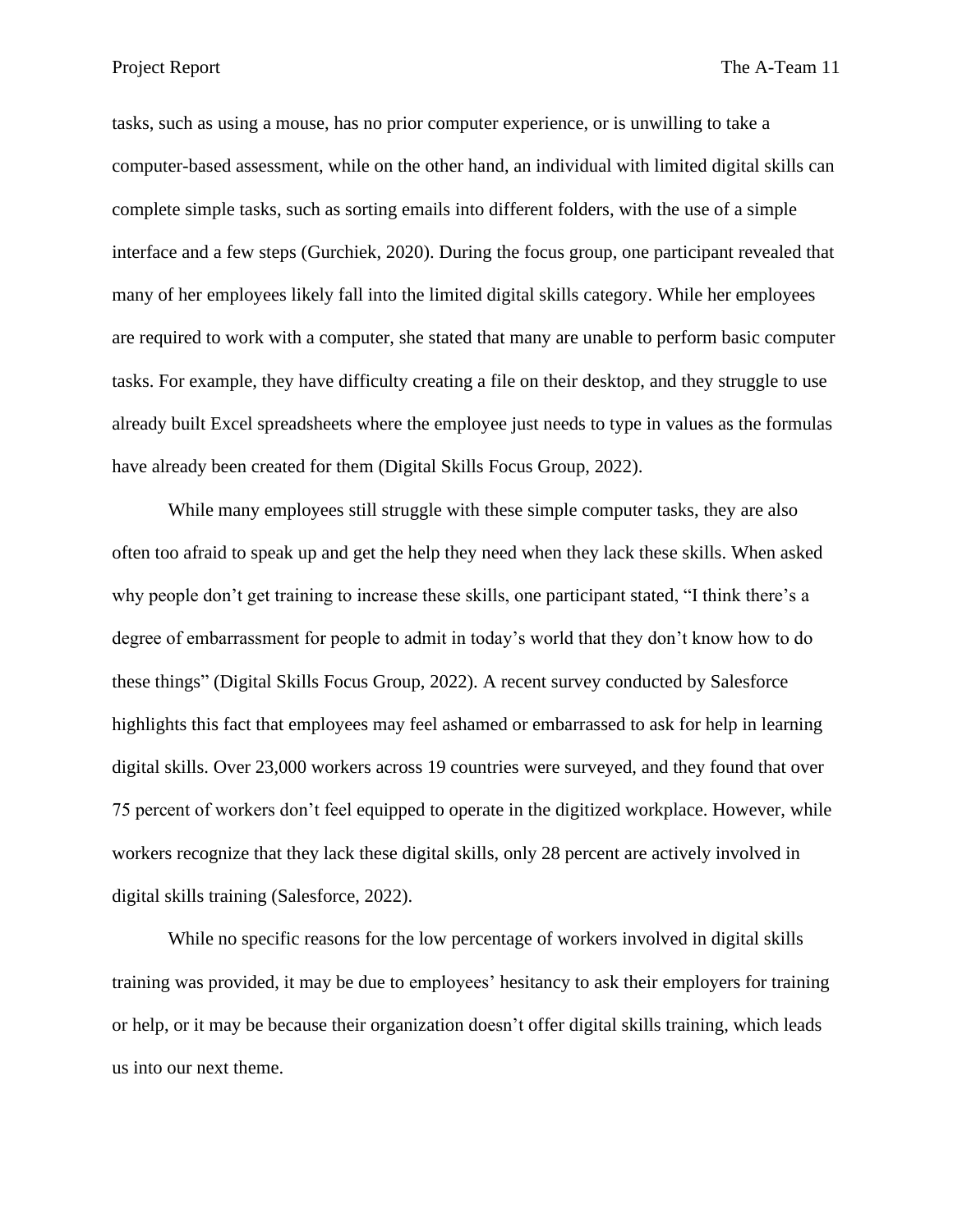**Focus Group Theme #4:** *Employers believe employees already have the necessary digital skills, and they face obstacles – mainly time – for offering training.*

Focus group participants were asked the question – Does your current employer or any previous employer offer digital skills training? From this question, we hoped to better understand a few things. First, we wanted to know to what extent organizations offer various digital skills training, and secondly, we wanted to know how training was offered (i.e., onsite, virtually, etc.) to employees. From the participants' responses, most of their employers do not offer digital skills training for skills, such as Microsoft Office. One participant stated that they currently only provide training to the staff to use the businesses core operating systems. However, they have discussed offering classes to their employees on skills, such as Word and Excel, but they currently do not offer such trainings. Another participant said, "employers seem to anticipate that the existing staff already have these digital skills," and thus, they leave it up to the employees to learn the skills on their own (Digital Skills Focus Group, 2022).

When asked why training wasn't offered, time was the most common obstacle for training. One participant stated that in today's fast paced workplace, it is very difficult to get everyone on the same schedule, especially with the increasing amount of remote work that is taking place. Additionally, another participant mentioned that time would be an issue for inhouse training facilitators because most employees have their own day-to-day tasks to accomplish, which makes it difficult for them to be able to teach other team members skills (Digital Skills Focus Group, 2022). Therefore, it is very difficult for an organization to be able to schedule an in-person training session that enough employees would attend to make it worthwhile, and it is difficult for them to find an in-house employee that has the time and necessary skills to facilitate a training. This finding appears to indicate that if training were needed for a particular skill, it may be best for an organization to hire an outside vendor to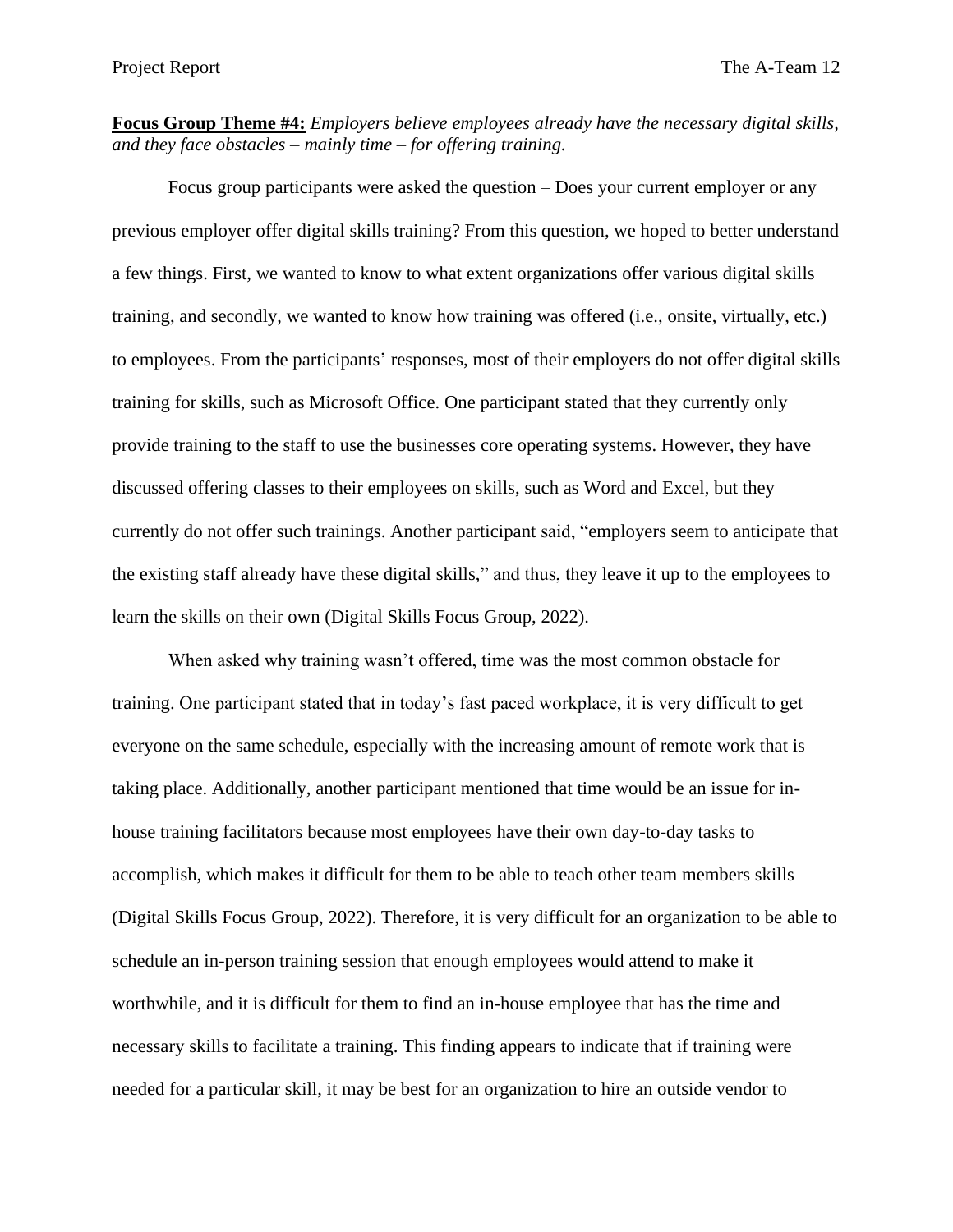provide the training, as most organizations likely struggle to find the time to develop and conduct the training in-house. As a result of these obstacles, on the employer survey, we asked employers if their organization would be willing to use a third-party service to provide digital skills training as well as assessed their preferred methods for how they would like training to be offered.

**Focus Group Theme #5**: *There are currently no specific Akron-area companies that offer digital skills training as a service to other organizations.*

To better understand the competitive landscape for digital skills training services, focus group participants were asked if they were able to identify any organizations in the Akron-area that offer formal digital skills training. For the most part, participants were unable to identify any organizations that offer digital skills training as a business-to-business service. This is consistent with research. While Ohio will have approximately 151 computer training establishments in 2021 with expected sales of \$33.9 million, it is estimated that there will be zero computer training establishments in Akron, Ohio in both 2021 and 2022 (Barnes Reports: (NAICS 61142), 2021).

Mostly, participants were only able to name self-learning platforms for digital skills training such as LinkedIn Learning, Grow with Google, or YouTube, where individuals can watch videos and learn different skills on their own time. Additionally, one participant mentioned she had attended an Excel training provided by Fred Pryor, an organization that provides business seminars across the United States, that was paid for by her company. She also mentioned that the Akron Public Library has offered some digital skills training classes in the past, but that is more of a public service than a business-to-business service. With these findings, in the employee survey, individuals were asked if they had ever used any of these self-learning platforms to help develop skills. Also, since we were unable to identify any local digital skills training vendors to understand how much they charge for services, employers and employees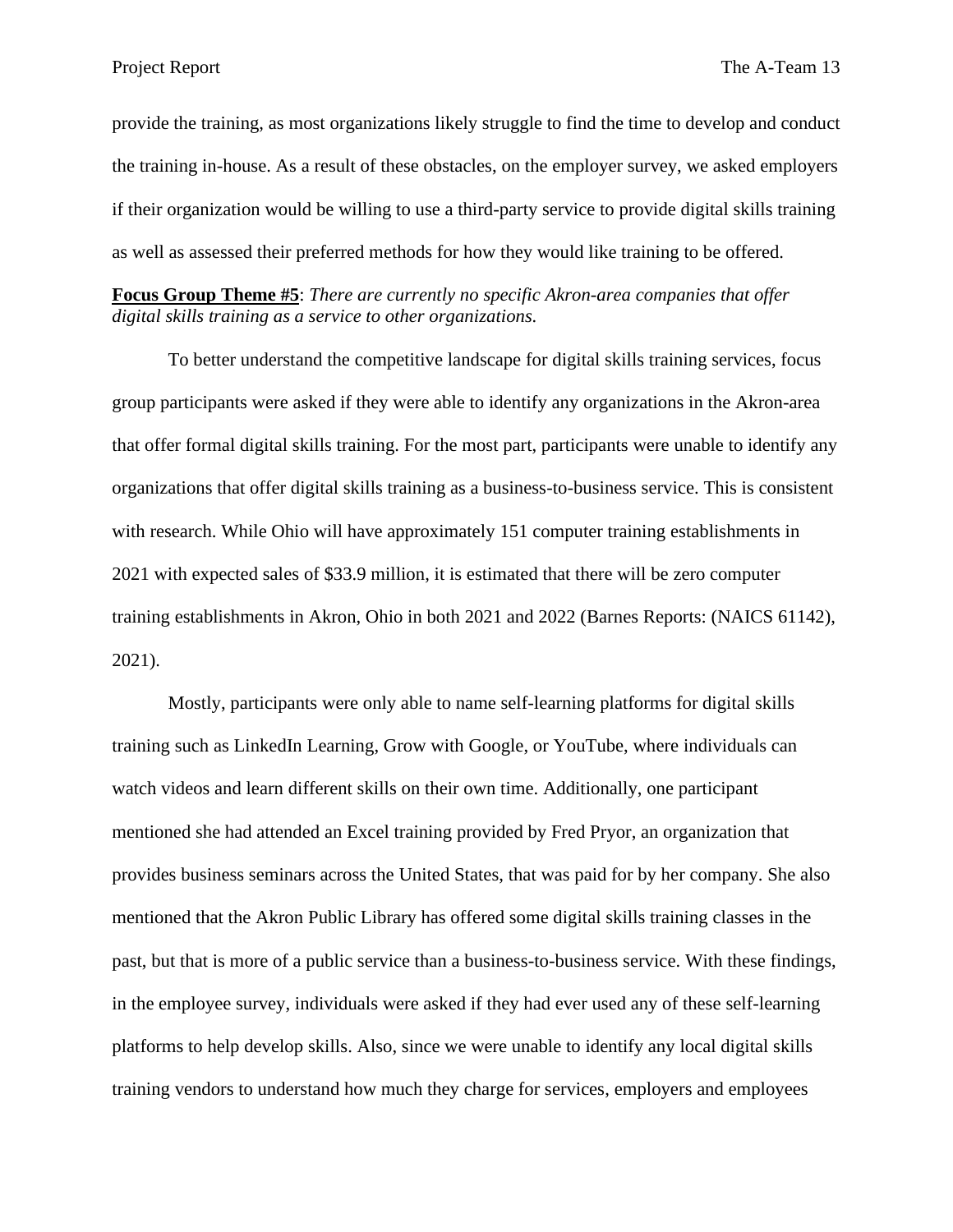were asked in the surveys to provide an estimate of the amount of money they would be willing to spend on digital skills training to help us better understand the potential profitability of a digital skills training organization.

The surveys that were created from the conclusion of the focus group can be found in the appendices of this report. **Appendix A** refers to the Employee Survey and **Appendix B** refers to the Employer Survey.

#### **Survey Analysis**

Following the completion of the focus group, two surveys were created and distributed. These surveys were used to gain more information on the topics discussed in the focus group with a larger sample size.

Since digital skills training was the main focus of our research, it was important to understand if employers believed there was a digital skills gap within their workforce or within their surrounding area labor market. If it was found that there was high concern for organizations in facing a digital skills gap, then it would show that there was a need for employees to be trained in digital skills. Please refer to **Figure 3** below.

**Figure 3 –** Concern of a digital skills gap within the workforce and/or the labor market





% of Employers that believe there is a digital

skills gap in their workforce

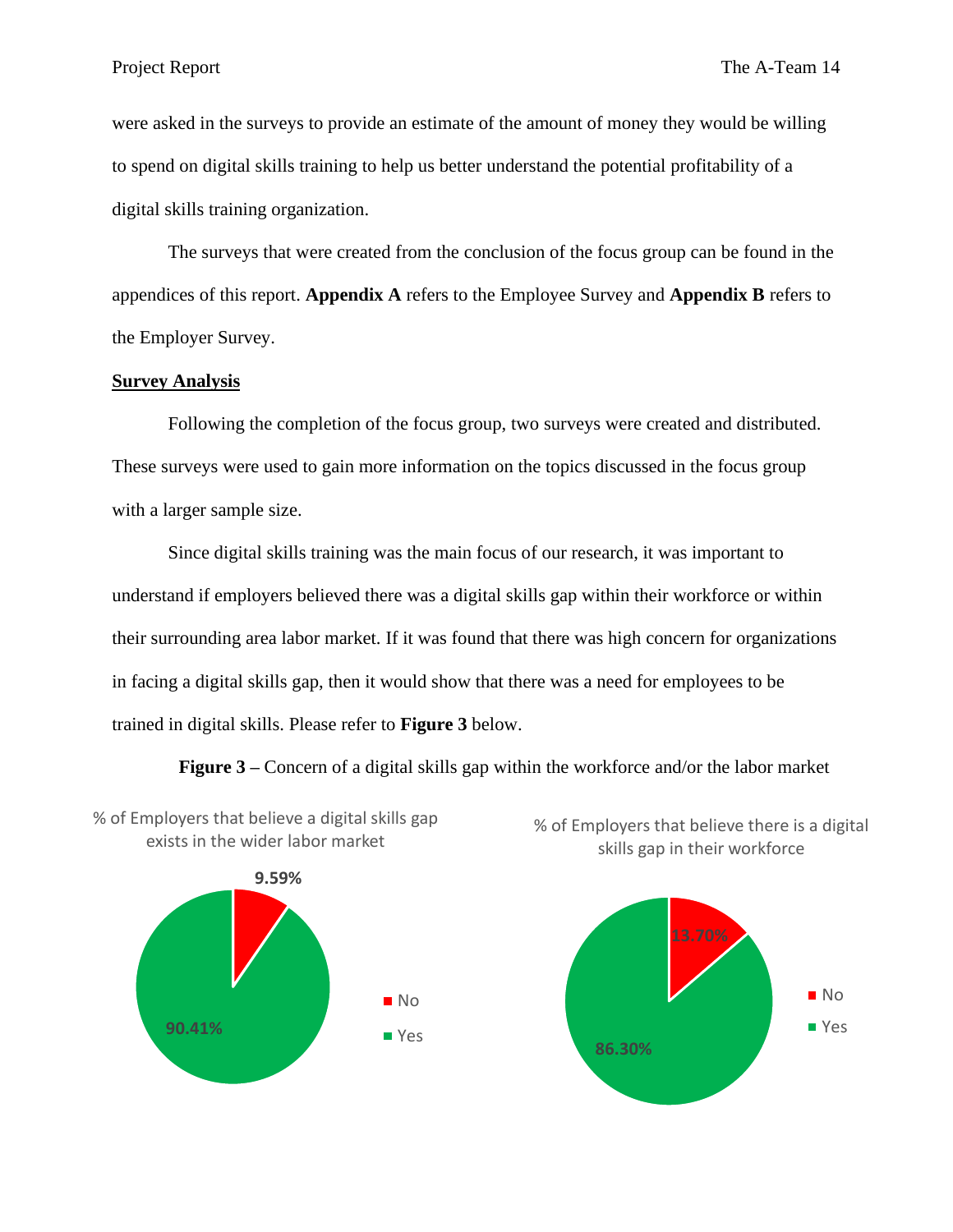From the employer survey, approximately 86 percent of employers indicated "yes" that there was an existing digital skills gap within their organization and approximately 90 percent of employers indicated "yes" to there being a digital skills gap within the surrounding labor market. This is consistent with previous research as 80 percent of company executives are highly concerned about a possible digital skills gap facing their organizations (Fall & Ascher Webber, 2020). This provides pertinence to the fact that organizations and employees should engage in digital skills training. As the workplace grows more digitized and as technology becomes more advanced, the need for digital skills for employees and organizations becomes more important.

With a high percentage of employers believing there is an existing digital skills gap, one would assume that these organizations are already offering digital skills training to help reduce this gap. Of the 75 employers that participated in our survey, 66 employers, or approximately 88%, indicated that they do offer digital skills training to their employees. However, this conflicts with information received during our focus group session. During the focus group, it was learned that most employers assume that employees already have the digital skills needed to perform their job or will learn it themselves. Additionally, the majority of the focus group participants indicated that they did not train employees on skills, such as Microsoft Office applications (i.e., Word, Excel, PowerPoint, etc.), and that they only offered digital skills training that enabled their employees to use the systems required for their job (Digital Skills Focus Group, 2022). Although a large percentage of employers indicated that they do provide digital skills training to their employees, it is not known to what extent that this training is offered as it could very well just be training to use the essential systems for the business. In the future, it would be insightful to survey employers to know the extent that they provide digital skills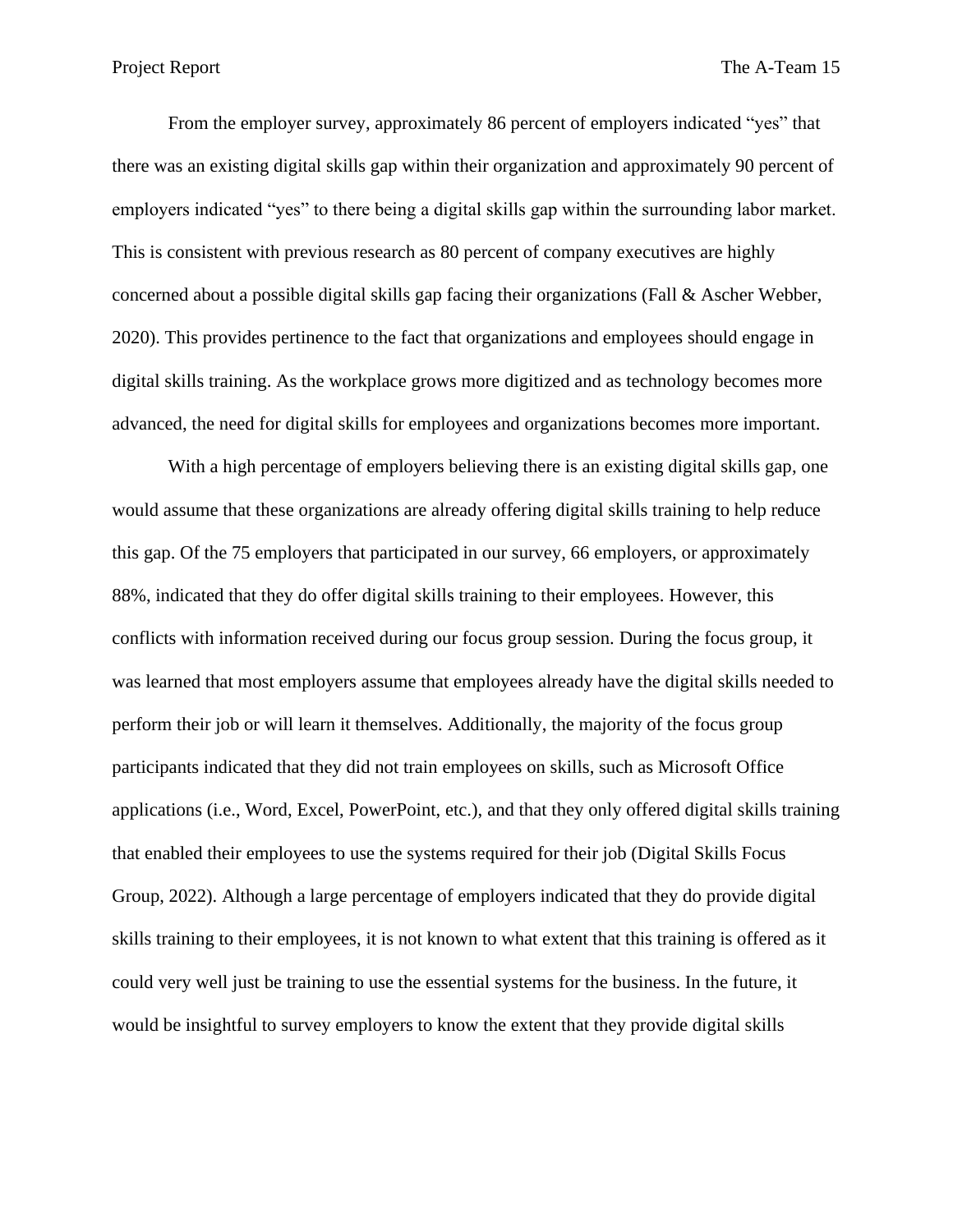training on more transferable digital skills, such as Microsoft Office Applications, Adobe Photoshop, etc.

Since the end goal of our research was to determine if a digital skills training service would be a profitable endeavor for Goodwill Industries of Akron, employers were asked the question, "If an outside organization (i.e., third-party) were to offer a digital skills training service, would you be interested in using such a service?" Of the 73 employers who answered this question, approximately 93% indicated that they would be interested in using an outside organization for providing digital skills training to their employees. In addition, when individuals were asked the question, "If your employer were to offer digital skills training, would you want to participate?", approximately 97% of survey participants indicated they would want to participate in digital skills training. Please refer to **Figure 4** below.





With a high percentage of employers and employees answering "yes" to these questions, it shows that there is demand for digital skills training services. With strong interest from employers and employees, the next logical step(s) for an organization to understand when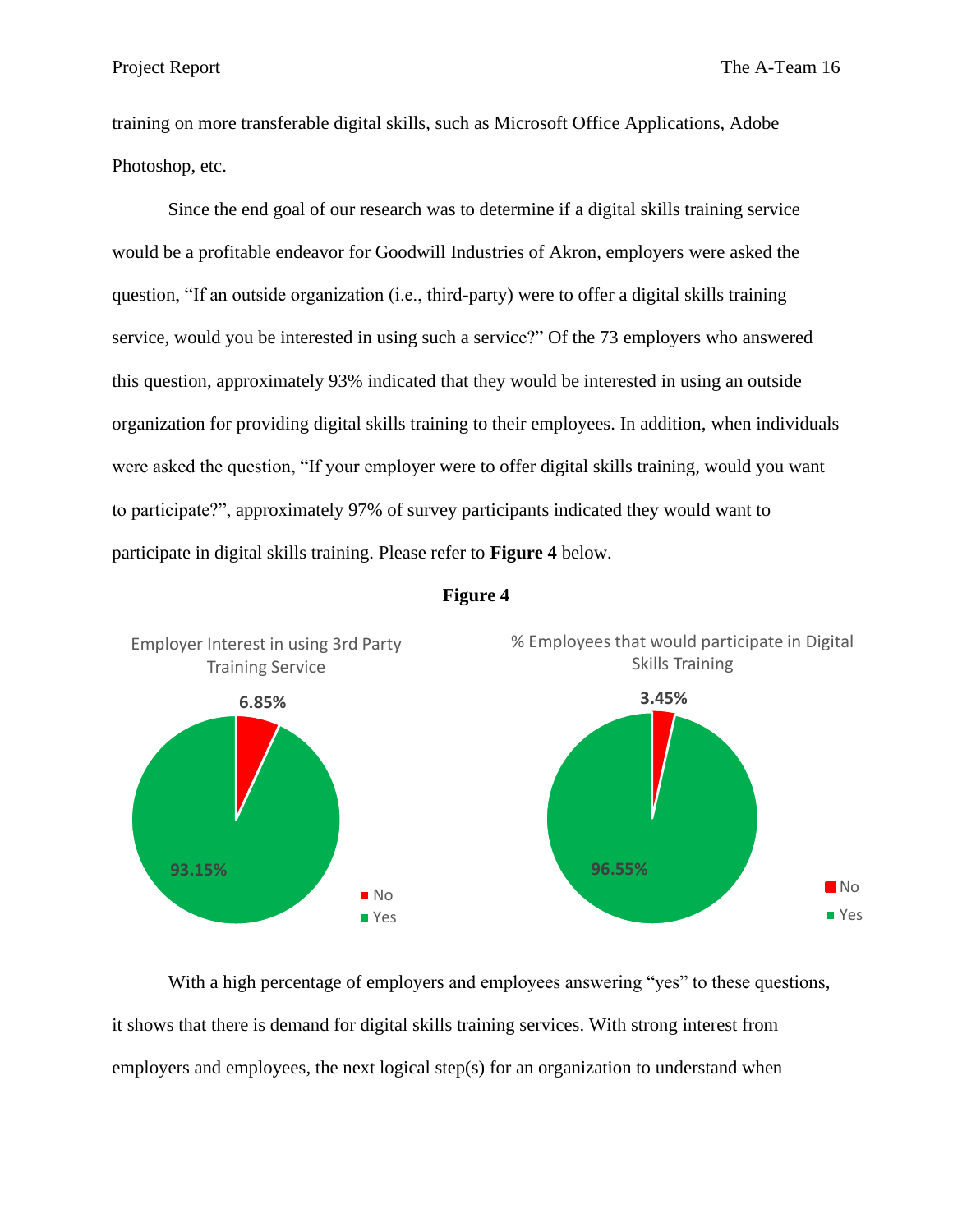entering this industry are: the mode of training preferred by employers and employees, the training content that is needed and desired by employers and employees, and the cost that employers would be willing to pay for digital skills training.



**Figure 5** – Employers' Preferred Mode of Training



**Figure 6** – Employees' Preferred Mode of Training

When reviewing **Figure 5** and **Figure 6** above, the first thing that stands out is that the preferred mode of training by both employers and employees is virtual training, with 62 employees and 35 employers preferring virtual training as their top choice mode of training. This is interesting because it is not consistent with prior research, as 42% of employees worldwide prefer learning in a classroom with a group, compared to only 13% who prefer learning online and 6% who prefer learning virtually with a group (i.e., webinar) (Statista, 2022). However, the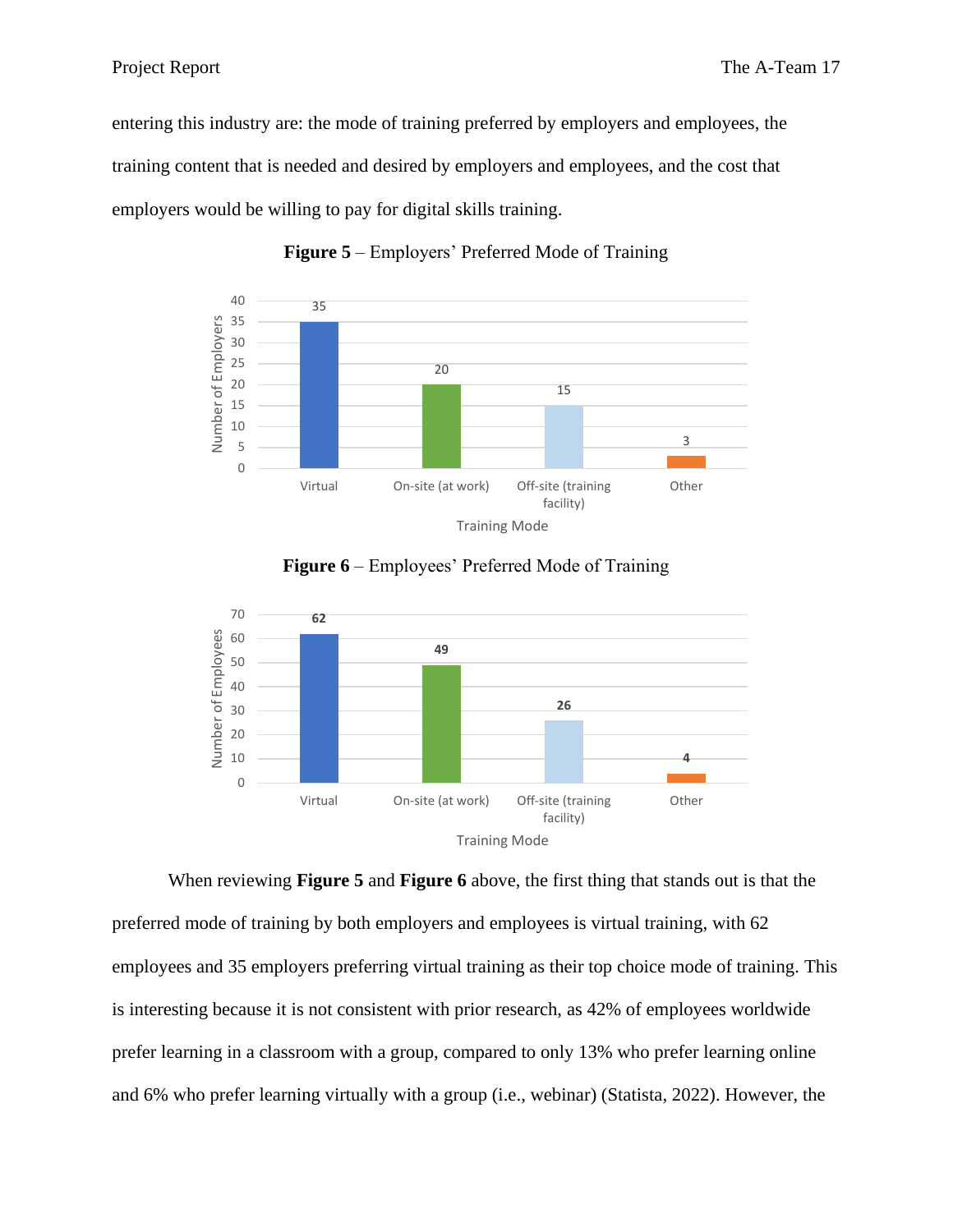information used for this Statista report was from 2019, which was the beginning of the COVID-19 pandemic. As a result of many people moving to remote work throughout the COVID-19 pandemic, it is possible that the increased familiarity in working online led to this shift in how employees preferred to learn and receive training on the job. Therefore, this could be a possible area for future research to see how the COVID-19 pandemic affected employees' preferences for mode of learning and training.

Not only do the two groups have the same top choice for training mode, but they also have the same exact order-ranking for training modes. Virtual training is the most preferred option, on-site training is the next most preferred option, and off-site training is the least preferred option across both groups. Consequently, if an organization were to begin offering digital skills training as a service to other organizations, it is best that they are capable of offering their service delivery in a virtual capacity. While virtual training delivery is preferred across both groups, one aspect that we failed to determine is whether virtual training was preferred synchronously or asynchronously. Synchronous virtual training would require a training instructor teaching the skills over a platform, such as Microsoft Teams, to employees in real-time, while asynchronous virtual training would require the creation of videos and training content that employees can access and complete at their convenience. Therefore, this is an area of research that can be looked at more in the future to best determine how virtual training should be conducted.

To understand the training content that may be provided by this service, individuals were asked to rate their familiarity with various digital skills and programs on a three-point scale (Not at all, Somewhat, and Very). Individuals self-assessed themselves on general computer skills that were identified during the focus group. These skills include things such as emailing, creating a desktop file, using a search engine, and converting a Word doc to a PDF. Additionally,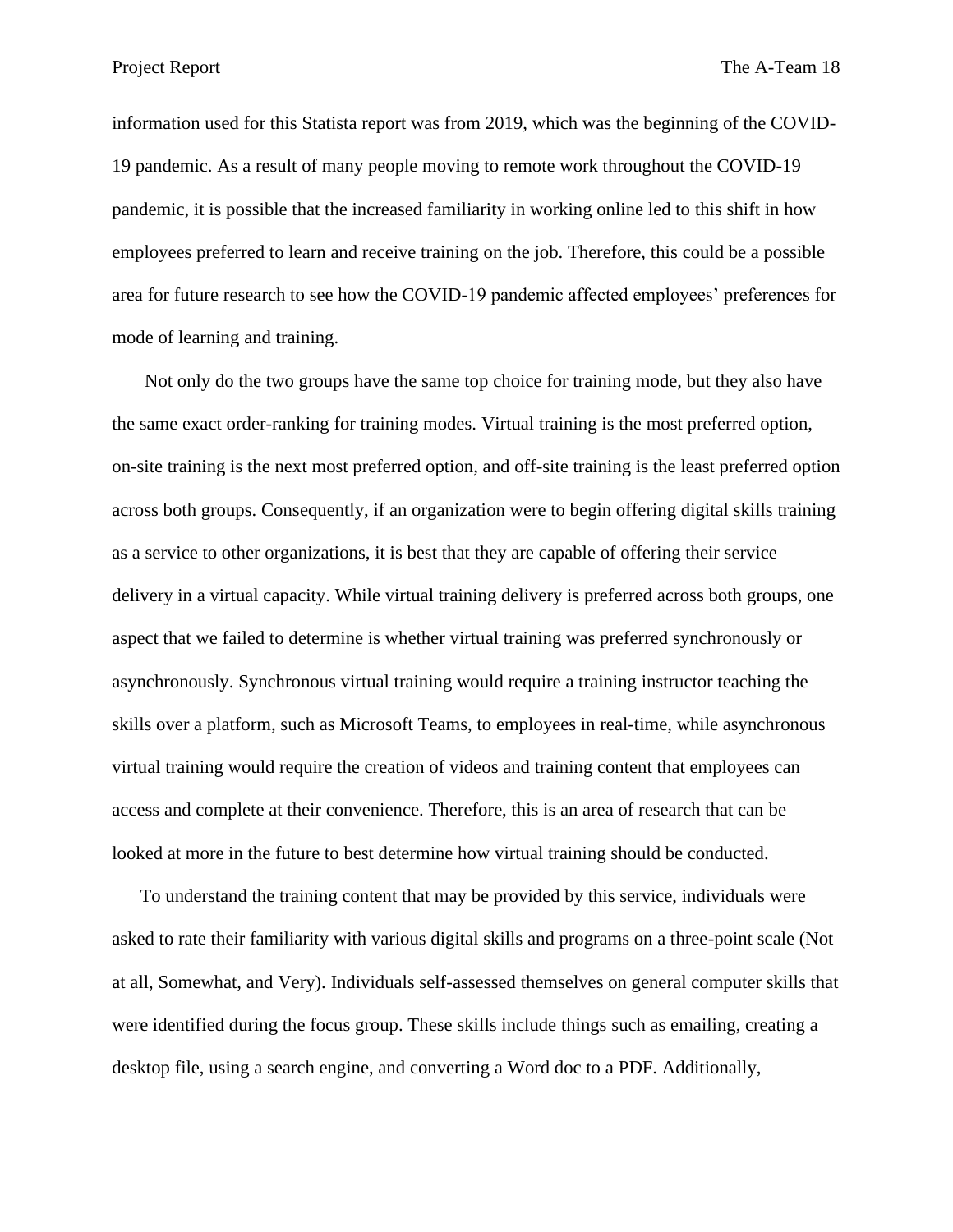individuals were asked to rate their familiarity with programs that were identified as important during the focus group, such as Microsoft Excel, Microsoft Word, Microsoft PowerPoint, Adobe Photoshop, and virtual content sharing programs (i.e., Zoom, Microsoft Teams, WebEx, etc.).







**Figure 8 –** Digital Skills Employers believe need Developed in their Employees

When reviewing **Figure 7** above, it is apparent that the majority of survey respondents are "very" familiar with general computer skills, such as emailing, using a search engine, and creating a file. With approximately 68 percent of the survey respondents reporting that they are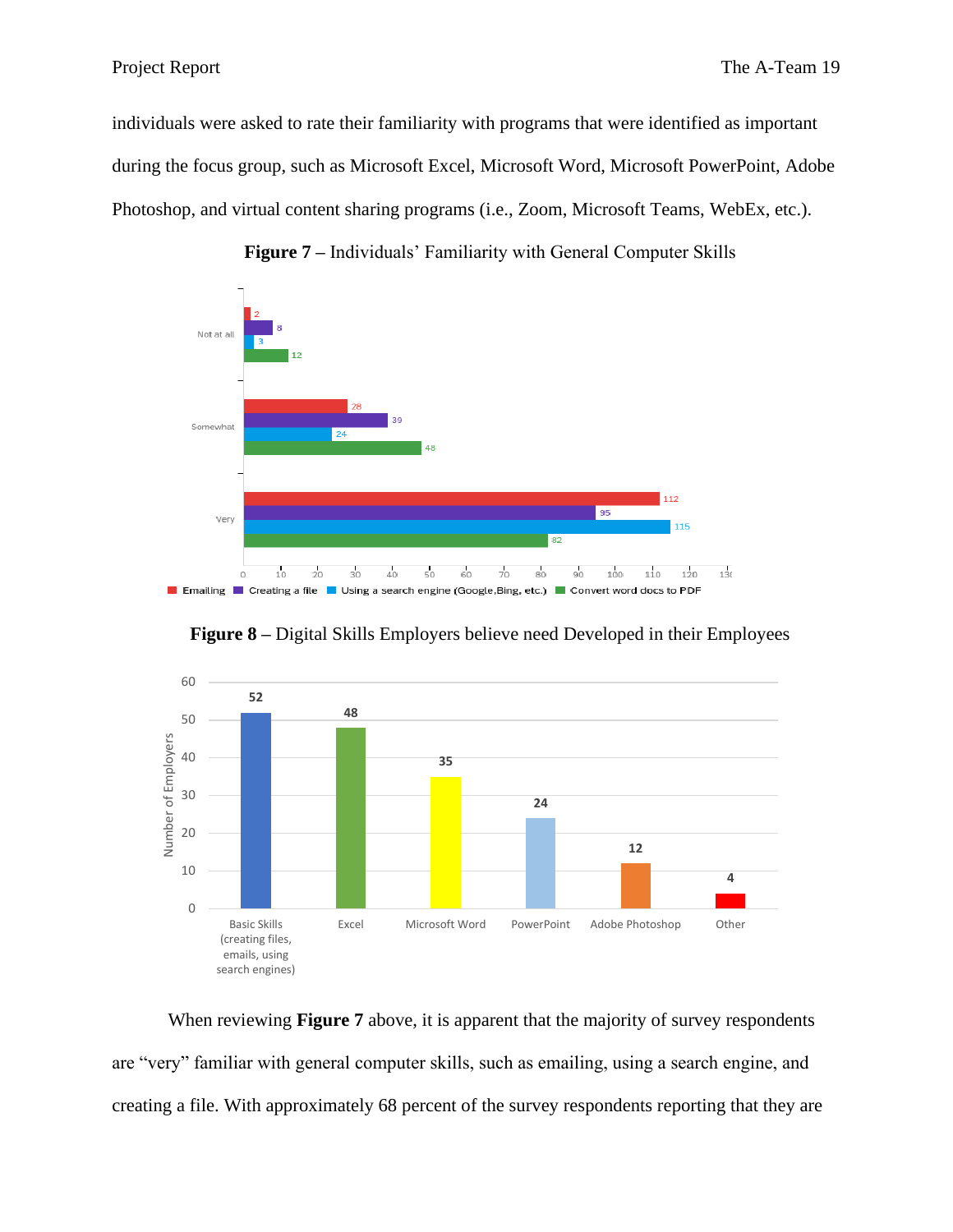Project Report The A-Team 20

employed, it makes sense to see such a large number of participants indicating that they are "very" familiar with these digital skills. **Figure 8** above depicts employers answers to the question, "What digital (computer) skills need to be developed in your employees?", and 52 employers indicated that general computer skills were what employees needed developed the most, followed by 48 employers indicating that Excel skills needed to be developed within their employees. Therefore, when it comes to general computer skills, employers and employees differ in their assessments significantly. In the focus group analysis, it was uncovered that many employers believe their employees still struggle with basic computer tasks, which is consistent with the findings from the employer survey (Digital Skills Focus Group, 2022). As a result, it is possible that individuals in the employee survey may have rated their familiarity with these skills in a manner that portrays them more favorably than what is actually true. Due to this, it would be a good idea for a business-to-business digital skills training service to include training lessons that teach these more general computer skills as employers indicated them as a need for development within their employees.



**Figure 9 –** Familiarity with different programs across age groups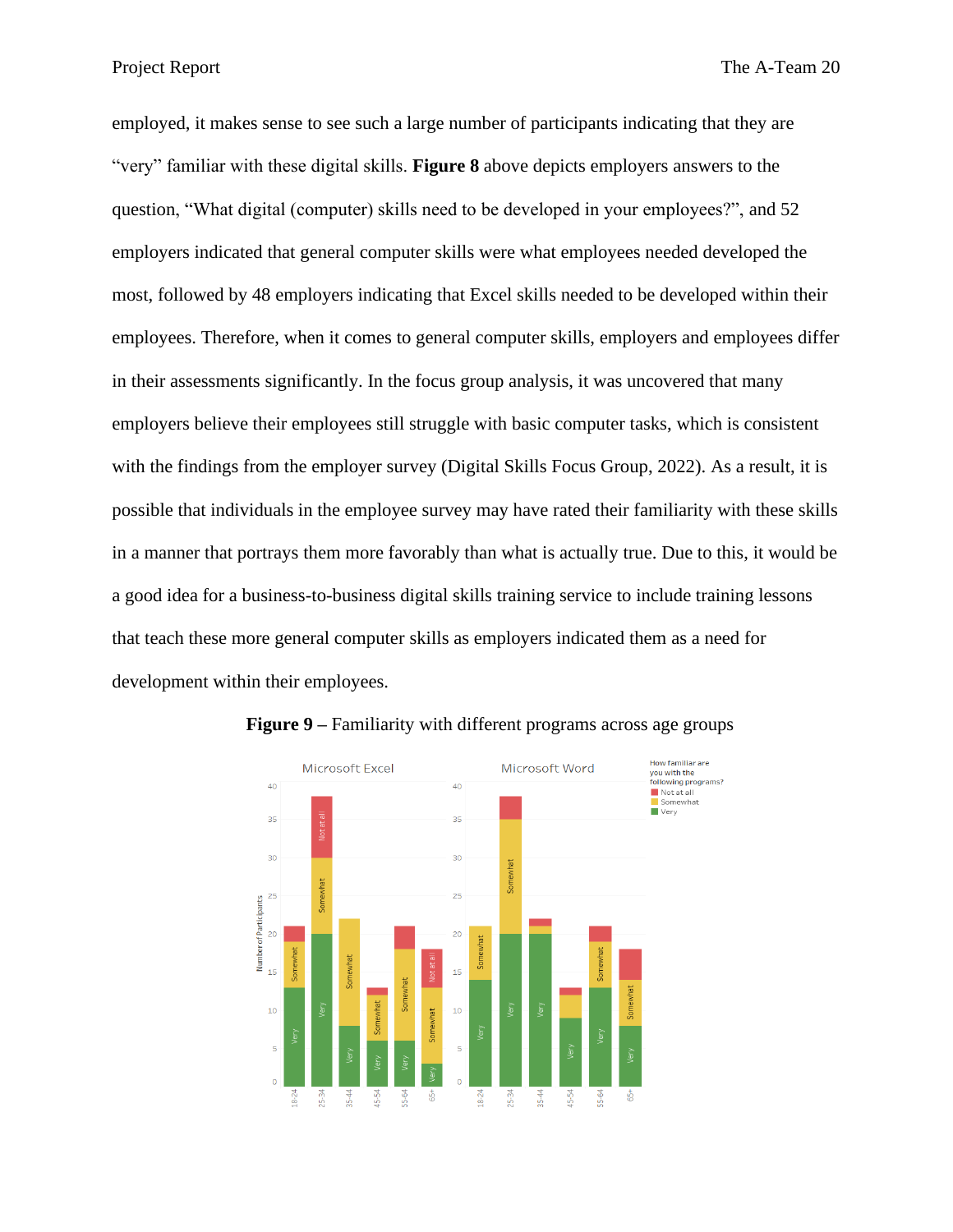

**Figure 9** above depicts the number of individuals across six age groups that responded to our survey questions, "How familiar are you with the following programs? Microsoft Excel, Microsoft Word, Photoshop, PowerPoint, and Zoom/Teams/WebEx." There was a wide age range for respondents in this survey, most frequently being age 25-34, and least frequently being age 45-54. As one can see, the younger respondents more frequently stated they were "very" familiar with particular programs, scaled proportionately across age groups. There is also a differing level of familiarity when moving from program to program. People are generally more familiar with Microsoft Word than they are with Microsoft Excel, for example, and are more familiar with Excel than they are with Photoshop.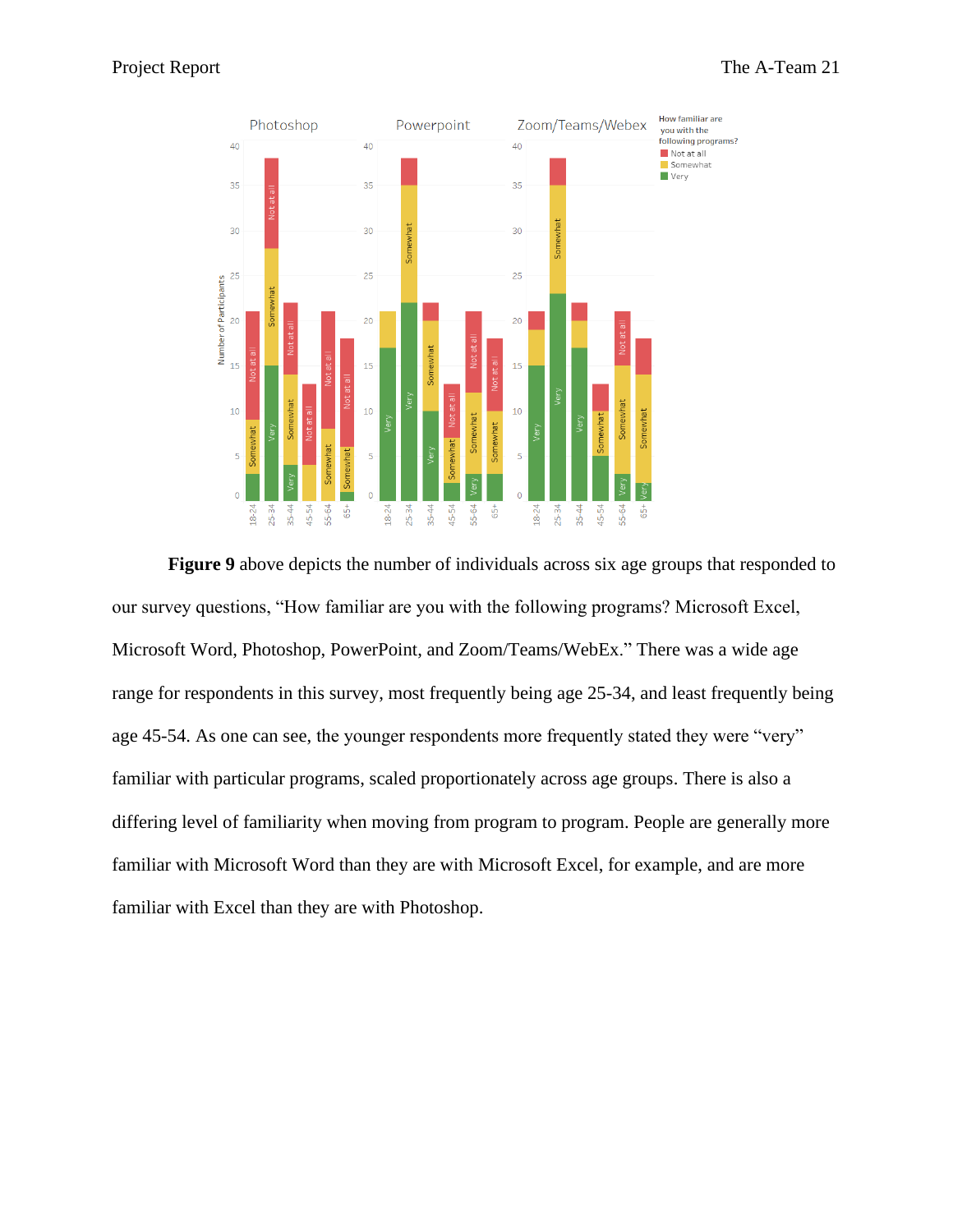

#### **Figure 10 –** What programs would you like to learn more about?

What programs would you like to learn more about?

In **Figure 10** above, it presents the results of the employee survey question, "What programs would you like to learn more about?", with Excel, Photoshop, PowerPoint, Word, and Zoom/Teams/WebEx listed as possible answers. These are the same programs that were listed in **Figure 9**. The most frequently selected program that respondents expressed interest in learning more about was Microsoft Excel (37.8% of responses), despite people being much less familiar with Photoshop overall, according to **Figure 9**. A possible explanation for this is Excel's modest familiarity rating combined with its perceived value in the workplace. People are likely to want to learn more about a program that they will be able to use. Conversely, **Figure 8** revealed that many employers believe that Excel is a skill that needs to be developed in their employees, above other programs given as potential responses. It indicates that Excel is a widely used program for a variety of office roles, employees have a strong desire to refine their skills with the program, and employers wish for their employees to have more skill with it. Another area to consider is Adobe Photoshop. With the second highest frequency of responses in **Figure 10** and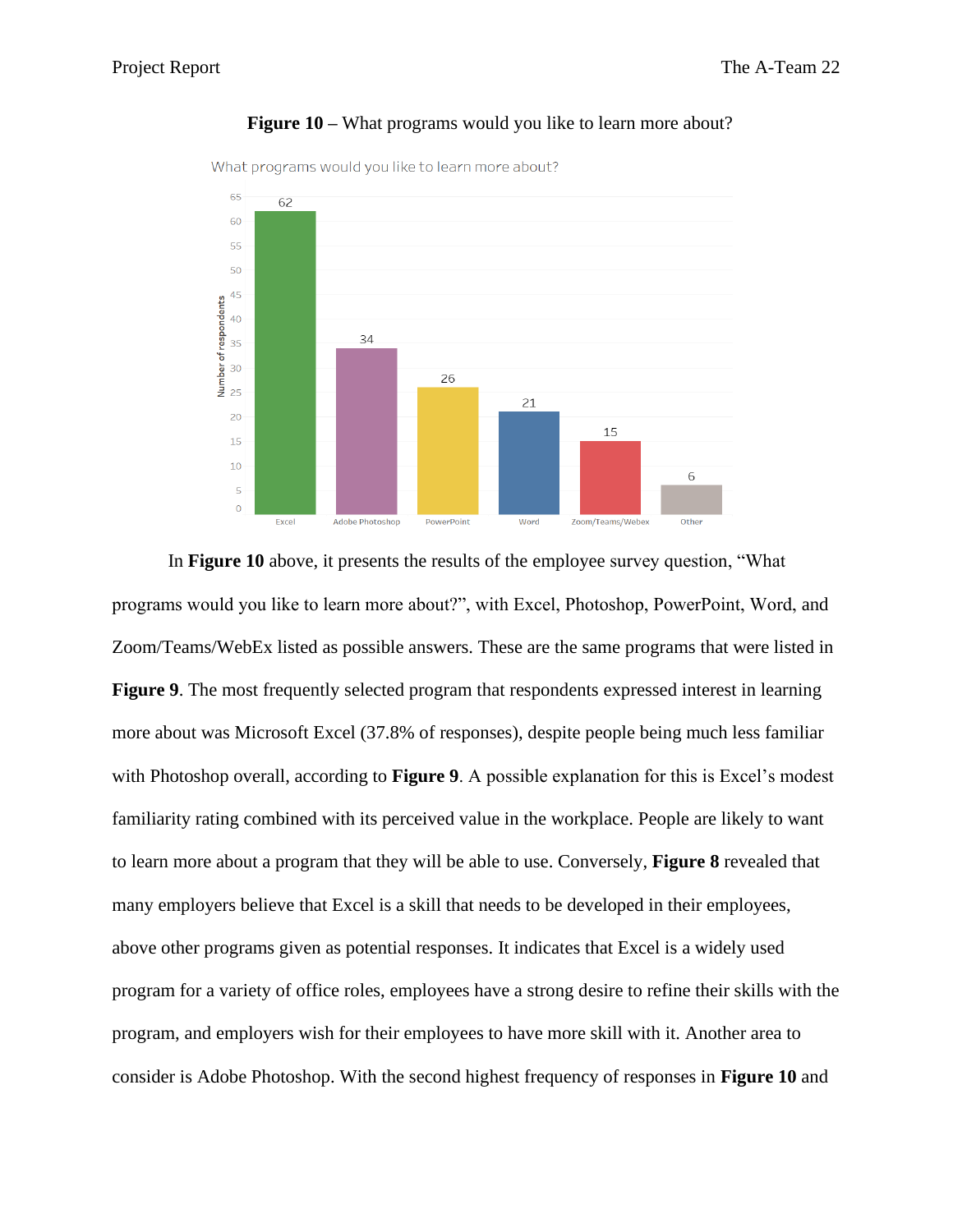the lowest overall level of familiarity in **Figure 9**, it would seem that employees have a moderate desire to learn more about Photoshop and would benefit from doing so. However, Photoshop received a very low number of responses from employers in **Figure 8**, indicating that Photoshop either has low demand in the workplace, or it is used mainly in specialized roles and less for the day-to-day operations than Excel can handle.

The survey results have shown that there is a need for digital skills training, and that there is also a willingness to participate in these training courses. The final part of the survey revolves around the cost and willingness to pay for this type of service as well as if employers are willing to use the service on a subscription basis. In the employer survey, participants were asked the question, "Would you be willing to participate on a subscription basis for training services?". 60 employers indicated they would be willing to use a third-party digital skills training service on a subscription basis, which accounts for approximately 82 percent of the total employers surveyed. These results are depicted in **Figure 11** below.



**Figure 11 –** Willingness to Use Training Service on a Subscription Basis

In the employee survey, participants were asked the question, "If you have to pay for a digital skills course (one-hour session), how much would you be willing to pay?". There were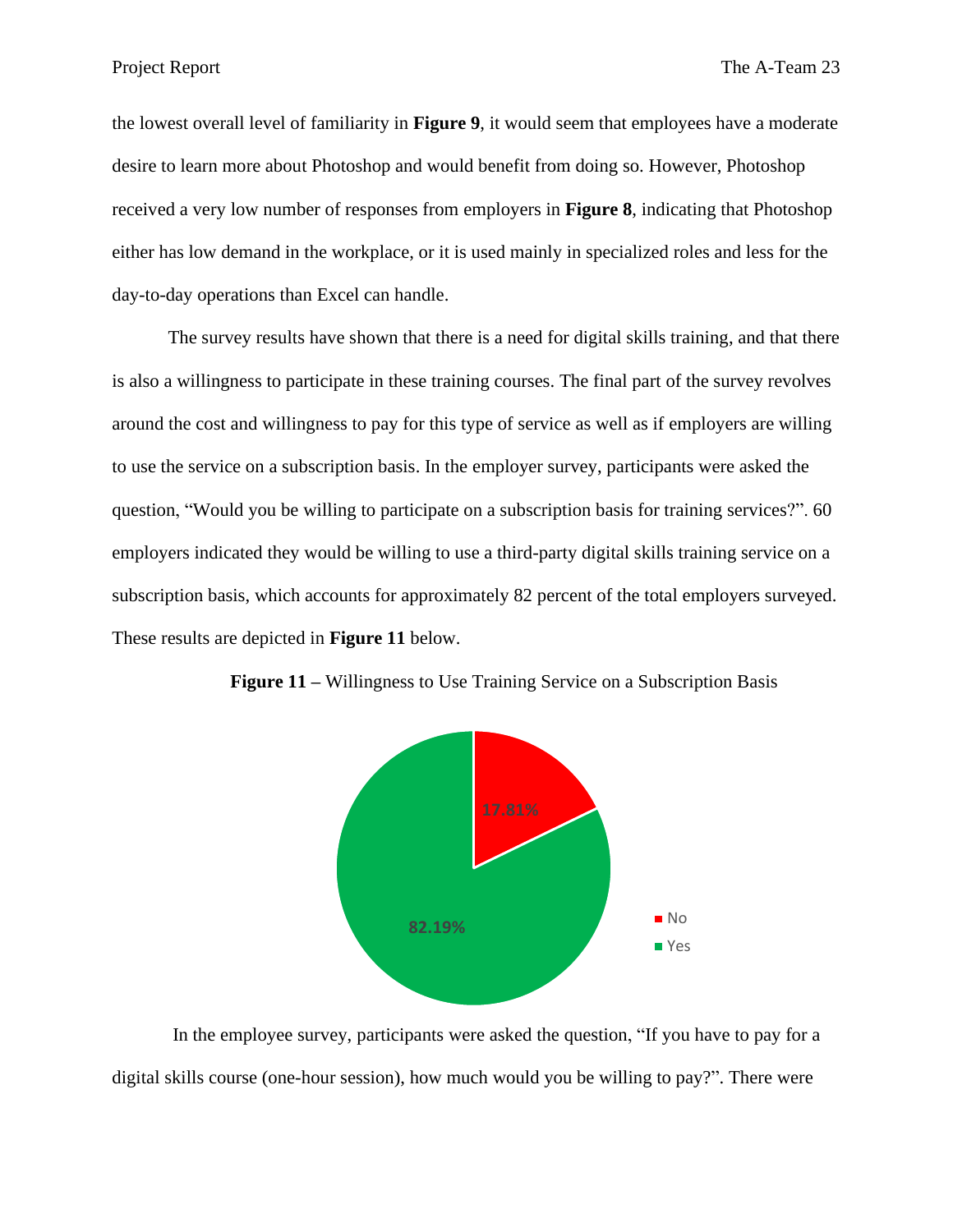multiple comments that if these skills are needed for work, then they should be paid for by the employer. However, on average, for a one-hour digital skills training session, employees indicated that they would be willing to pay \$48.90. The results that were received from the employer and employee survey differed dramatically, but this result was expected. Many individuals felt that these types of services should be paid for by the employer as on-the-job training. Therefore, employers were asked a similar question, "How much would you be willing to spend per employee for digital skills training?". On average, employers were willing to pay \$862.66 per employee for digital skills training. This question resulted in a large range of responses from as low as \$20 to as high as \$5,000. The reason for this wide range occurred due to the way survey participants answered the question. For example, some individuals answered the question as if it was about how much they would be willing to pay per training while other individuals answered with how much they would be willing to pay each year per employee for digital skills training. Because of this, the average price of \$862.66 was lower than what would be the true average. **Figure 12** below depicts summary statistics for responses to the employee and employer survey.

|                          | <b>Minimum</b> | <b>Maximum</b> | <b>Mean</b> | <b>Median</b> | <b>Mode</b> |
|--------------------------|----------------|----------------|-------------|---------------|-------------|
| <b>Employee Response</b> | \$10           | \$250          | \$48.90     | \$50          | \$50        |
| <b>Employer Response</b> | \$20           | \$5000         | \$862.66    | \$650         | \$1000      |

**Figure 12 –** Summary Statistics – Willingness to Pay

It is evident that employers are willing to pay more than \$800 per employee per year on digital skills training. From the focus group and surveys, it was mentioned that employees have used other platforms for obtaining digital skills. These platforms include LinkedIn Learning, Fred Pryor, YouTube, Coursera, Grow with Google, and Khan Academy. From a total of 142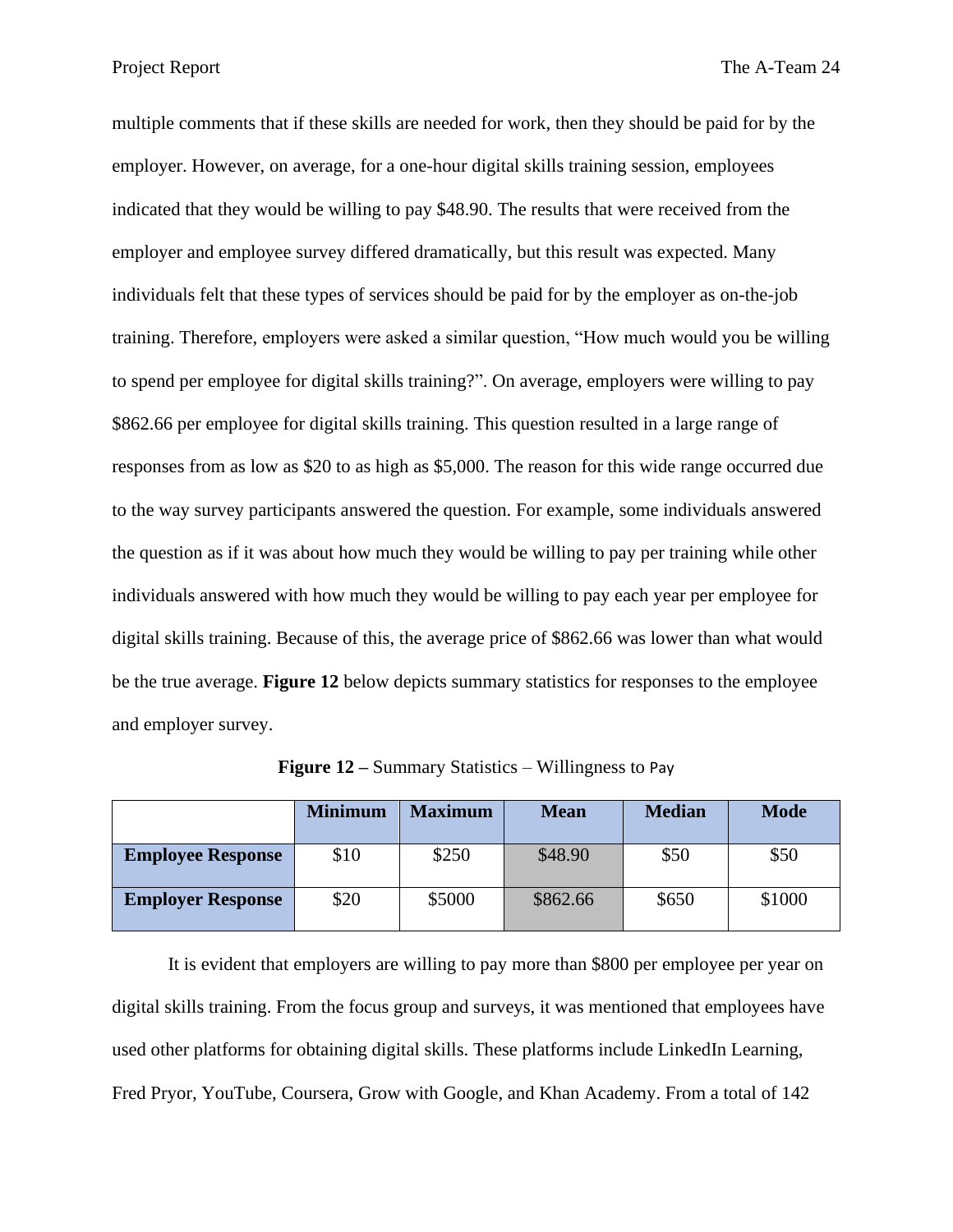respondents, 55 participants had used LinkedIn Learning, 112 participants had used YouTube, and 37 participants had used Coursera to learn a digital skill. Additionally, 31 participants indicated that they had participated in Fred Pryor training sessions, 35 participants had completed a Grow with Google certification course, and 43 participants indicated that they had used Khan Academy to increase their digital skills. These platforms provide courses to help individuals increase their digital skills, and they range in prices from as low as \$0 (i.e., YouTube, Khan Academy) to \$300+ per training (i.e., Fred Pryor, LinkedIn Learning, Coursera). A breakdown of the costs for these different platforms can be found below in **Figure 13.**

| <b>Learning Platform</b> | <b>Subscription Cost</b>                                                                                                                                  |
|--------------------------|-----------------------------------------------------------------------------------------------------------------------------------------------------------|
| LinkedIn Learning        | \$323.88 Annual Subscription                                                                                                                              |
| <b>Fred Pryor</b>        | \$499.00 Annual Subscription                                                                                                                              |
| YouTube                  | Free Online Platform                                                                                                                                      |
| Coursera                 | \$399.00 Annual Subscription                                                                                                                              |
| Grow with Google         | \$39.00 per month by subscription<br>on Coursera (IT Support, User<br><b>Experience Design, Project</b><br>Management, and Data Analytics<br>Certificate) |
| Khan Academy             | <b>Free Online Platform</b>                                                                                                                               |

**Figure 13 –** Cost for Digital Skills Training Platforms

The digital skills training service that we intend to provide would most likely resemble that of LinkedIn Learning and Fred Pryor by offering a mix of synchronous and asynchronous virtual trainings, along with the possibility for onsite training. After conducting secondary research and primary research through focus group and surveys, we propose the following recommendation for Goodwill Industries of Akron to help fund their mission.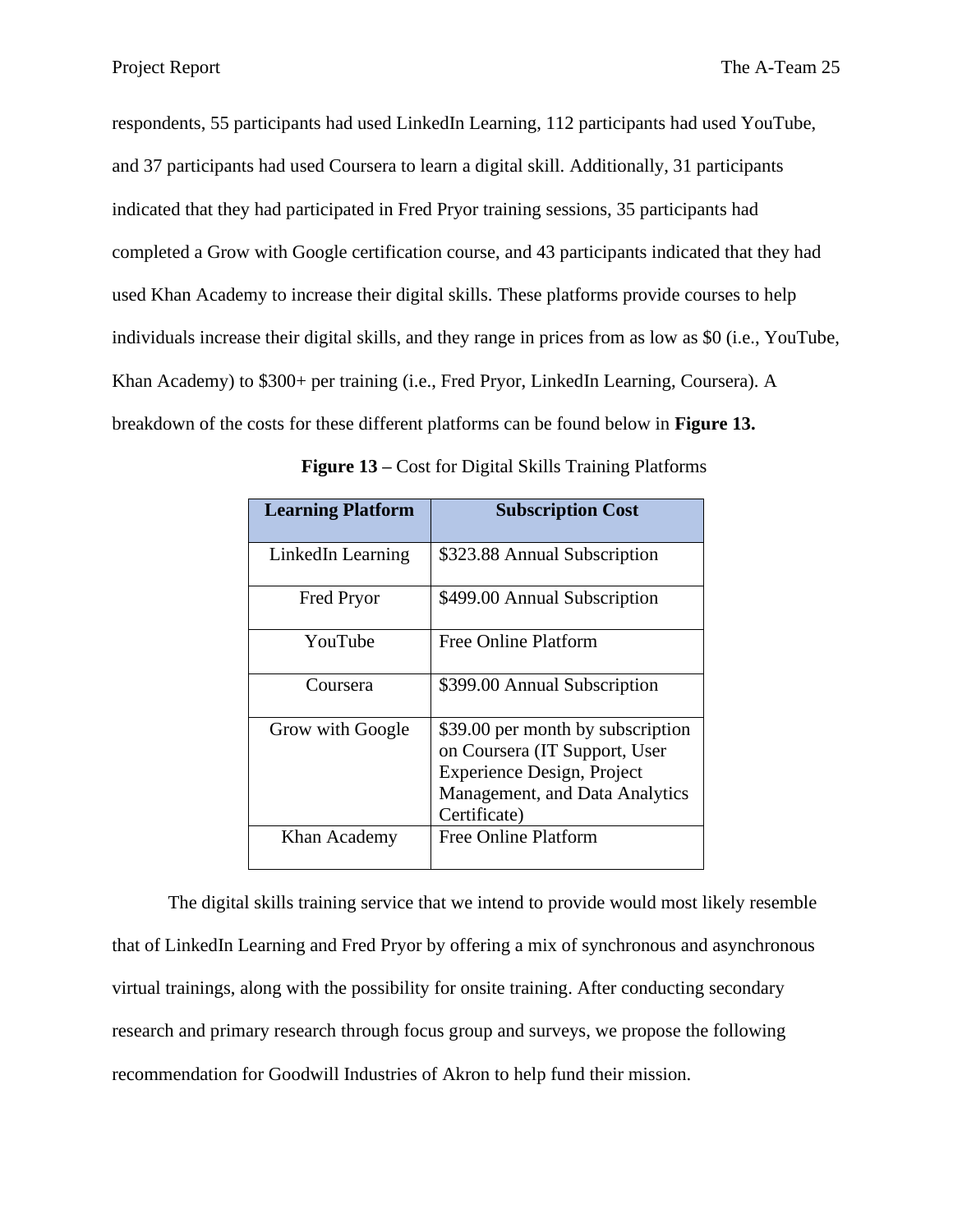Project Report The A-Team 26

#### **Client Recommendations**

After conducting primary and secondary research, we recommend Goodwill Industries of Akron use the money received from the Makenzie Scott grant to create a business that provides digital skills training services to organizations. This proposed solution would involve Goodwill running and operating a subscription-based virtual digital skills training service for organizations. The service will be able to provide both synchronous and asynchronous virtual trainings. However, there will be the possibility for onsite trainings if that were to be preferred by the client organization. This service would provide courses in basic computer skills (i.e., email, converting documents to PDF, etc.), Microsoft Office applications, Adobe, and virtual content sharing programs (i.e., Zoom, Microsoft Teams, WebEx, etc.). Also, we propose that Goodwill work directly with these organizations to create content that is organization specific for trainings. This might include things such as the use of CRM platforms, HR specific platforms, and other training programs dependent on the client organizations' needs. In doing this, it would allow this training service to differentiate itself from competitors by offering trainings that are more organization specific to better fit client needs. Additionally, by offering organization specific trainings, this could be a premium package offering that can be used to produce higher profitability.

Our recommendation is closely aligned with one of Goodwill's current missions for providing job placement services and trainings. In order for Goodwill to implement this plan, they will have to expand upon their current training offerings. We propose that Goodwill follow the following action steps to launch this program successfully.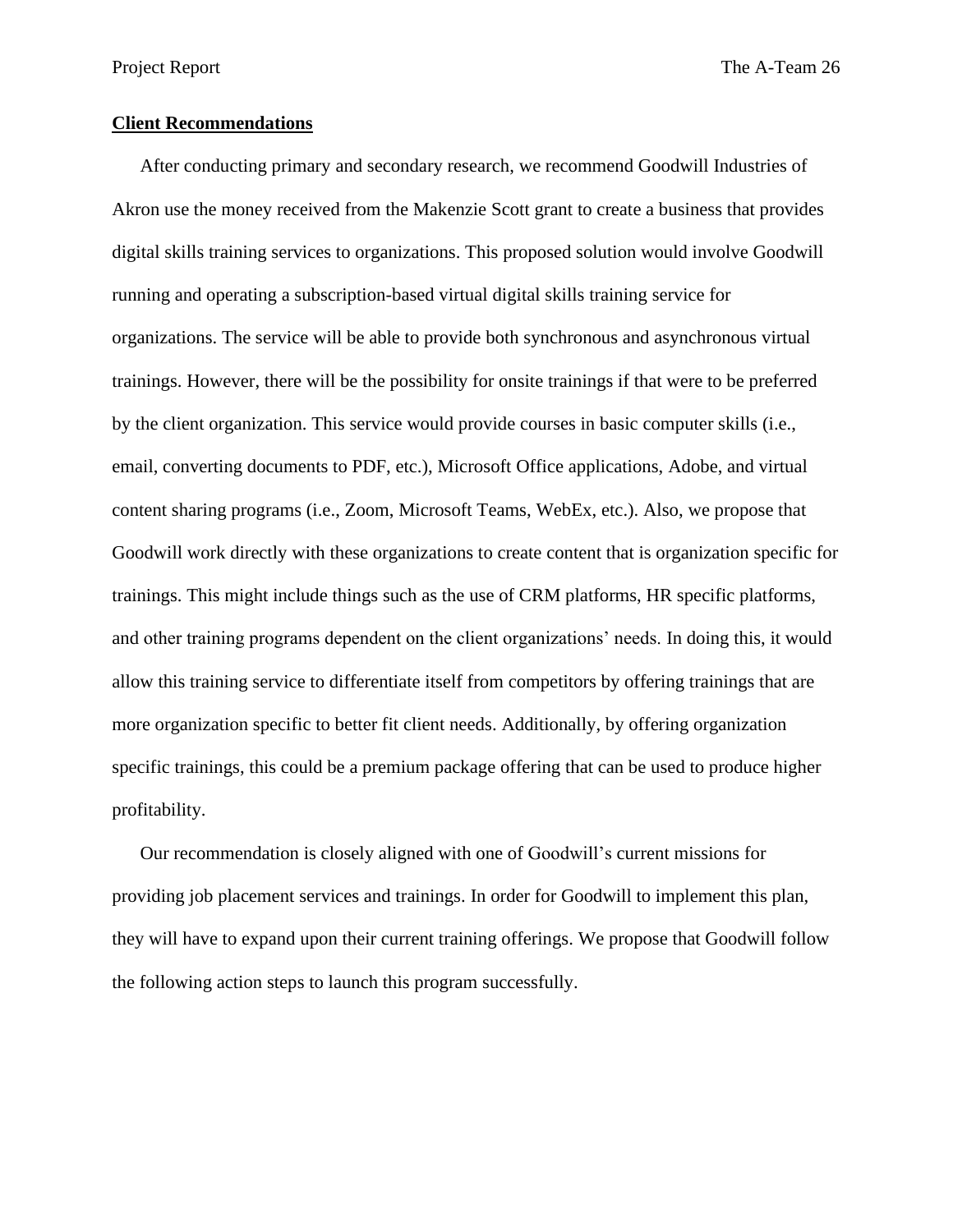## **Action Steps**

- **1)** First, Goodwill will need to hire an outside consultant to do further research on the idea of a digital skills training services. This consultant will help them better understand the costs they can charge, the content they can provide, organizations that are willing to sign up for their service, and any further questions that we have proposed in our recommendations for future research. Additionally, this consultant can work to overcome the limitations of our research to help provide a better overall picture of this digital skills training service. We estimate that this process will take about a year.
- **2)** After receiving information from the consultant, Goodwill would next want to begin hiring employees to help run this operation. For the first year or so, we believe Goodwill would need to hire a training instructor, an instructional designer, a graphic designer, and administrative support position. Once these employees are trained and have created training content, Goodwill can begin their next phase.
- **3)** After training content has been created, Goodwill can begin marketing their services and begin to find interested employers for this service.
- **4)** Now that Goodwill has clients, they can begin their service and start providing digital training courses. As the business line grows, Goodwill can decide how they would like to expand. We propose that Goodwill begin offering their skills training virtually and then expand into a hybrid model by offering the option for onsite trainings. We also suggest that Goodwill offer trainings that are organizational specific to help differentiate themselves in the market. Onsite trainings would require Goodwill to purchase a laptop cart and laptops (estimated 25 laptops) that they can take to organizations for training participants to use.
- **5)** After years end, Goodwill will need to re-evaluate their services and readjust prices to reflect the demand for their service and the quality of their offering. As the service continues to grow, more trainers will need to be hired to help support Goodwill's new venture.

In the following section, we provide a breakdown of Goodwill's pro forma financial

statement and what sales they would need in order for Goodwill to break even to cover the costs

of the Bus Rider Pass and Gas Fuel Card program.

### **Financial Report**

The basis of this project was to create a solution for Goodwill Industries of Akron that

would be profitable enough on a yearly basis to help fund their overall mission towards closing

the gap on barriers to transportation. The yearly costs for their Bus Rider Pass and Gas Fuel Card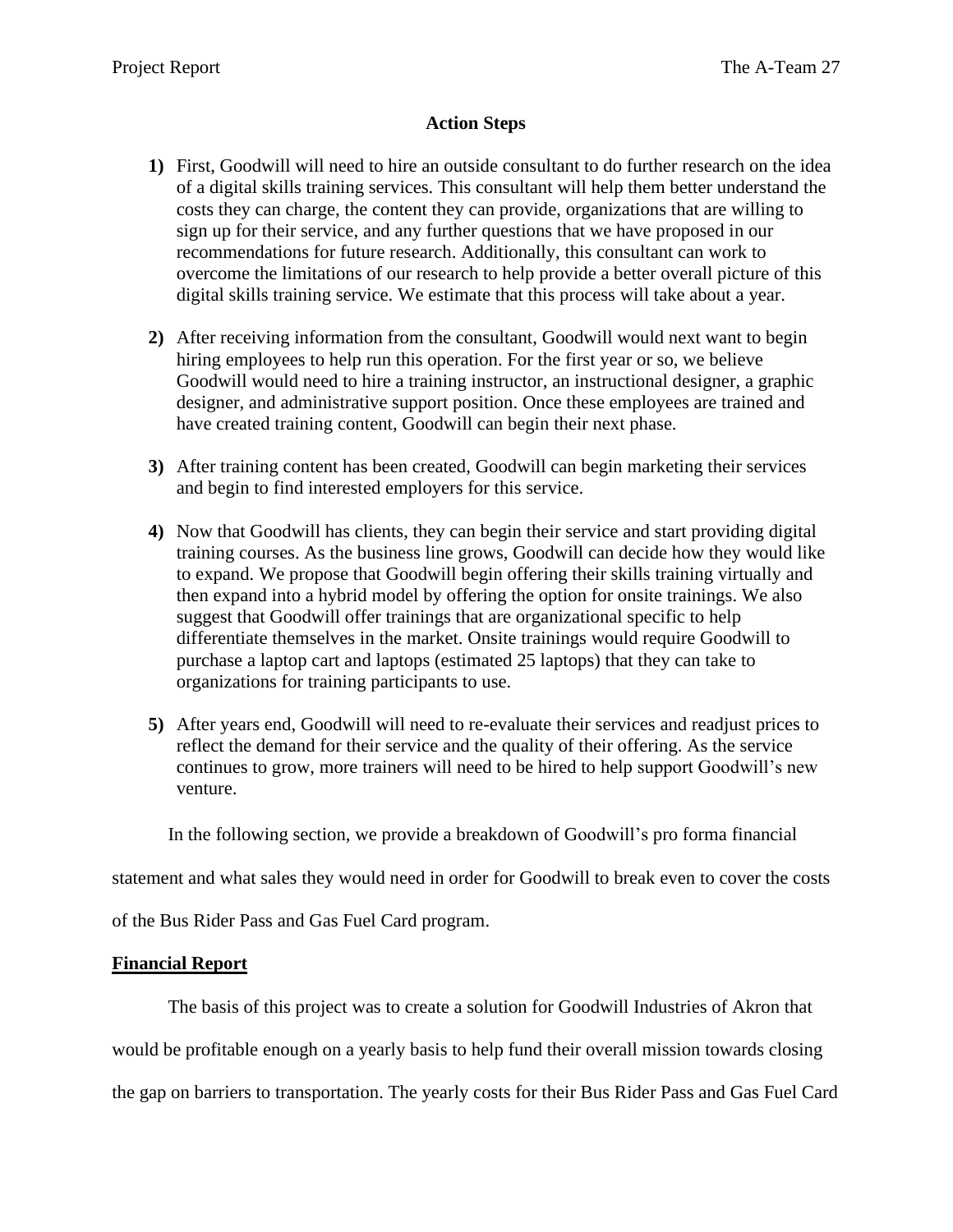program are approximately \$250,000. Looking at competitors and our survey analysis, **Figure 14**  below is a pro forma financial report for our newly recommended business venture for Goodwill Industries of Akron.

| Year 1                      |                      | Year 2                              |                       | Year 3                                    |    |                       | Year 4                                    |                       | Year 5                                      |    |              |
|-----------------------------|----------------------|-------------------------------------|-----------------------|-------------------------------------------|----|-----------------------|-------------------------------------------|-----------------------|---------------------------------------------|----|--------------|
| Revenue                     |                      | Revenue                             |                       | Revenue                                   |    |                       | Revenue                                   |                       | Revenue                                     |    |              |
| Subscription Price (Annual) |                      | \$0.00 Subscription Price (Annual)  |                       | 650.00 Subscription Price (Annual)        |    |                       | 650.00 Subscription Price (Annual)        |                       | 650.00 Subscription Price (Annual)          | Ś. | 650.00       |
| Number of Subscriptions     |                      | 0 Number of Subscriptions           |                       | 0 Number of Subscriptions                 |    |                       | 750 Number of Subscriptions               |                       | 1000 Number of Subscriptions                |    | 1250         |
| <b>Total Revenue</b>        |                      | \$0.00 Total Revenue                |                       | \$0 Total Revenue                         |    |                       | \$487,500.00 Total Revenue                |                       | \$ 650,000.00 Total Revenue                 |    | \$812,500.00 |
|                             |                      |                                     |                       |                                           |    |                       |                                           |                       |                                             |    |              |
| <b>Expenses</b>             |                      | <b>Expenses</b>                     |                       | <b>Expenses</b>                           |    |                       | <b>Expenses</b>                           |                       | <b>Expenses</b>                             |    |              |
| Consultant Salary           |                      | \$78,000 Training Instructor Salary |                       | \$49,000.00 Training Instructor Salary    | Ś. |                       | 49,000.00 Training Instructor Salary      |                       | \$49,000.00 Training Instructor Salary (x2) | \$ | 98,000.00    |
|                             |                      | Instructional Designer Salary       |                       | \$69,000.00 Instructional Designer Salary |    |                       | 69,000.00 Instructional Designer Salary   |                       | \$ 69,000.00 Instructional Designer Salary  |    | \$69,000.00  |
|                             |                      | Graphic Designer Salary             |                       | \$53,000.00 Graphic Designer Salary       |    |                       | \$ 53,000.00 Graphic Designer Salary      |                       | \$53,000.00 Graphic Designer Salary         |    | \$53,000.00  |
|                             |                      | Administrative Support Salary       |                       | \$43,000.00 Administrative Support Salary |    |                       | 43,000.00 Administative Support Salary    |                       | 43,000.00 Administrative Support Salary     |    | 43,000.00    |
|                             |                      | Training Laptops (\$800 x 25)       |                       | \$20,000.00 Laptop Maintenance            |    |                       | 2,000.00 Laptop Maintenance               |                       | 2,000.00 Laptop Maintenance                 | Ś. | 2,000.00     |
|                             |                      | Laptop Cart                         |                       | \$825.99 Marketing                        |    |                       | 9,400.00 Marketing                        |                       | 9,400.00 Marketing                          | S. | 9,400.00     |
|                             |                      | Marketing                           |                       | \$9,400.00 Year 1 & 2 Profit Loss         |    |                       | \$322,225.99 Year 3 Profit Loss           |                       | \$310,125.99 Year 4 Profit Loss             |    | \$135,525.99 |
|                             |                      |                                     |                       | Bus Pass & Fuel Card Program              |    |                       | \$250,000.00 Bus Pass & Fuel Card Program |                       | \$250,000.00 Bus Pass & Fuel Card Program   |    | \$250,000.00 |
|                             |                      |                                     |                       |                                           |    |                       |                                           |                       |                                             |    |              |
|                             |                      |                                     |                       |                                           |    |                       |                                           |                       |                                             |    |              |
| <b>Total Expenses</b>       |                      | \$78,000 Total Expenses             |                       | \$244,225.99 Total Expenses               |    |                       | \$797,625.99 Total Expenses               |                       | \$785,525.99 Total Expenses                 |    | \$659,925.99 |
|                             |                      |                                     |                       |                                           |    |                       |                                           |                       |                                             |    |              |
|                             |                      |                                     |                       |                                           |    |                       |                                           |                       |                                             |    |              |
| <b>Profit</b>               | (\$78,000.00) Profit |                                     | (\$244,225.99) Profit |                                           |    | \$(310,125.99) Profit |                                           | \$(135,525.99) Profit |                                             |    | \$152,574.01 |

To get the digital skills training service up and running for Goodwill Industries of Akron, we believe it will take them about two years before they can begin offering the service and generating revenue. From the Mackenzie Scott grant, we project that Goodwill will need approximately \$323,000.00 to get the program up and running. In year 1, Goodwill will hire a consultant to better understand the cost they can charge, competitors within the digital skills training industry, and to answer questions we were unable to answer within our own research. Therefore, in year 1, we do not expect any revenue to be generated, and there will be an expense of approximately \$78,000, which is the average salary for a consultant (Glassdoor, 2021).

In year 2, the service will begin to develop the content needed to offer training to organizations. To develop training content, we believe that Goodwill will need to hire the following individuals: a training instructor (average salary \$49,000), an instructional designer (average salary \$69,000), a graphic designer (average salary \$53,000), and an administrative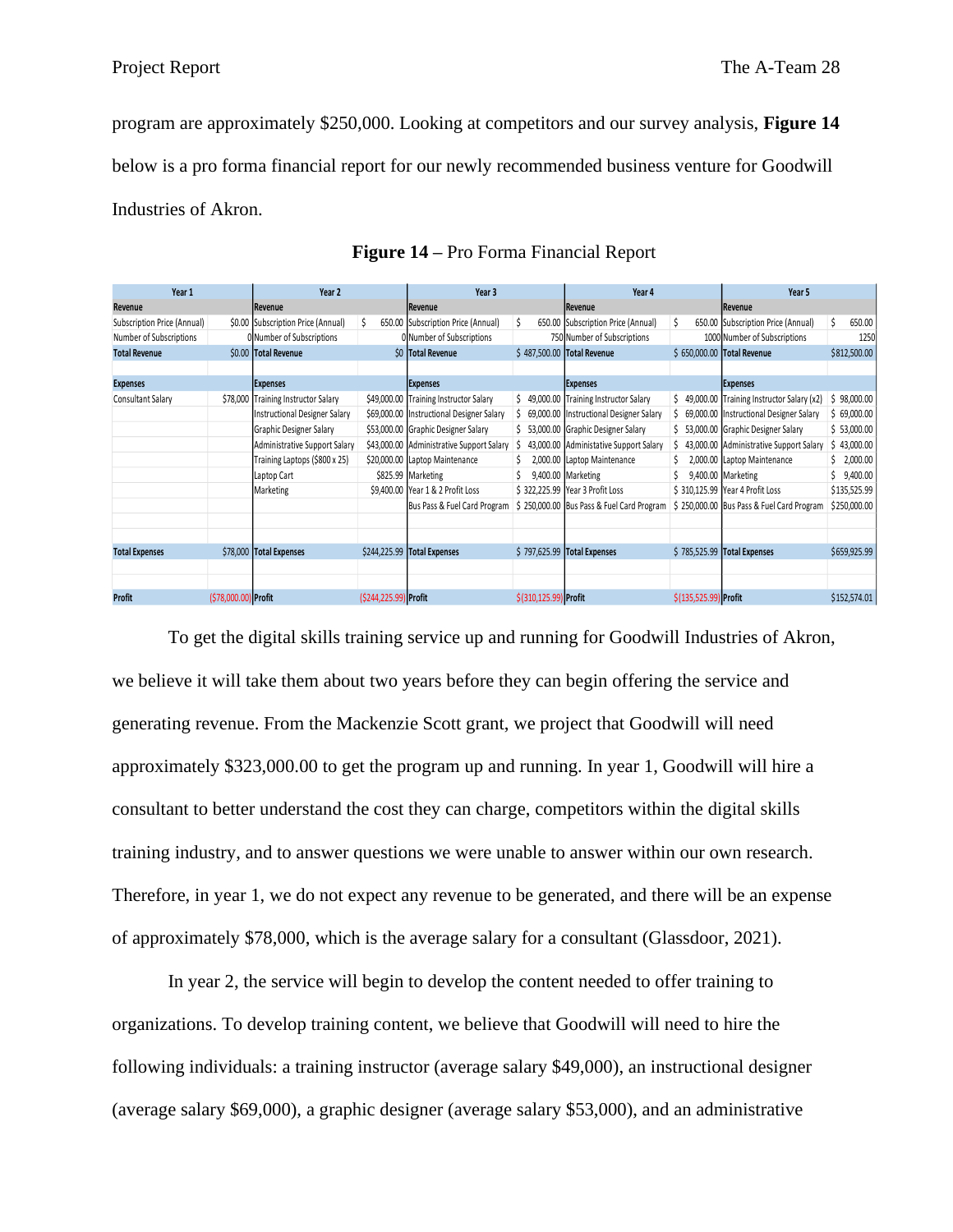Project Report The A-Team 29

support staff member (average salary \$43,000) (Glassdoor, 2021; U.S. Bureau of Labor Statistics, 2021). Once these individuals have created training content, Goodwill can begin to market this new business as well as seek clients by presenting their business plan/new service offering through various marketing platforms. While we do not know the exact cost for marketing, we project that Goodwill use about 2-3% of future revenue amounts for marketing. Additional costs in year 2 include the purchase of laptops (average cost \$800) and a laptop cart for any onsite trainings (Statista, 2021).

In year 3, Goodwill can begin offering digital skills training to client organizations. We have set an annual subscription price at \$650.00 per employee, which is the median price we found employers were willing to pay. Per our survey findings, employers were willing to spend on average up to \$862 per employee on digital skills training per year. Additionally, through secondary research, it has been found that companies with between 100 and 999 employees spend roughly \$1,700 on training per learner per year, and companies with over 1000 employees spend on average \$1,000 on training per learner per year (Statista, 2022). However, since competing digital skills training platforms cost between \$0 to \$499 a year, we projected a price of \$650 annually to begin with in order to successfully enter the market. The hired business consultant can help make a more accurate determination for what to charge for the training subscription.

Other costs for year 3 remain the same primarily with the four salaries of the employees needed for the training service as well as for marketing expenses. However, the cost to purchase laptops and a laptop cart have been substituted for general laptop maintenance. In year 3, we added the \$250,000 cost for the Bus Rider Pass and Fuel Gas Cards program because this would be the first year that the training service would begin generating a revenue.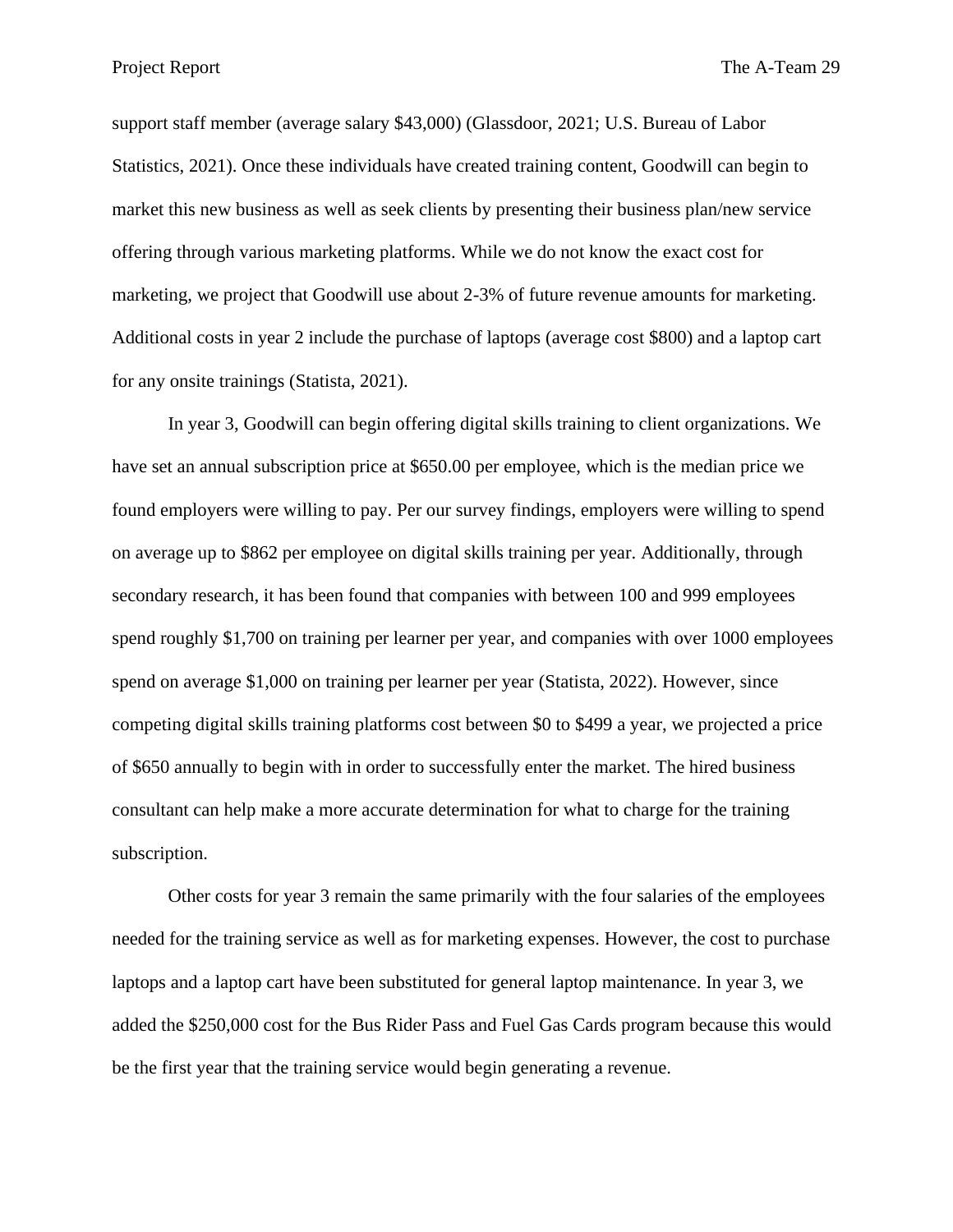In year 4, we expect the training service to grow in demand, leading to an increase in the number of subscriptions. This increase in subscriptions will help us be able to continue to pay off the startup costs that we incurred in starting this service. As the service expands and Goodwill gains market share within the industry, in year 5, we expect that Goodwill will need to hire an additional training instructor to help support the increased number of subscriptions. At the conclusion of year 5, we project that the training service will have recovered all of its startup costs, and it will have produced approximately \$152,600 in profit.

#### **Research Limitations**

Although this research project provided useful insights, it is just the beginning of understanding how effective a service like this could really be. Large factors like time constraints and limited budget put some restrictions on this research. Since we only had a few months to conduct research, we were limited in how extensive the research could be. As we uncovered items in our analysis, we were unable to potentially follow up with survey participants to gain a better understanding of answers to questions. For example, as we analyzed the employee and employer survey, the majority of participants responded that they would prefer virtual training as the preferred mode of training. However, in our survey(s), we never specified if these virtual trainings would be self-paced training videos (asynchronous) or real-time instructor led virtual trainings (synchronous). As a result, this is an area of research that should be explored further in the future.

Another primary limitation of our research is that we had to rely on a convenience sample for survey data. As a result, the majority of our survey respondents were white (83.46%). Therefore, the survey was lacking in responses from other ethnic groups, which means the results may not be truly representative of the entire population. Another primary limitation of the study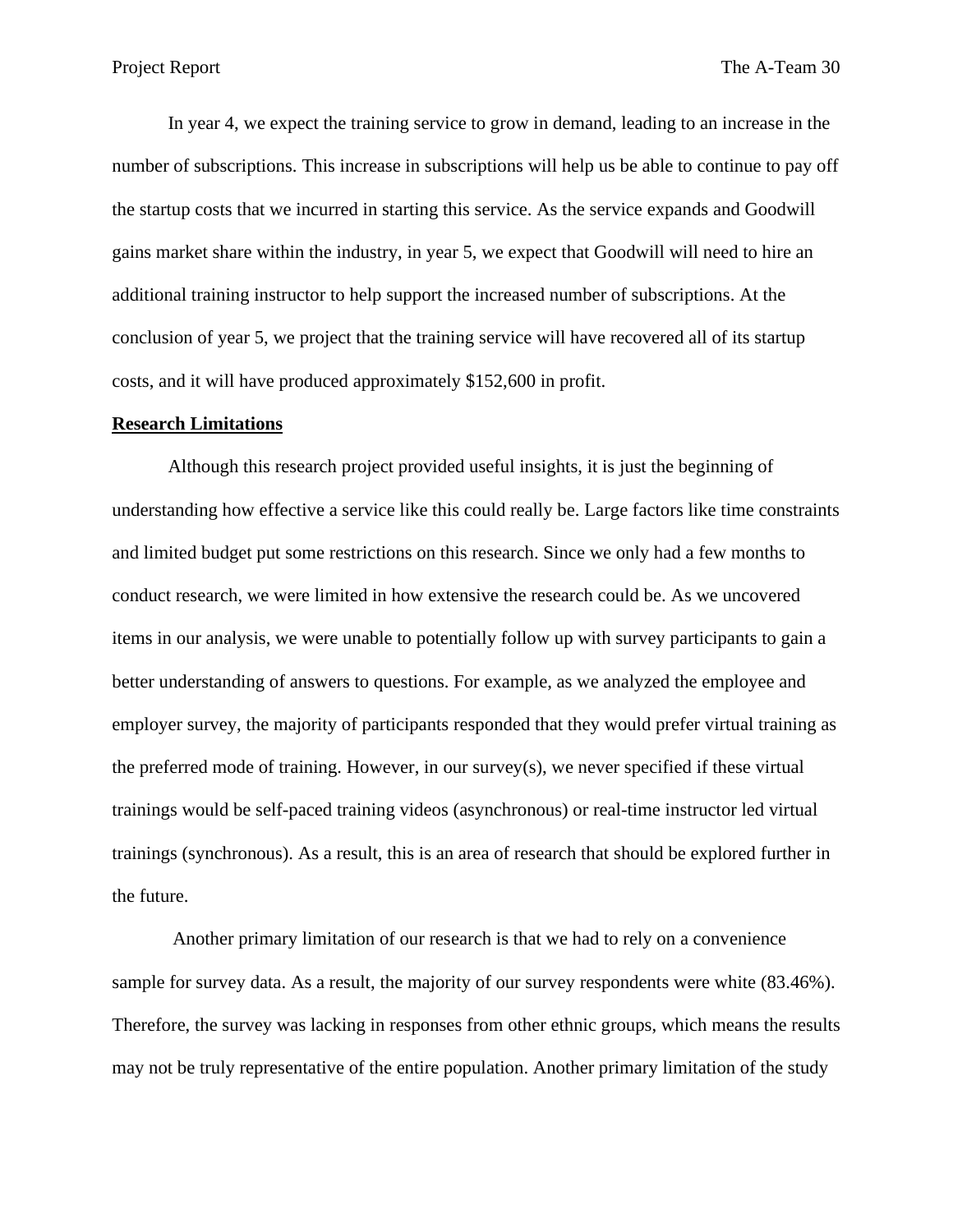was that we were limited in the number of employers we could reach. For the most part, we were unable to reach employers independently and had to rely on personal referrals by the Goodwill management team and the University of Akron staff. Also, we were unable to verify the location of the offices of the companies that the employers managed or owned.

Given that the survey was administered virtually, we were unable to get responses from individuals without access to digital devices. In the future, it may be beneficial to gather data on the digital skills of individuals who lack access to digital devices in order to possibly expand this training service beyond a business-to-business service to help solve some issues relating to the digital divide.

#### **Recommendations for Further Research**

For future research, we recommend doing more in-depth primary research about an individual's willingness to pay for digital training services, more specifically different companies' willingness to pay. In the employer survey, we asked "How much would you be willing to spend per employee for digital skills?", and we received a wide range of answers and numbers to this question. However, nothing gave us a solid idea of how much to charge for this digital skills training service. Also, it would be useful to take a more in-depth look at the competitors in this market to better understand their financial costs.

Another recommendation is to conduct primary research that would involve more individuals who are unemployed. Since the focus of our research was on whether a digital skills training service offered to organizations would be a profitable idea or not, we mainly focused our attention on gathering information relating to individuals who were employed. Thus, future research should explore unemployed individuals, which would allow researchers to compare the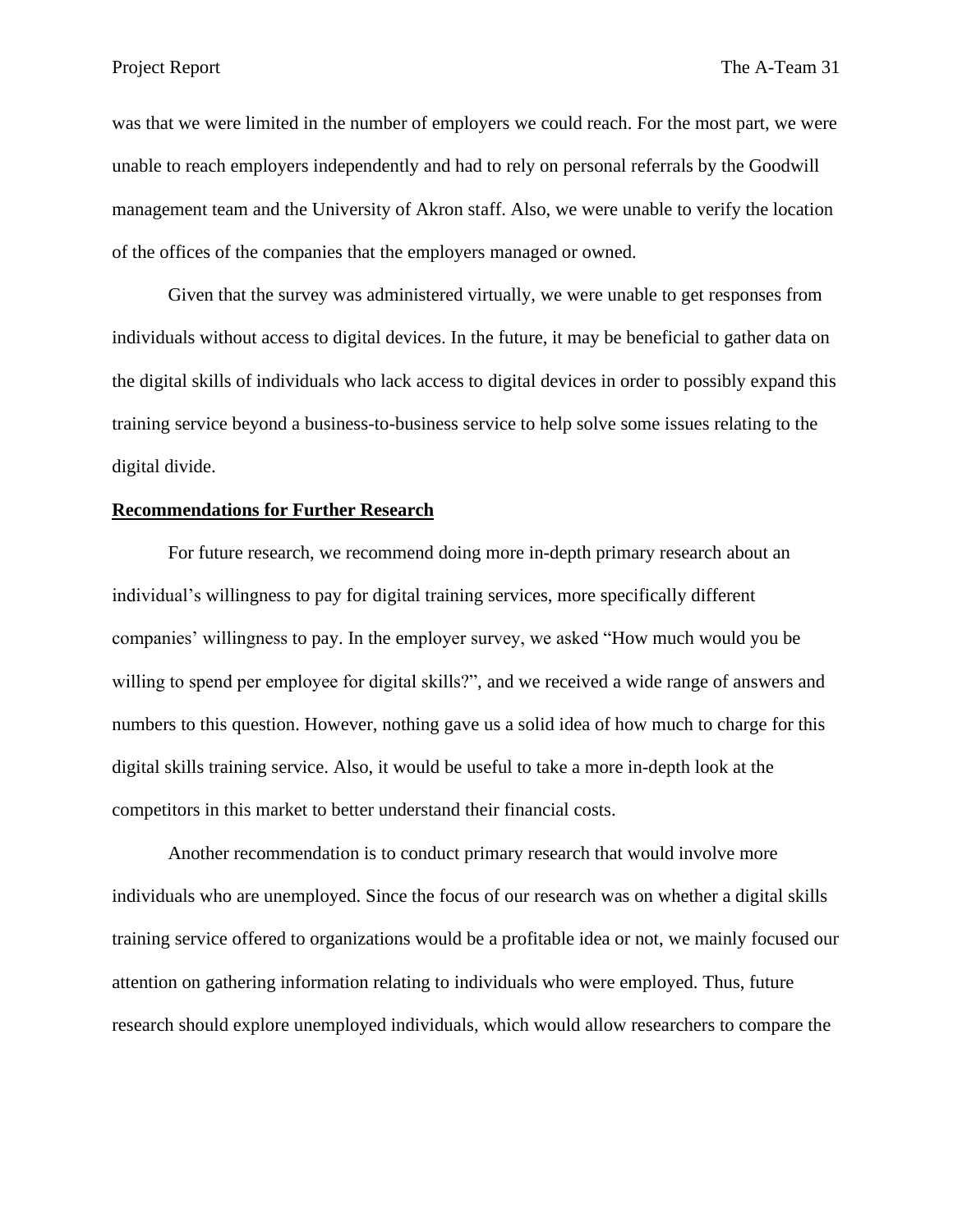digital skills of employed and unemployed individuals to help pinpoint if the cause of unemployment may be due to the digital divide.

One of the biggest questions that we failed to answer in this research was specifically how virtual training should be offered. Across both the employee and employer survey, virtual training was the preferred method of training. However, while we understood that virtual training was desired by both these groups, we did not have the time to go back and have a focus group to see if they preferred synchronous (real-time, instructor-led) virtual training, asynchronous (selfpaced) virtual training, or a hybrid between the two modes. Therefore, a future question that needs to be explored is, what is the mode of virtual training (asynchronous, synchronous, or hybrid) that employees and employers would prefer to receive digital skills training?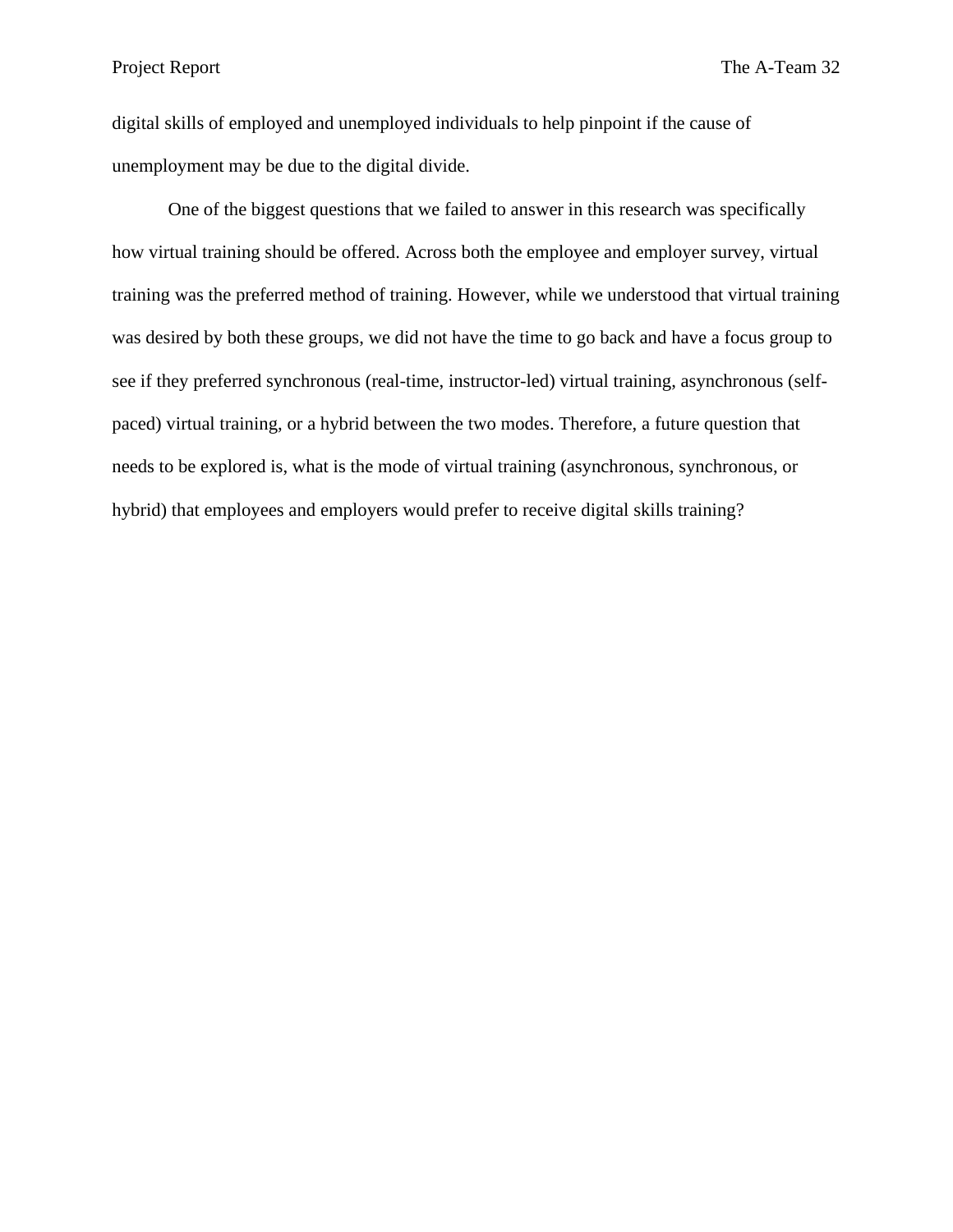#### **References**

- Barnes Reports: (NAICS 61142): Computer Training Industry. (2021). *United States Computer Training Industry Report*, 1–196.
- Beblavy, M., Fabo, B., & Lenaerts, K. (2016, December 8). Demand for digital skills in the US labour market. *CEPS Special Report* No.154 / December 2016. <https://ssrn.com/abstract=3047102>
- Bergson-Shilcock, A., & National Skills Coalition. (2020). The New Landscape of Digital Literacy: How Workers' Uneven Digital Skills Affect Economic Mobility and Business Competitiveness, and What Policymakers Can Do about It. *In National Skills Coalition*. National Skills Coalition, 1-27.
- Chakravorti, B. (2021). How to Close the Digital Divide in the U.S*. Harvard Business Review Digital Articles*, 1–10.

Digital Skills Focus Group. (2022, February 22). The University of Akron

- Fall, J. S., & Ascher Webber, A. (2020, January 7). Foundational Digital Skills: An equity imperative. The Aspen Institute. Retrieved October 27, 2021, from [https://www.aspeninstitute.org/blog-posts/foundational-digital-skills-an-equity](https://www.aspeninstitute.org/blog-posts/foundational-digital-skills-an-equity-imperative/)[imperative/.](https://www.aspeninstitute.org/blog-posts/foundational-digital-skills-an-equity-imperative/)
- Glassdoor. (2021, December 13). Training Instructor Salaries in Akron, Ohio. *Glassdoor*. Retrieved March 17, 2022, from [https://www.glassdoor.com/Salaries/akron-training](https://www.glassdoor.com/Salaries/akron-training-instructor-salary-SRCH_IL.0,5_IC1145529_KO6,25.htm)[instructor-salary-SRCH\\_IL.0,5\\_IC1145529\\_KO6,25.htm](https://www.glassdoor.com/Salaries/akron-training-instructor-salary-SRCH_IL.0,5_IC1145529_KO6,25.htm)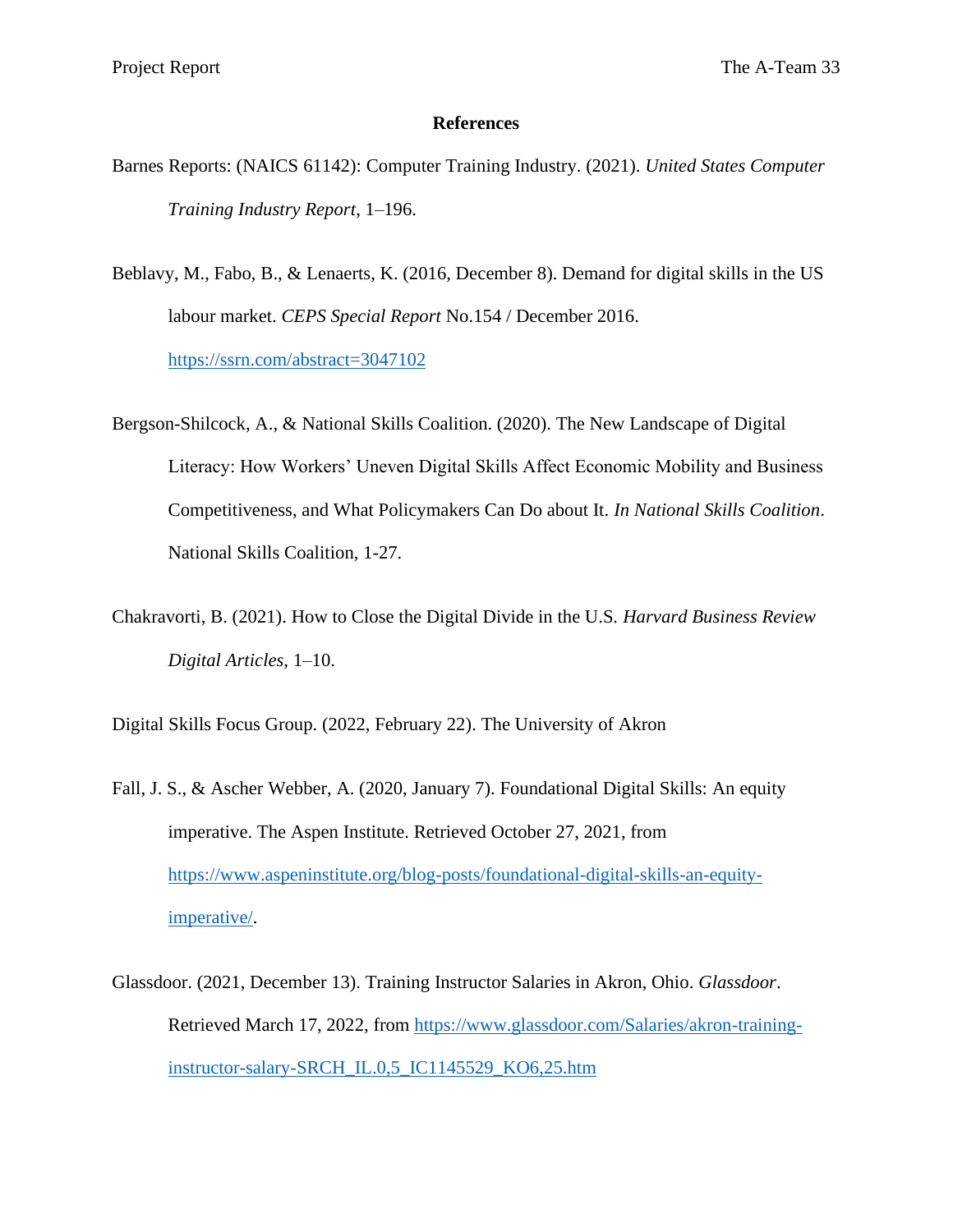- Glassdoor. (2021, December 13). Instructional Designer Salaries in Akron, Ohio. *Glassdoor.* Retrieved March 17, 2022, from [https://www.glassdoor.com/Salaries/akron-instructional](https://www.glassdoor.com/Salaries/akron-instructional-designer-salary-SRCH_IL.0,5_IM9_KO6,28.htm)[designer-salary-SRCH\\_IL.0,5\\_IM9\\_KO6,28.htm](https://www.glassdoor.com/Salaries/akron-instructional-designer-salary-SRCH_IL.0,5_IM9_KO6,28.htm)
- Gurchiek, K. (2020, February 28). Digital Skills Gap hits all levels of job market. SHRM. Retrieved October 7, 2021, from [https://www.shrm.org/resourcesandtools/hr](https://www.shrm.org/resourcesandtools/hr-topics/organizational-and-employee-development/pages/digital-skills-gap-hits-all-levels-of-job-market.aspx)[topics/organizational-and-employee-development/pages/digital-skills-gap-hits-all-levels](https://www.shrm.org/resourcesandtools/hr-topics/organizational-and-employee-development/pages/digital-skills-gap-hits-all-levels-of-job-market.aspx)[of-job-market.aspx.](https://www.shrm.org/resourcesandtools/hr-topics/organizational-and-employee-development/pages/digital-skills-gap-hits-all-levels-of-job-market.aspx)
- Grefen, P. (2021). Digital Literacy and Electronic Business. *Encyclopedia*, *1*(3), 934–941. <https://doi.org/10.3390/encyclopedia1030071>
- Hecker, I., Loprest, P., & Urban Institute. (2019). Foundational Digital Skills for Career Progress*. In Urban Institute.* Urban Institute, 1-19.
- Holcombe-James, I. (2021). Digital access, skills, and dollars: applying a framework to digital exclusion in cultural institutions. *Cultural Trends*, 1–17. [https://doi](https://doi-org.ezproxy.uakron.edu:2443/10.1080/09548963.2021.1972282)[org.ezproxy.uakron.edu:2443/10.1080/09548963.2021.1972282](https://doi-org.ezproxy.uakron.edu:2443/10.1080/09548963.2021.1972282)
- *In the United States stats in brief - national center for ...* (n.d.). Retrieved October 19, 2021, from [https://nces.ed.gov/pubs2018/2018161.pdf.](https://nces.ed.gov/pubs2018/2018161.pdf)
- Jagannathan, S., Ra, S., & Maclean, R. (2019). Dominant recent trends impacting on jobs and labor markets - An Overview. *International Journal of Training Research*, *17*, 1–11. <https://doi.org/10.1080/14480220.2019.1641292>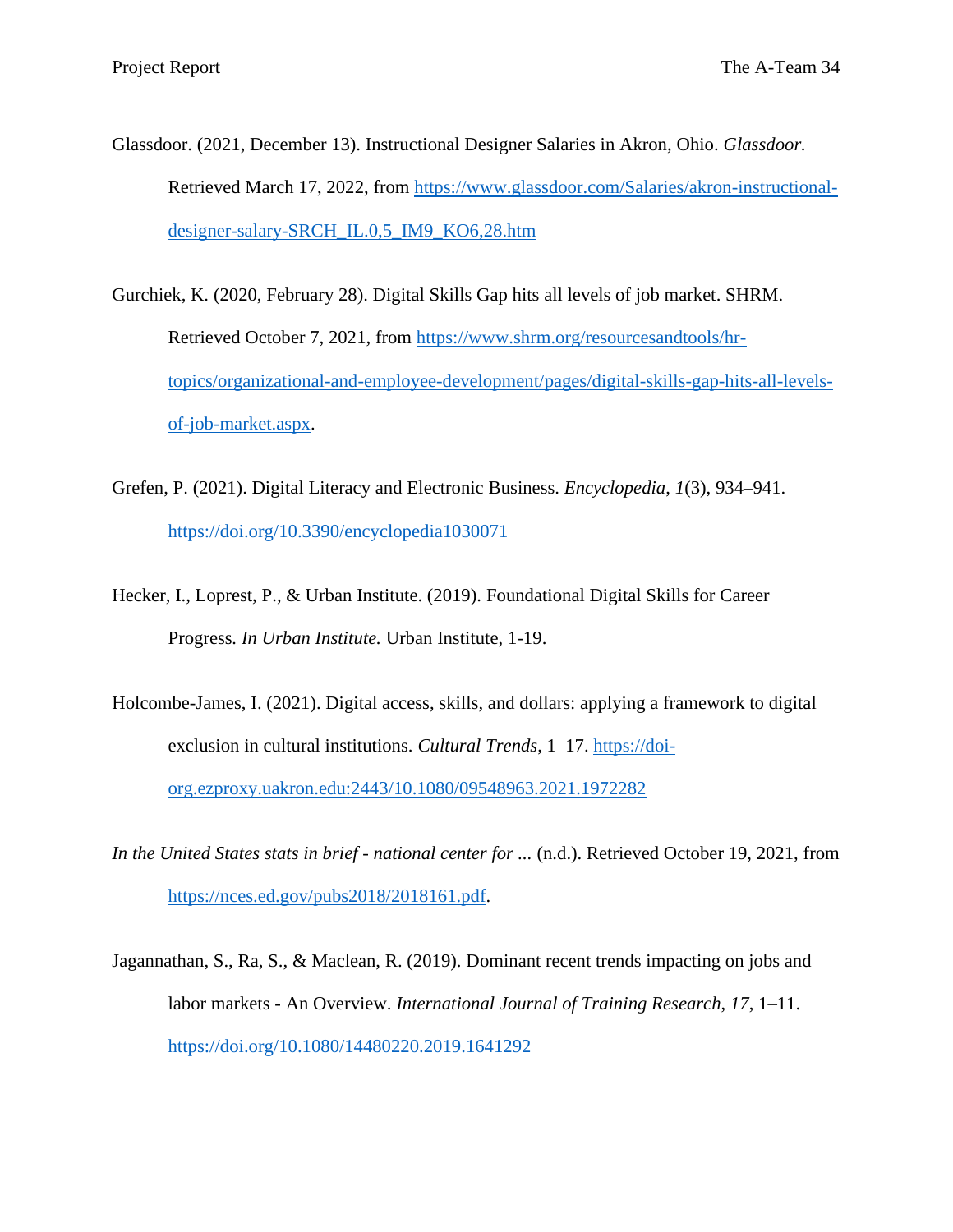- Lewis, K. (2020). Technology in the Workplace: Redefining Skills for the 21st Century. *Midwest Quarterly*, *61*(3), 348–355.
- Lissitsa, S., Chachashvili-Bolotin, S., & Bokek-Cohen, Y. (2017). Can digital skills raise occupational prestige among ethnic minorities? *Innovation: The European Journal of Social Sciences*, *30*(2), 204–222.<https://doi.org/10.1080/13511610.2017.1282309>
- Martínez-Bravo, M.-C., Sádaba-Chalezquer, C., & Serrano-Puche, J. (2020). Fifty years of digital literacy studies: A meta-research for interdisciplinary and conceptual convergence. *El Profesional de La Información*, *29*(4), 1–15.

<https://doi.org/10.3145/epi.2020.jul.28>

- Nyikes, Z. (2018). Contemporary Digital Competency Review. *Interdisciplinary Description of Complex Systems*, *16*(1), 124–131.<https://doi.org/10.7906/indecs.16.1.9>
- Peng, G. (2017). Do computer skills affect worker employment? An empirical study from CPS surveys. *Computers in Human Behavior*, 74, 26–34.

<https://doi.org/10.1016/j.chb.2017.04.013>

- Salesforce. (2022, January 27). Salesforce launches Global Digital Skills index: In-depth insights from 23,000 workers. *Salesforce*. Retrieved February 25, 2022, from https://www.salesforce.com/news/stories/salesforce-digital-skills-index-details-majorgaps-across-19-countries/
- Statista. (2022, January 11). Most preferred workplace learning methods of employees worldwide 2019. Retrieved from [https://www-statista-](https://www-statista-com.ezproxy.uakron.edu:2443/statistics/885820/most-preferred-learning-methods-of-employees-worldwide/)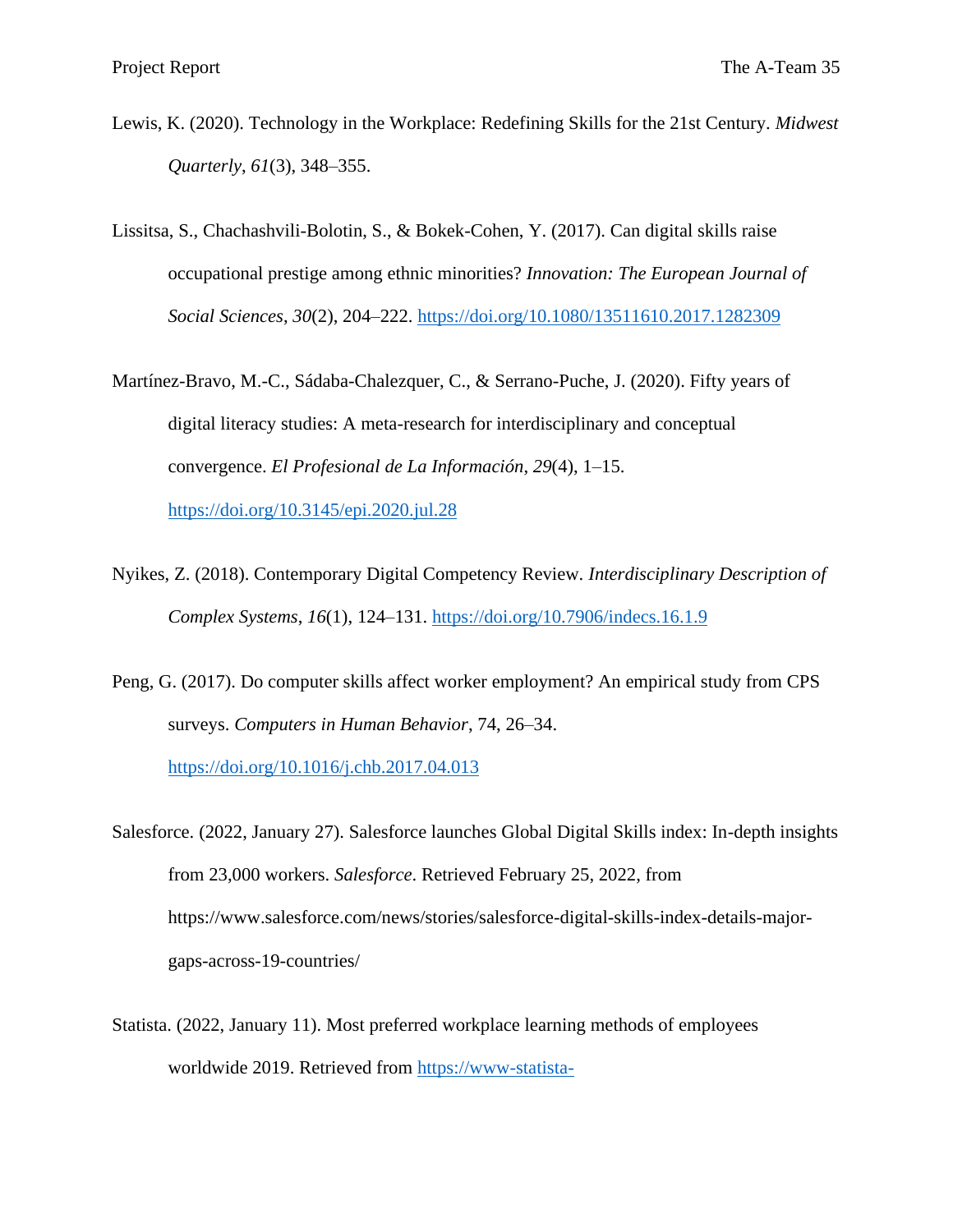[com.ezproxy.uakron.edu:2443/statistics/885820/most-preferred-learning-methods-of](https://www-statista-com.ezproxy.uakron.edu:2443/statistics/885820/most-preferred-learning-methods-of-employees-worldwide/)[employees-worldwide/](https://www-statista-com.ezproxy.uakron.edu:2443/statistics/885820/most-preferred-learning-methods-of-employees-worldwide/)

Statista. (2022, January 11). Training expenditure per learner in the training industry in the United States from 2015 to 2020, by company size. Retrieved from https://www.statista.com/statistics/795795/training-expenditure-per-learner-andcompany-size-us/

Statista. (2021, June 23). Computer hardware price per unit in the U.S. 2012-2025, by segment. Retrieved from [https://www-statista](https://www-statista-com.ezproxy.uakron.edu:2443/forecasts/1246370/per-unit-price-segments-computer-hardware-united-states)[com.ezproxy.uakron.edu:2443/forecasts/1246370/per-unit-price-segments-computer](https://www-statista-com.ezproxy.uakron.edu:2443/forecasts/1246370/per-unit-price-segments-computer-hardware-united-states)[hardware-united-states](https://www-statista-com.ezproxy.uakron.edu:2443/forecasts/1246370/per-unit-price-segments-computer-hardware-united-states)

*The Digital Divide.* (n.d.). Retrieved October 19, 2021, from

<https://cs.stanford.edu/people/eroberts/cs181/projects/digital-divide/start.html>

U.S. Bureau of Labor Statistics. (2021, September 8). Graphic Designers: Occupational Outlook Handbook. *U.S. BLS.* Retrieved March 17, 2022, from [https://www.bls.gov/ooh/arts-and](https://www.bls.gov/ooh/arts-and-design/graphic-designers.htm)[design/graphic-designers.htm](https://www.bls.gov/ooh/arts-and-design/graphic-designers.htm)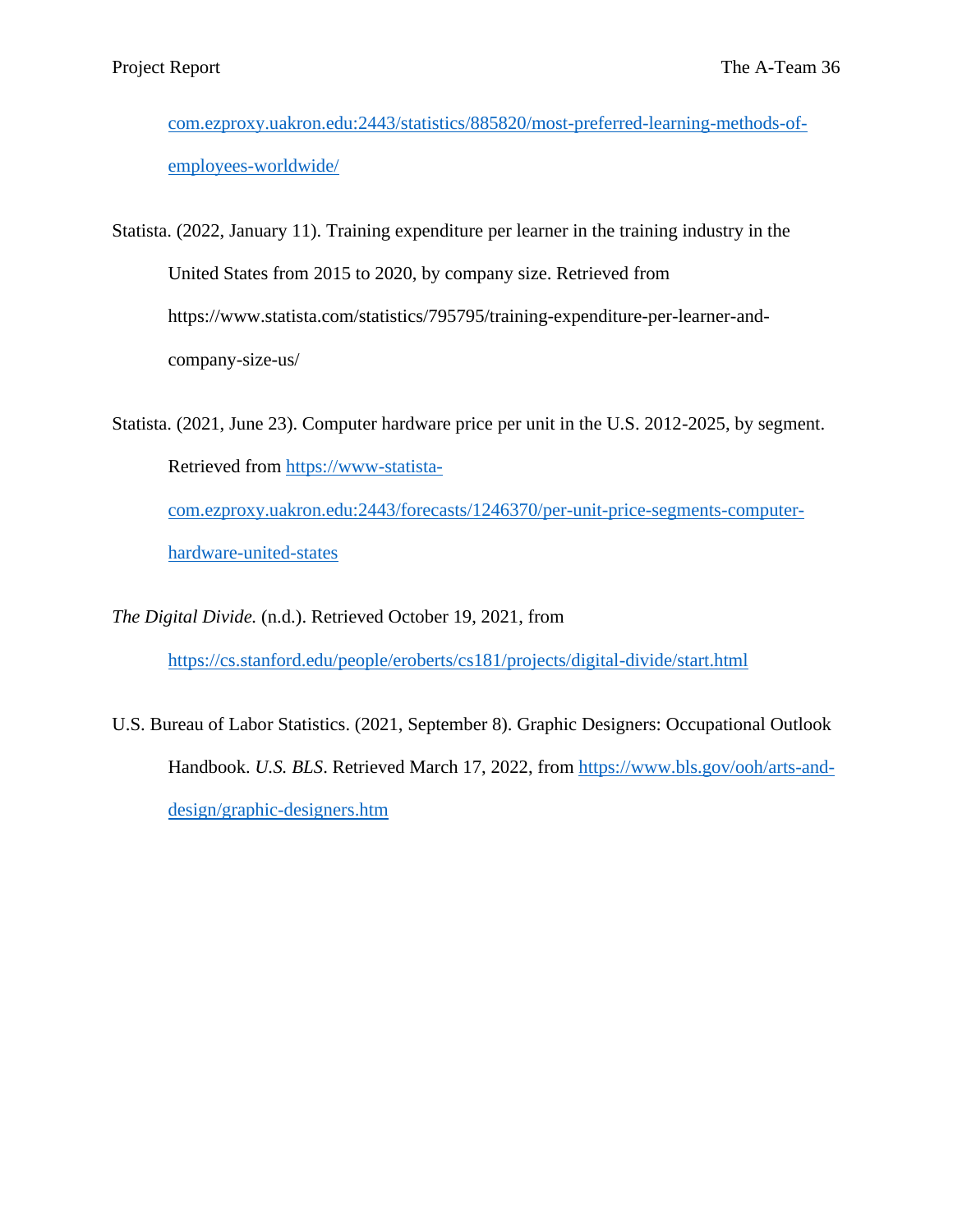**Appendix A –** Employee Survey – Digital Skills Survey

**Start of Block: Introduction**

As Honors Business students at The University of Akron we are working with Goodwill Industries of Akron on a project pertaining to digital skills training. This survey is voluntary, anonymous, and will only take around 5-10 minutes to complete. At the end of the survey there will be an opportunity to enter into a drawing for a chance to win one of ten \$20 gift cards. Thank you for taking the time to complete our survey!

**End of Block: Introduction**

**Start of Block: Broad Questions**

Q1 Did you know that Goodwill Industries of Akron provides job placement services and training?

 $\bigcirc$  Yes

 $\bigcirc$  No

Q2 How many electronic devices do you personally own (i.e smartphone, tablet, laptop)?

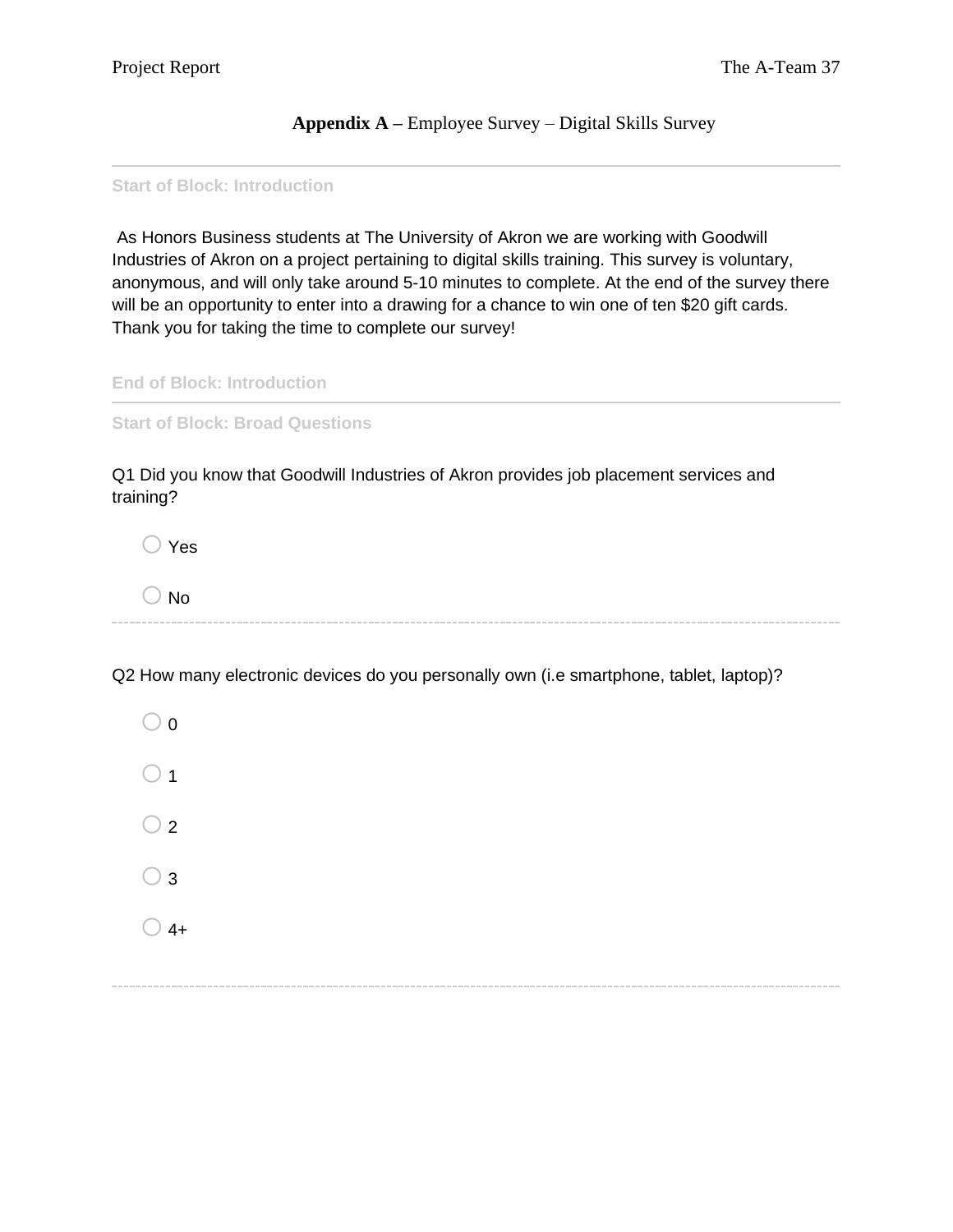Q3 Please select all of the electronic devices you own.

|            | <b>Smart Phone</b>     |
|------------|------------------------|
|            | <b>Tablet</b>          |
|            | Laptop/Desktop         |
|            | Other (please specify) |
|            | None                   |
| Page Break |                        |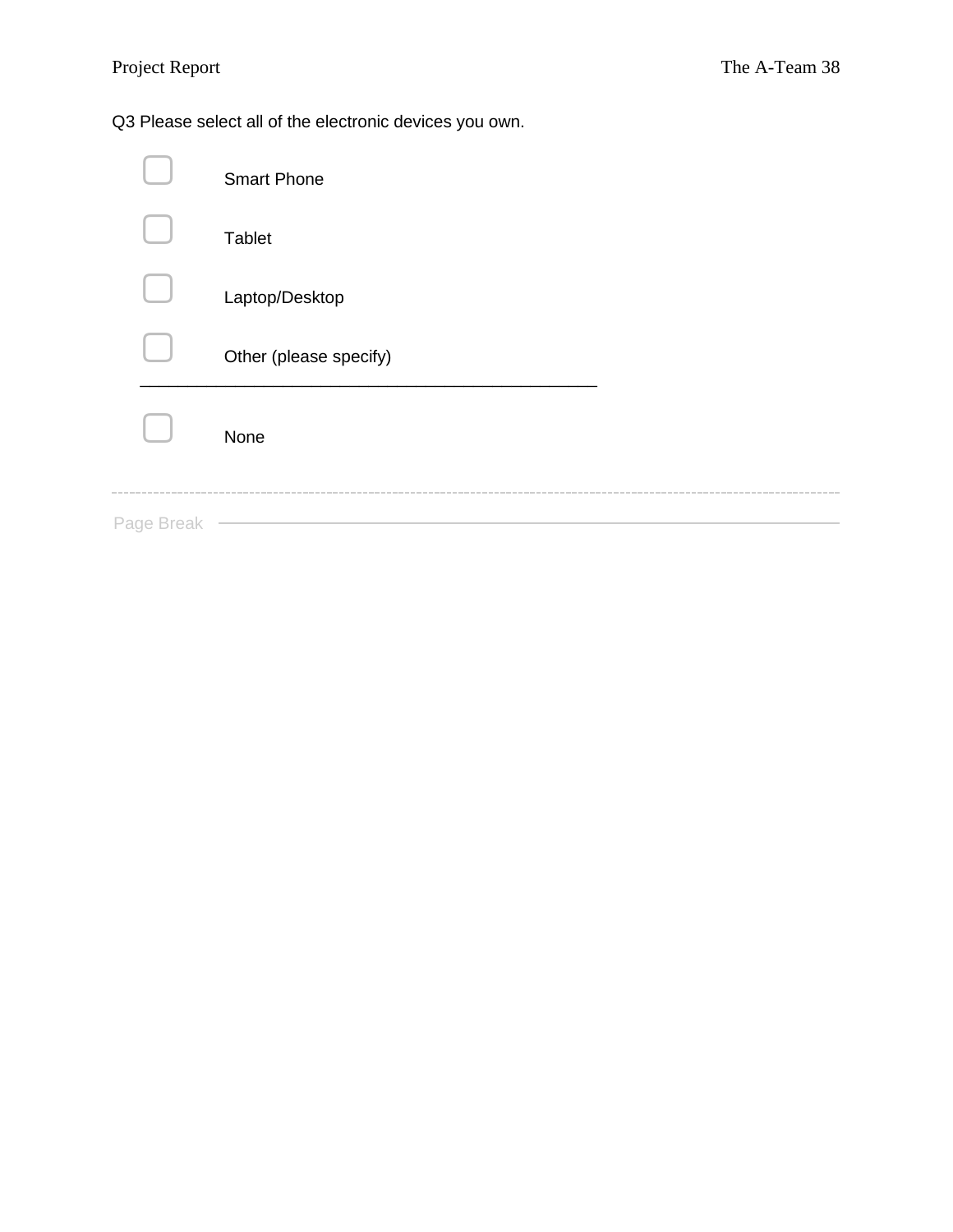Digital skills are defined as the skills needed to use digital devices, communication applications, and networks to access and manage information.

# Q4 How familiar are you with the following programs?

|                  | Not at all | Somewhat | Very |
|------------------|------------|----------|------|
| Excel            |            |          |      |
| Word             |            |          |      |
| PowerPoint       |            |          |      |
| Adobe Photoshop  |            |          |      |
| Zoom/Teams/Webex |            |          |      |

# Q5 How familiar are you with the following tools on excel?

|               | Not at all | Somewhat | Very |
|---------------|------------|----------|------|
| Sort & Filter |            |          |      |
| V-lookup      |            |          |      |
| Macros        |            |          |      |
| Pivot Table   |            |          |      |
| Functions     |            |          |      |
|               |            |          |      |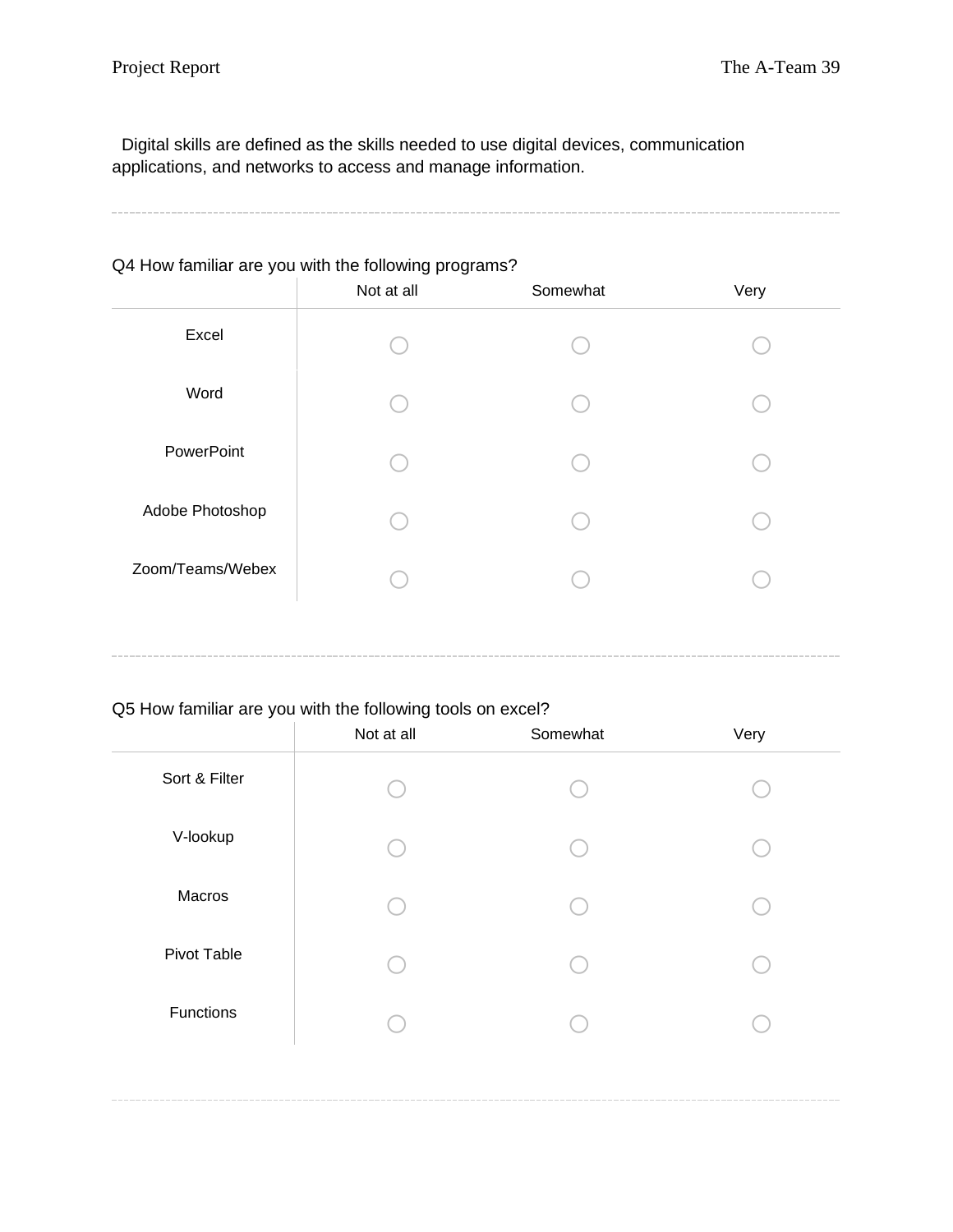# Q6 How familiar are you with these general computer skills?

|                                               | Not at all | Somewhat | Very |
|-----------------------------------------------|------------|----------|------|
| Emailing                                      |            |          |      |
| Creating a file                               |            |          |      |
| Using a search engine<br>(Google, Bing, etc.) |            |          |      |
| Convert word docs to<br><b>PDF</b>            |            |          |      |

# Q7 Which of these self-learning platforms have you used to learn a skill?

|                   | Yes | No |
|-------------------|-----|----|
| LinkedIn Learning |     |    |
| YouTube           |     |    |
| Fred Pryor        |     |    |
| Coursera          |     |    |
| Grow with Google  |     |    |
| Khan Academy      |     |    |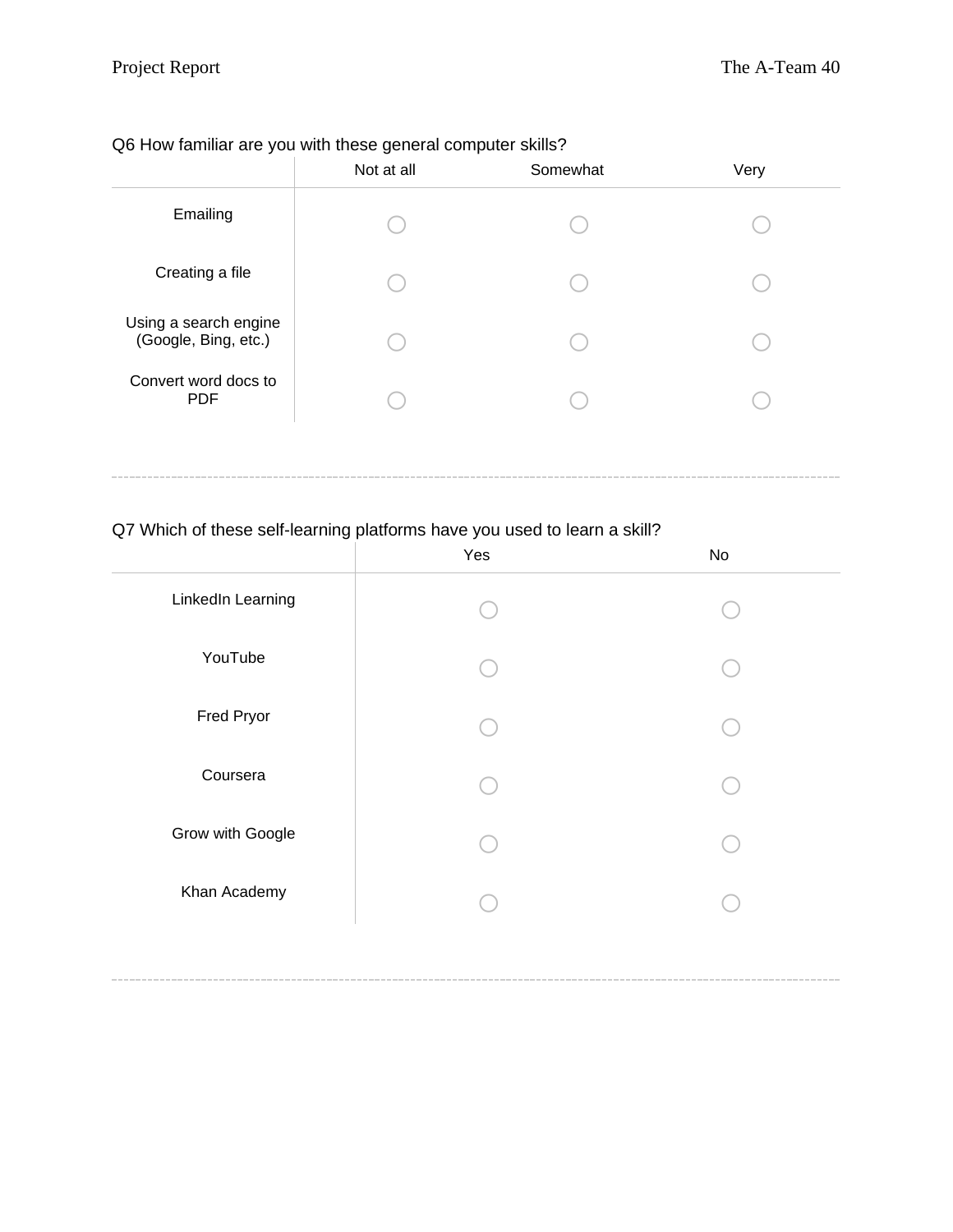Q8 If you were to receive training on digital skills, how would you like the training to be offered?

 $\bigcirc$  On-site (at work)

 $\bigcirc$  Virtual

 $\bigcirc$  Off-site (training facility)

 $\bigcirc$  Other  $\bigcirc$ 

### **End of Block: Broad Questions**

**Start of Block: Skip Logic**

# Q9 Are you currently employed?

 $\bigcirc$  Yes

 $\bigcirc$  No

# *Skip To: End of Block If Are you currently employed? = No*

**End of Block: Skip Logic**

**Start of Block: Block 2 - Demographics**

# Q16 What is your gender?

 $\bigcirc$  Male

 $\bigcirc$  Female



 $\bigcirc$  Prefer not to self-identify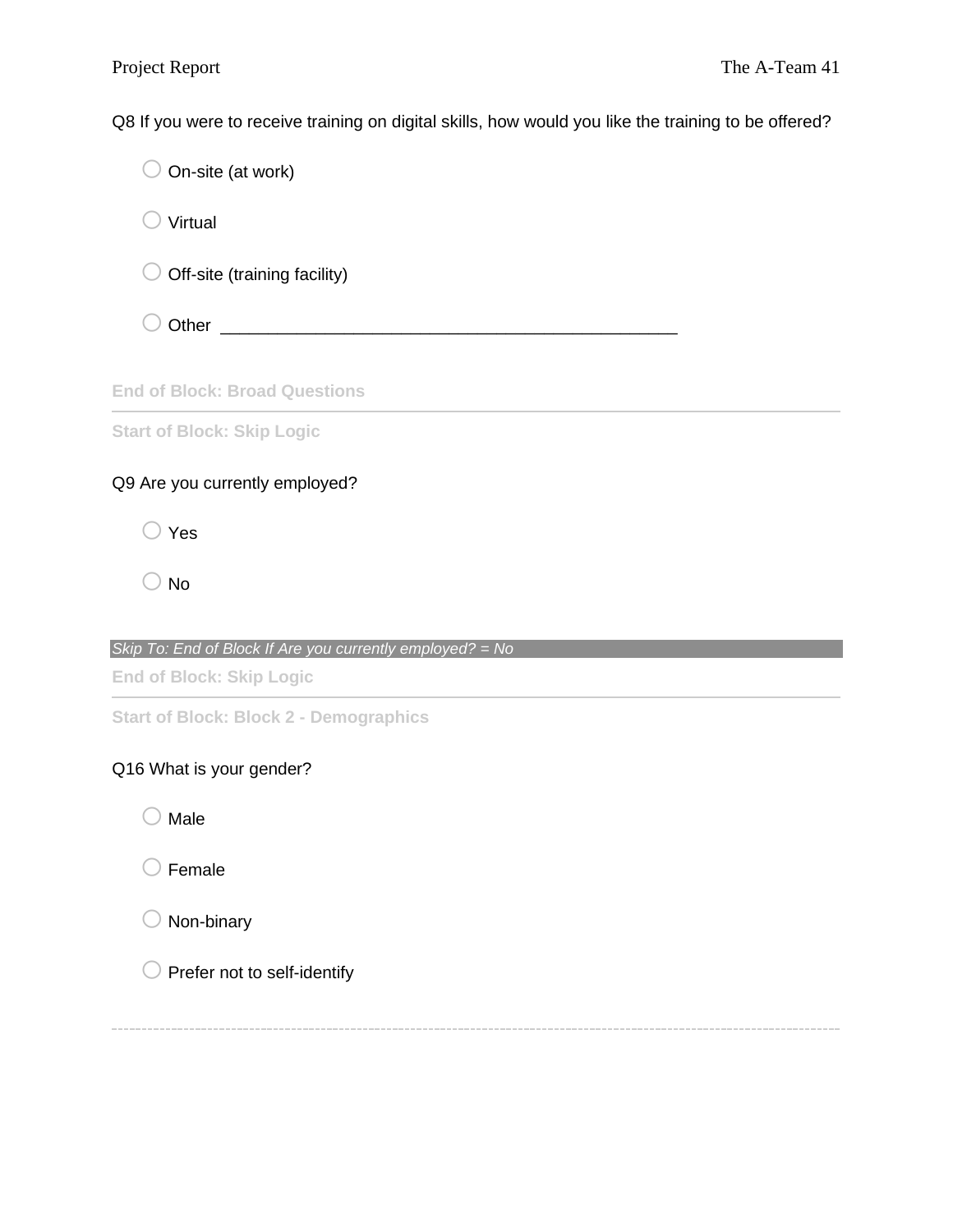Q17 What is your race?

 $\bigcirc$  Asian

 $\bigcirc$  Black

 $\bigcirc$  Hispanic

 $\bigcirc$  White

 $\bigcirc$  Other

Q18 What is your annual household income?

 $\circ$  \$0 - \$25,000

 $\circ$  \$25,001 - \$50,000

 $\circ$  \$50,001 - \$75,000

 $\circ$  \$75,001 - \$100,000

 $\bigcirc$  \$100,000+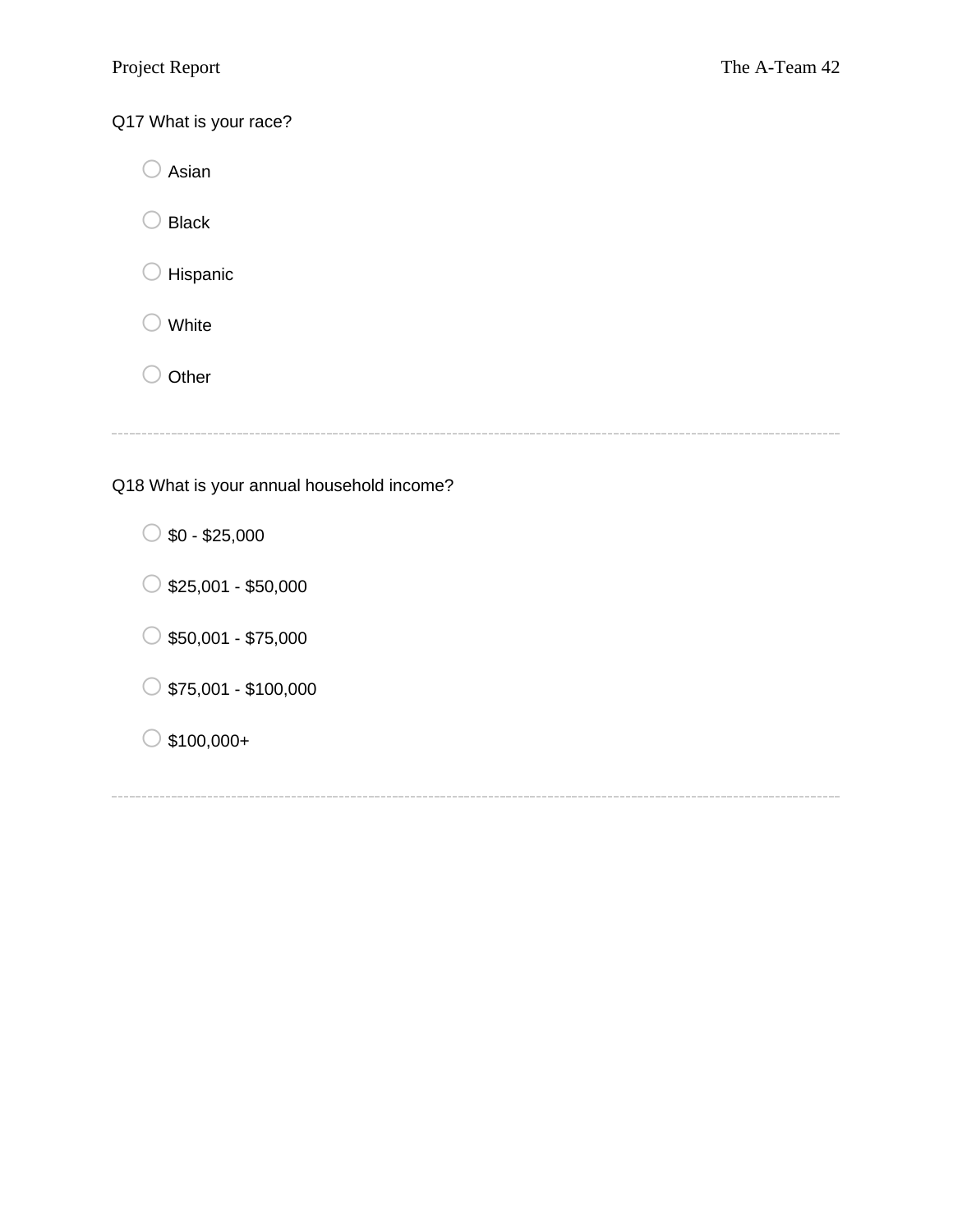Q19 What is your highest level of educational attainment?

| $\bigcirc$ Less than High School |  |
|----------------------------------|--|
| Some High School                 |  |

- $\bigcirc$  High School Graduate
- O Some College
- O College Graduate
- O Doctoral

# Q20 What age group do you fall into?

O Under 18  $\bigcirc$  18-2  $\bigcirc$  25-34  $\bigcirc$  35-44  $\bigcirc$  45-54  $\bigcirc$  55-64  $\bigcirc$  65+

**End of Block: Block 2 - Demographics**

**Start of Block: Block 5**

# Q21 Please enter your email for a chance to win one of ten \$20 Amazon gift cards!

\_\_\_\_\_\_\_\_\_\_\_\_\_\_\_\_\_\_\_\_\_\_\_\_\_\_\_\_\_\_\_\_\_\_\_\_\_\_\_\_\_\_\_\_\_\_\_\_\_\_\_\_\_\_\_\_\_\_\_\_\_\_\_\_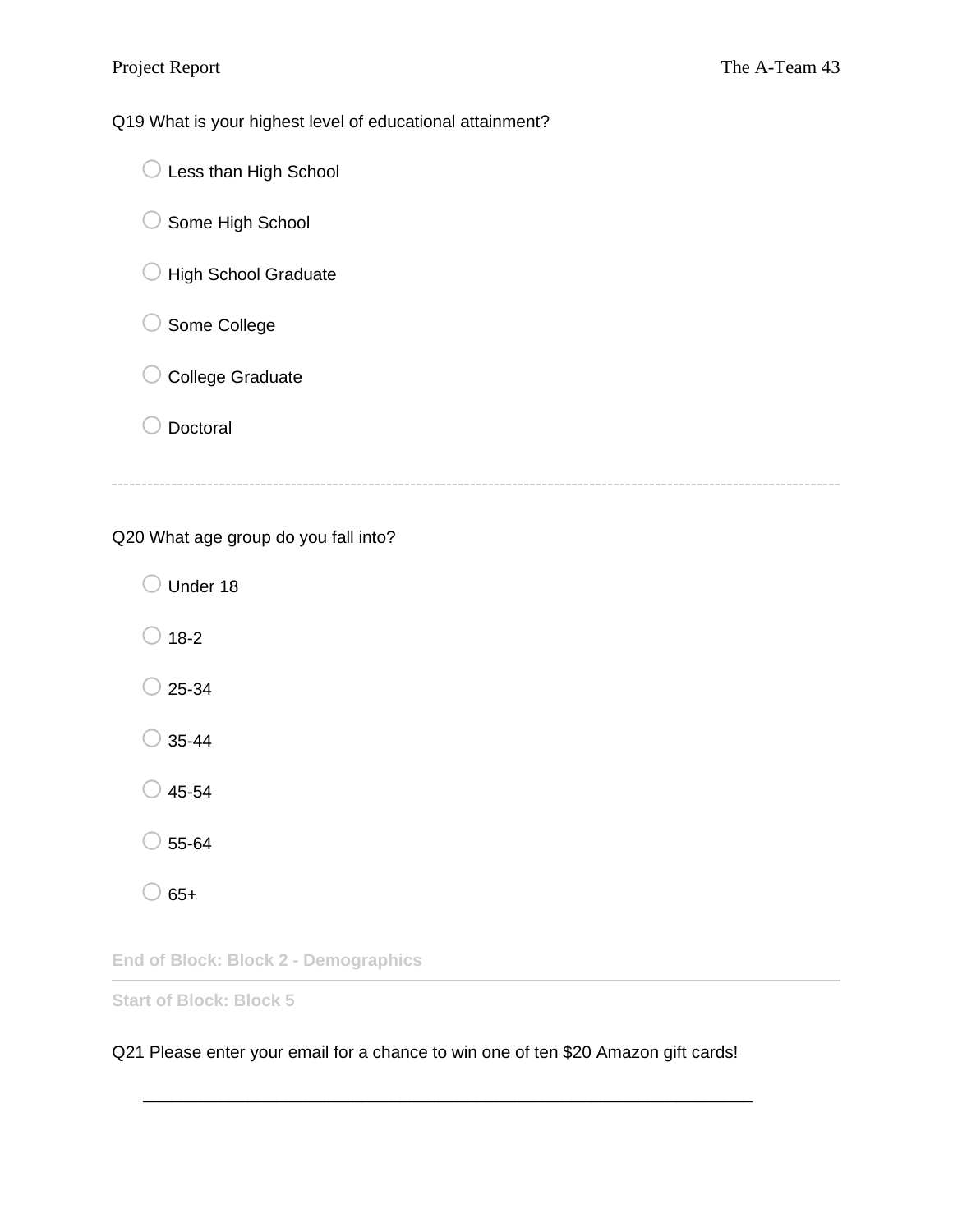**End of Block: Block 5**

**Start of Block: Block 1 - Main questions**

# Q10 Where are you currently employed?

# Q11 What is your current job title?

Q12 What level of importance does computer technology play in performing your job?

\_\_\_\_\_\_\_\_\_\_\_\_\_\_\_\_\_\_\_\_\_\_\_\_\_\_\_\_\_\_\_\_\_\_\_\_\_\_\_\_\_\_\_\_\_\_\_\_\_\_\_\_\_\_\_\_\_\_\_\_\_\_\_\_

| Not at all<br>important | Less important | Moderately<br>important | More<br>important | Most important |
|-------------------------|----------------|-------------------------|-------------------|----------------|
|                         |                |                         |                   |                |
|                         |                |                         |                   |                |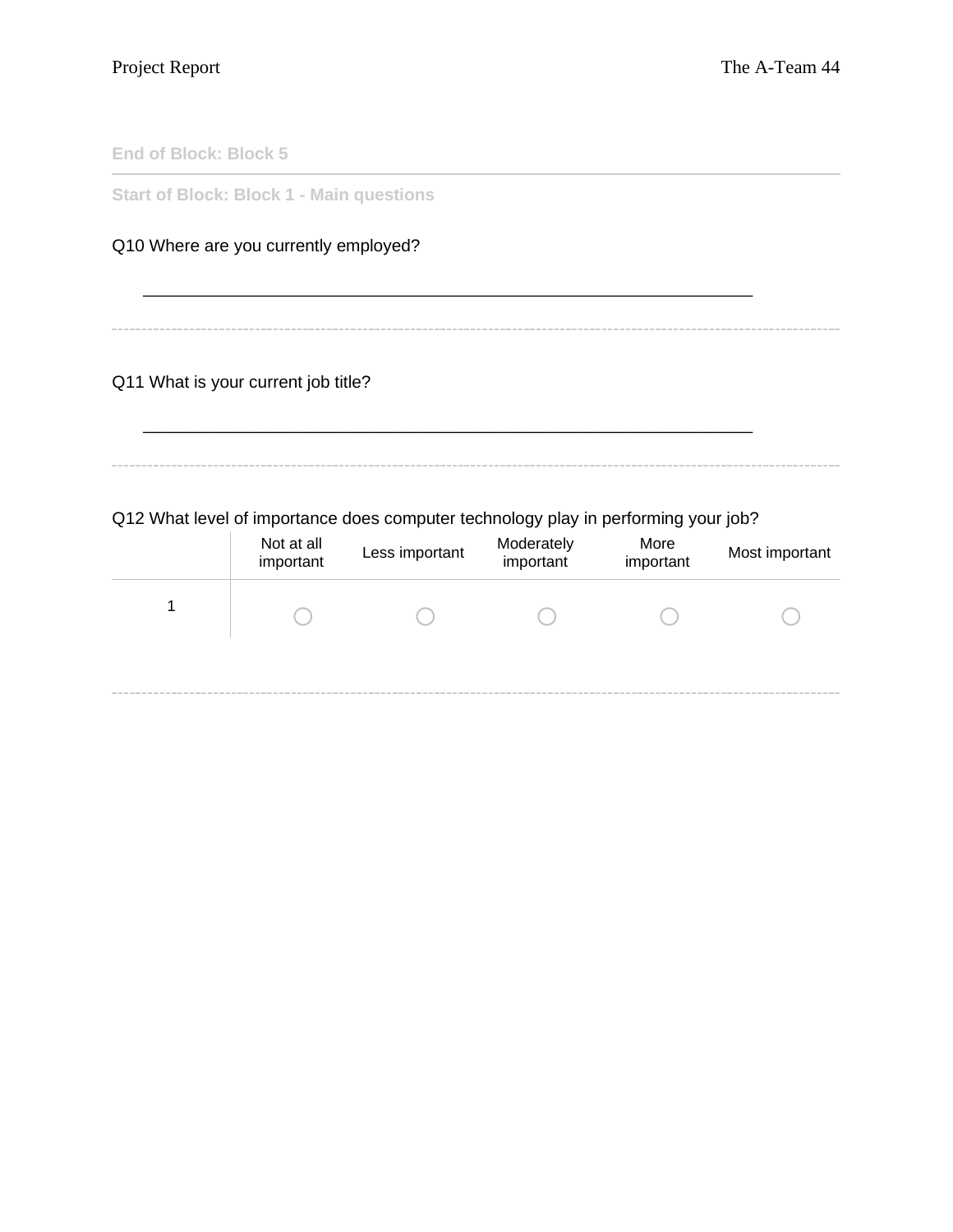# Q13 What programs would you like to learn more about?

| Excel                                                                     |
|---------------------------------------------------------------------------|
| Word                                                                      |
| PowerPoint                                                                |
| Adobe Photoshop                                                           |
| Zoom/Teams/Webex                                                          |
| Other<br><u> 1980 - Jan James James Barnett, fransk politik (d. 1980)</u> |
|                                                                           |

Q14 If your employer were to offer digital skills training, would you want to participate?

o Yes

 $\bigcirc$  No

Q15 If you have to pay for a digital skills course (1 hour session), how much would you be willing to pay?

|  |  | <b>End of Block: Block 1 - Main questions</b> |
|--|--|-----------------------------------------------|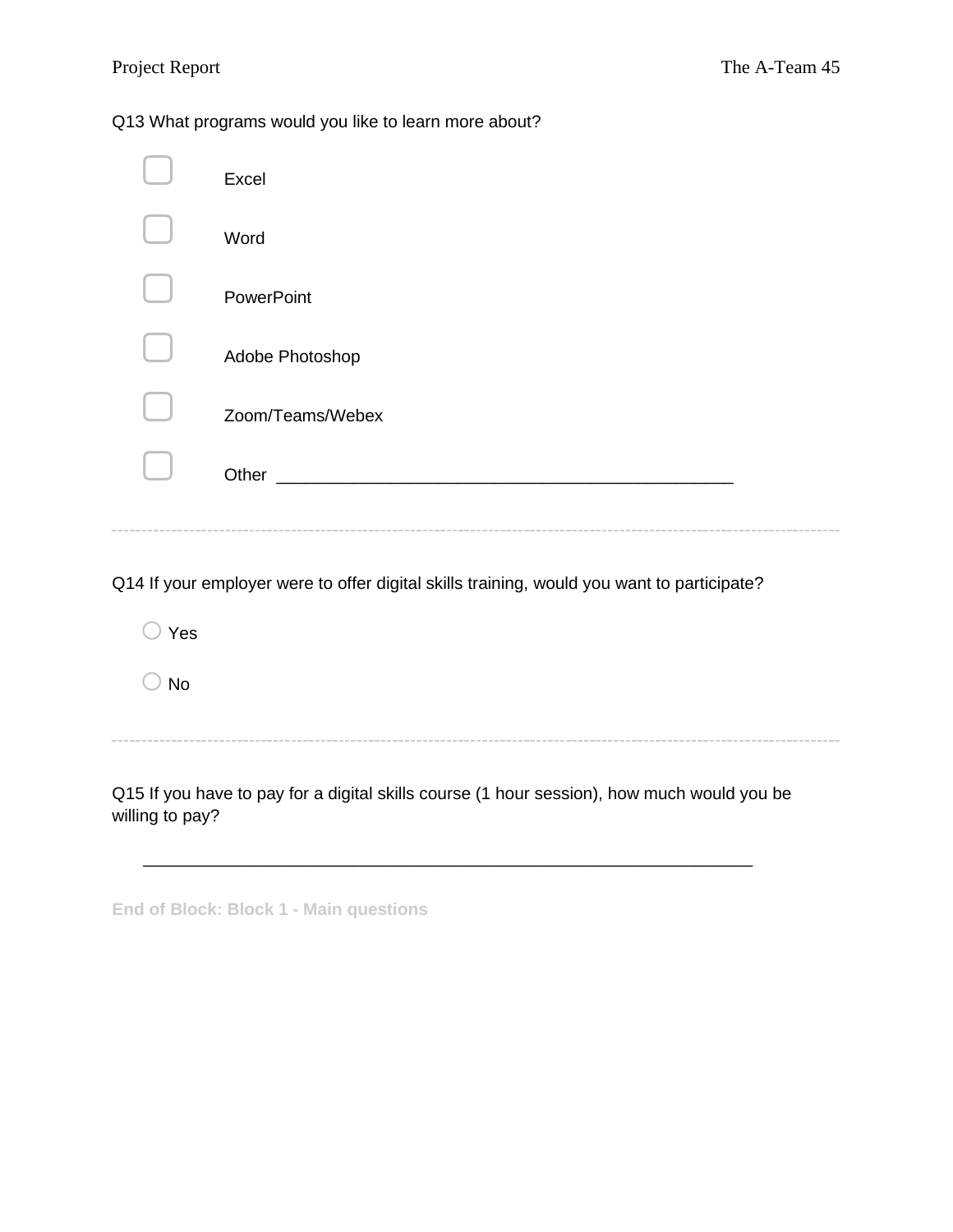# **Appendix B –** Employer Survey – Digital Skills Training

#### **Start of Block: Default Question Block**

As Honors Business students at The University of Akron we are working with Goodwill Industries of Akron on a project pertaining to digital skills training. This survey is voluntary, anonymous, and will only take around 5-10 minutes to complete. At the end of the survey there will be an opportunity to enter into a drawing for a chance to win one of ten \$20 gift cards. Thank you for taking the time to complete our survey!

**End of Block: Default Question Block**

**Start of Block: Block 1**

Q2 What is the name of your company?

\_\_\_\_\_\_\_\_\_\_\_\_\_\_\_\_\_\_\_\_\_\_\_\_\_\_\_\_\_\_\_\_\_\_\_\_\_\_\_\_\_\_\_\_\_\_\_\_\_\_\_\_\_\_\_\_\_\_\_\_\_\_\_\_

\_\_\_\_\_\_\_\_\_\_\_\_\_\_\_\_\_\_\_\_\_\_\_\_\_\_\_\_\_\_\_\_\_\_\_\_\_\_\_\_\_\_\_\_\_\_\_\_\_\_\_\_\_\_\_\_\_\_\_\_\_\_\_\_

\_\_\_\_\_\_\_\_\_\_\_\_\_\_\_\_\_\_\_\_\_\_\_\_\_\_\_\_\_\_\_\_\_\_\_\_\_\_\_\_\_\_\_\_\_\_\_\_\_\_\_\_\_\_\_\_\_\_\_\_\_\_\_\_

Q3 Where is your company located? (Please specify city and state)

Q4 What is the size of your company (number of employees)?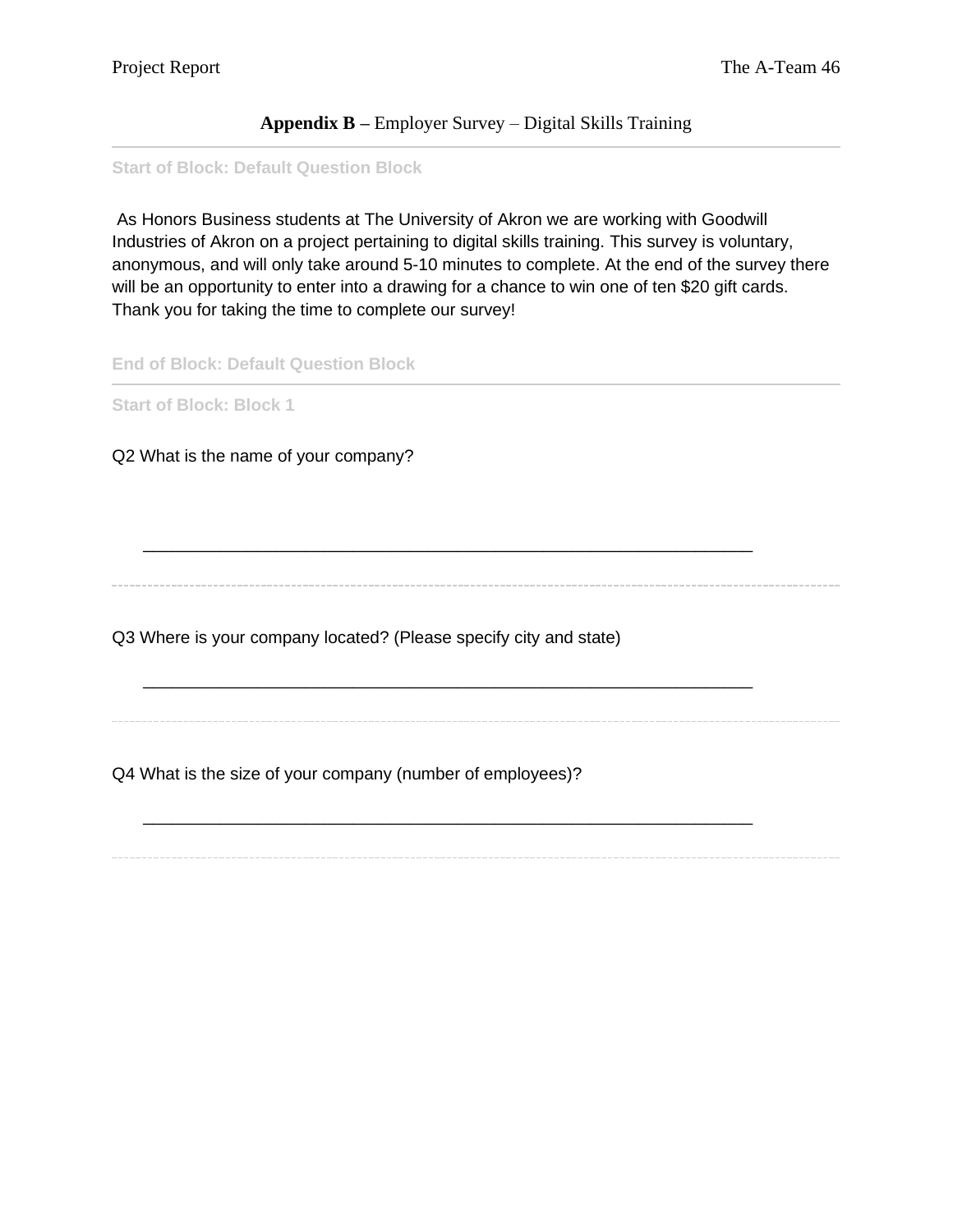Q5 What industry sector best describes your organization?

| Manufacturing                                                                                                                |
|------------------------------------------------------------------------------------------------------------------------------|
| Retail                                                                                                                       |
| <b>Food Services</b>                                                                                                         |
| <b>Financial Services</b>                                                                                                    |
| Construction                                                                                                                 |
| Healthcare                                                                                                                   |
| Other<br><u> 1980 - Jan Barbara, martin da basar da basar da basar da basar da basar da basar da basar da basar da basar</u> |
|                                                                                                                              |
| Page Break                                                                                                                   |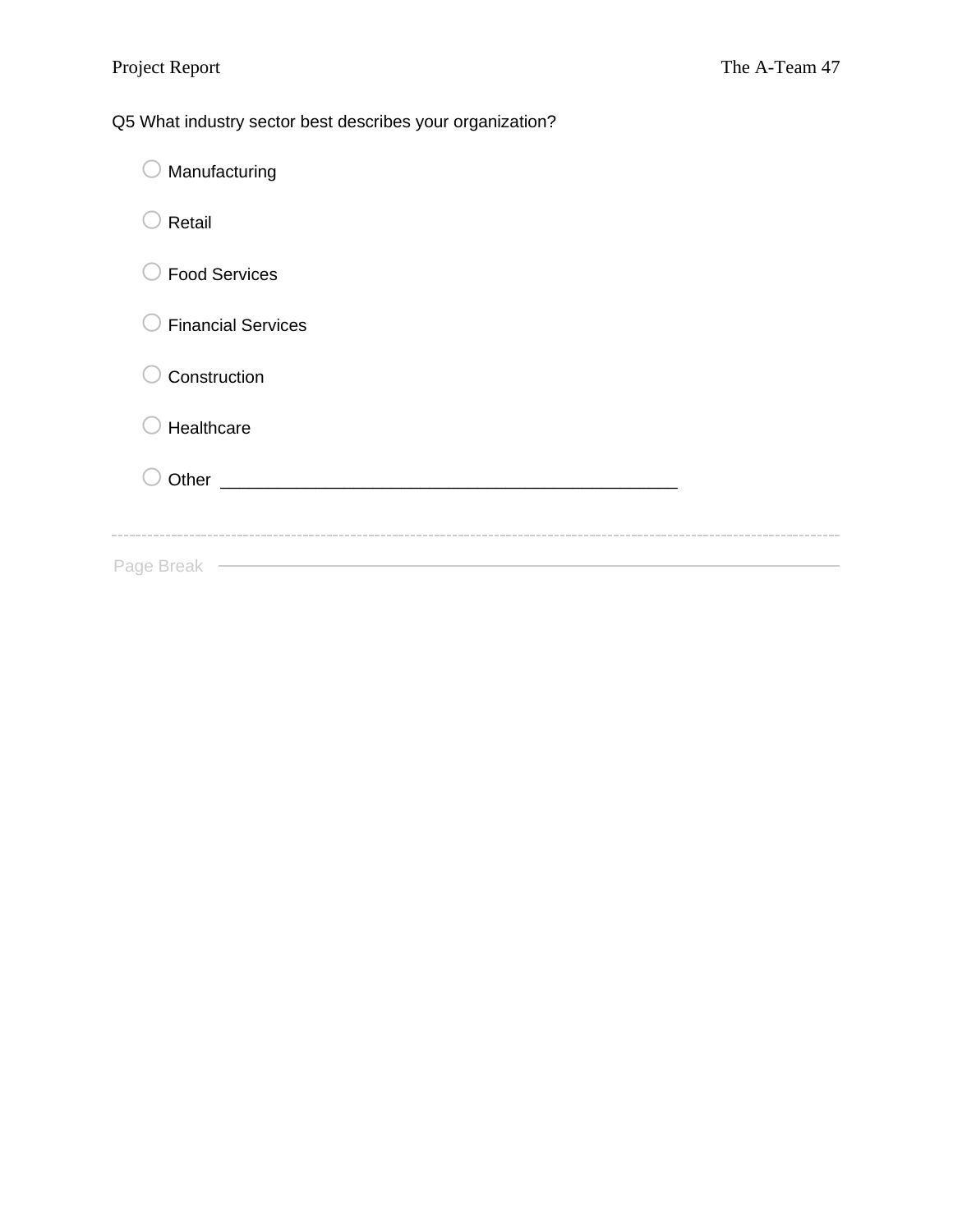Q6 Digital skills are defined as the skills needed to use digital devices, communication applications, and networks to access and manage information.

Q7 Does your company currently offer digital (computer) skills training?

o Yes

 $\bigcirc$  No

o Yes

 $\bigcirc$  No

Q8 Are you concerned if there is a current digital skills gap in your workforce?

Q9 Are you concerned if there is a current digital skills gap in the broader labor market?

o Yes  $\bigcirc$  No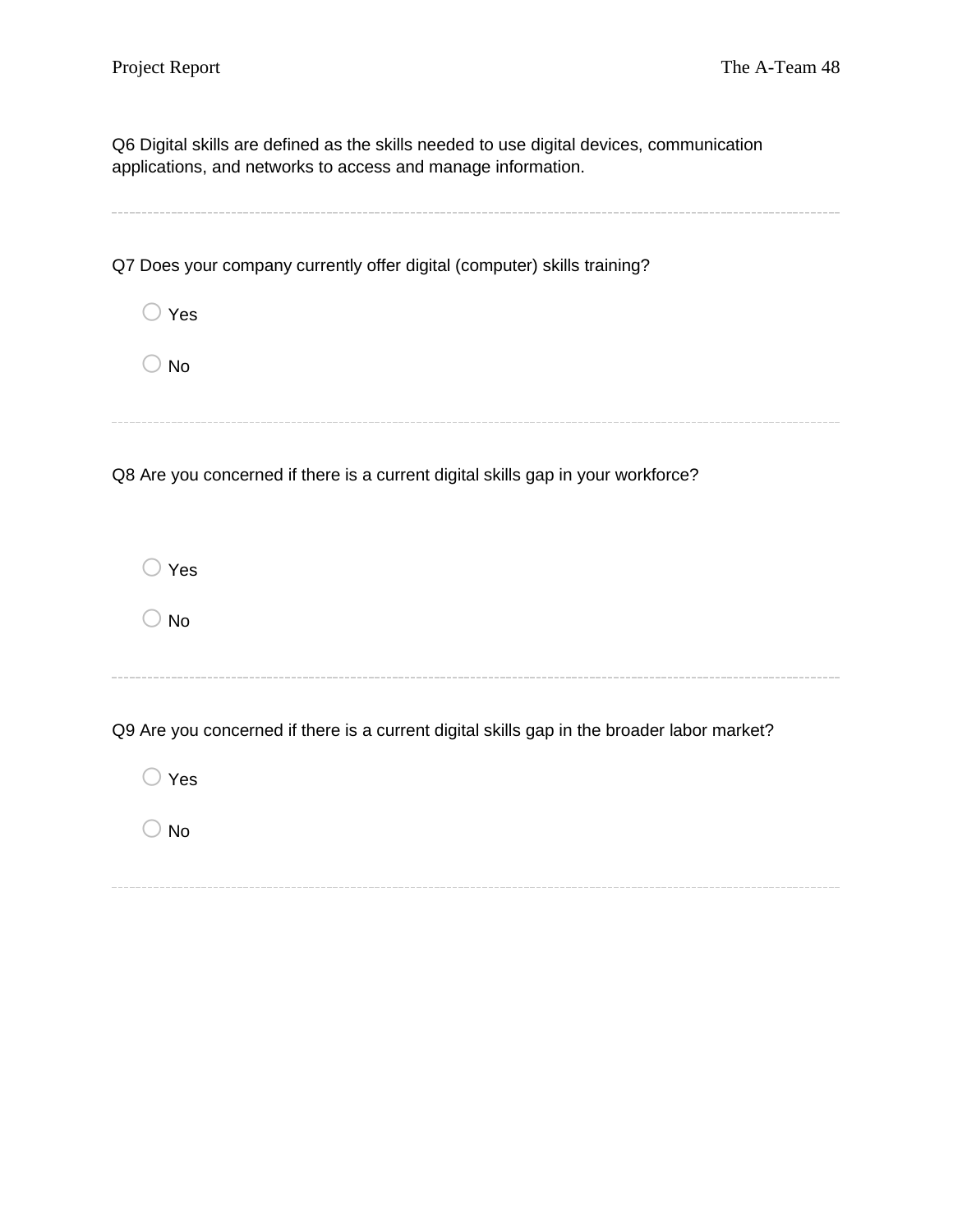Q10 What digital (computer) skills need to be developed in your employees?

| Basic Skills (creating files, emails, using search engines)    |
|----------------------------------------------------------------|
| Excel Skills (v-lookup, macros, functions, pivot tables, etc.) |
| Microsoft Word                                                 |
| <b>PowerPoint</b>                                              |
| Adobe Photoshop                                                |
| Other                                                          |
|                                                                |

Q10 What digital (computer) skills would increase your organization's ability to compete?

|            | Coding/Programming                           |
|------------|----------------------------------------------|
|            | Website/App development                      |
|            | Data Analytics                               |
|            | Social Media                                 |
|            | <b>Virtual Reality</b>                       |
|            | Other<br><u> 1980 - Jan Barbara, mandala</u> |
| Page Break |                                              |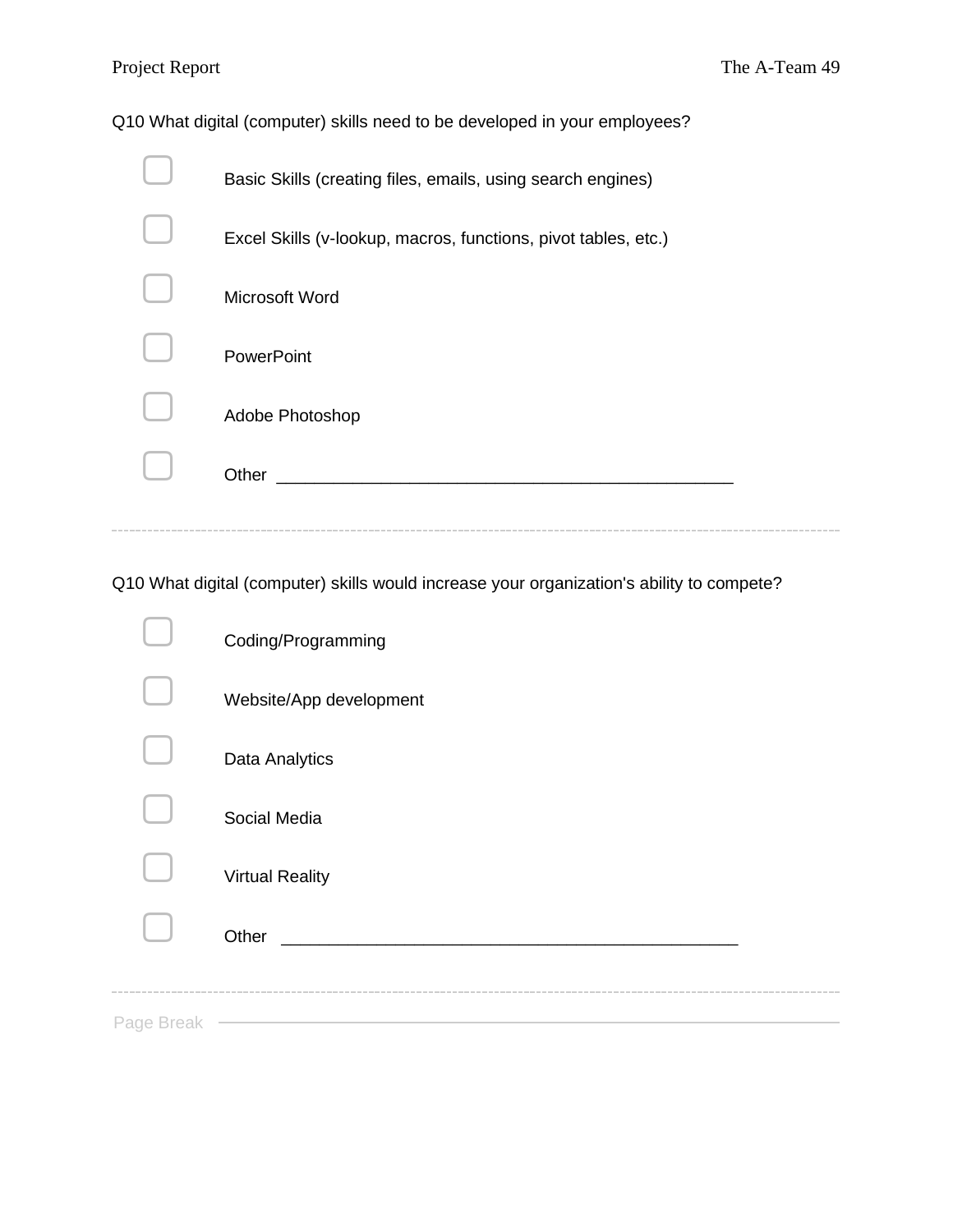Q12 If an outside organization (i.e., third party) were to offer a digital skills training service, would you be interested in using such a service?

| Yes                                                                                     |
|-----------------------------------------------------------------------------------------|
| <b>No</b>                                                                               |
|                                                                                         |
| Q13 How would you prefer training be offered?                                           |
| On-site (at work)                                                                       |
| Virtual                                                                                 |
| Off-site (training facility)                                                            |
|                                                                                         |
|                                                                                         |
| Q14 How much would you be willing to spend per employee for digital skills training?    |
| Q15 How many employees in your organization would benefit from digital skills training? |
|                                                                                         |